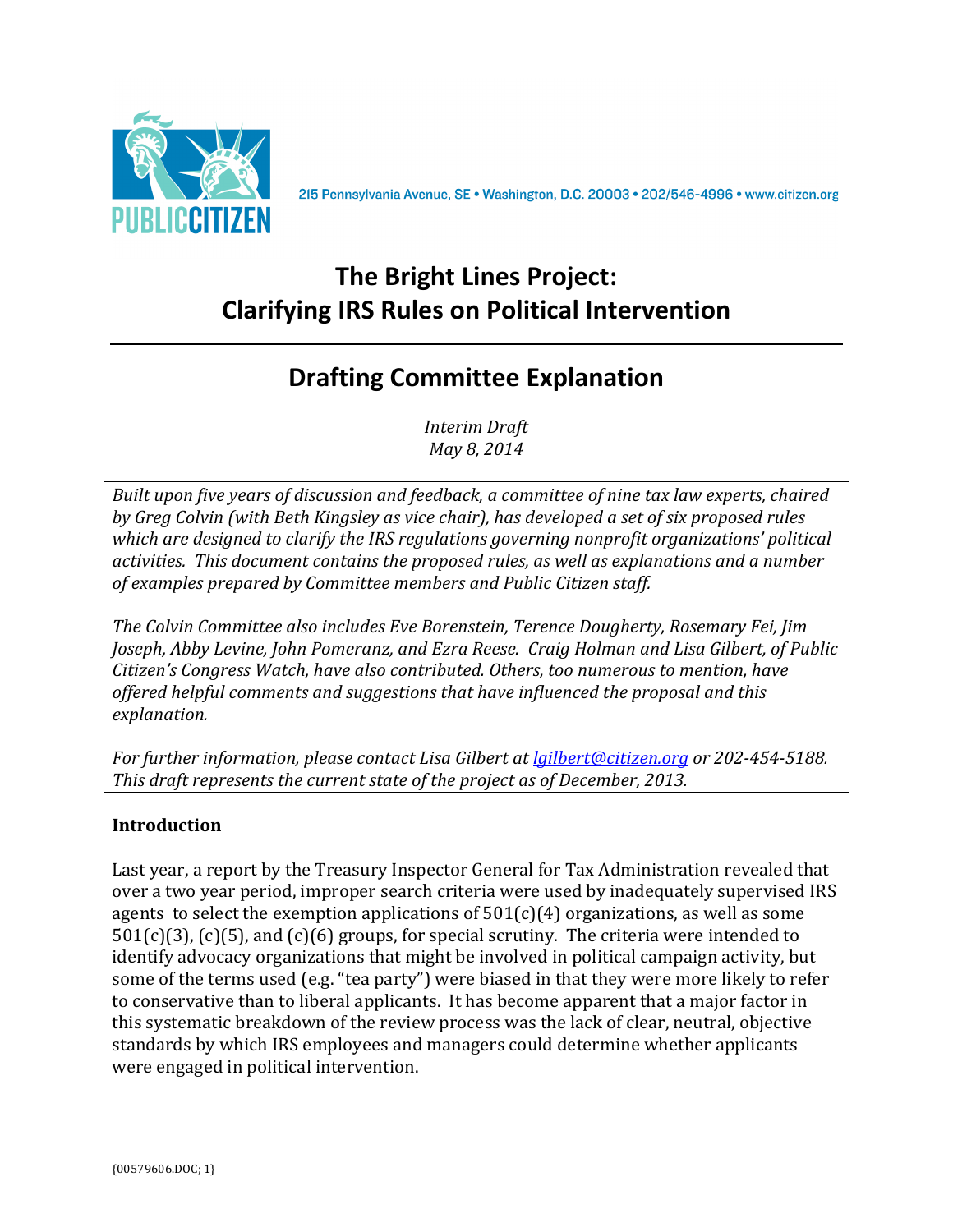In other words, the difficulty experienced in the nonprofit world, with many organizations very unsure of how to comply with the IRS' vague "facts and circumstances" approach to cases of political intervention, was mirrored inside the IRS, with line staff concocting their own selection criteria and managers unable to communicate useful guidance to them.

The Bright Lines Project aims to remedy both the internal and external problems created by the lack of a framework of definitions, exceptions, and analytical steps for recognizing and regulating political intervention within the tax-exempt sector.

In the wake of the *Citizens United* court decision (588 U.S. 310 (2010)), it seemed certain that there would be increased interest in how federal tax law defines and limits political activity by exempt organizations. Events of the 2012 campaign confirmed this. We have a clear indication from the majority of the Supreme Court that they are not happy with the chilling effect on First Amendment speech of complex rules with "open-ended rough-andtumble" factors.

We don't know whether the Court would, in some future test case, invalidate the 1954 statutory ban on political campaign intervention by  $501(c)(3)$  organizations, or uphold it based on the "subsidy" theory of *Regan v. Taxation with Representation of Washington*, 461 U.S. 540 (1983). But even if the subsidy theory would support the prohibition on charitable electioneering, the complex, multi-factor, open-ended "facts and circumstances" test that the IRS uses to interpret the prohibition must now be considered highly vulnerable.<sup>1</sup>

We think it's time to move to safe harbors, bright lines, predictability, simplicity and ease of understanding. Our draft proposal for new IRS regulations to redefine "political intervention" (as an alternative to those proposed by IRS and Treasury on November 29, 2013) is summarized in six rules below.

Our central principle is this: the federal tax definition of political speech, aimed at withdrawing the subsidy of tax-exemption from political candidate-related activity, reaches beyond express advocacy and covers all speech that supports or opposes a candidate for elective public office. That broader test should be modeled on the test for lobbying activity that the IRS adopted in 1990, successfully drawing bright lines—any communication to any part of the electorate that (a) refers to a clearly identified candidate and (b) reflects a view on that candidate. Safe harbor exceptions should be constructed for commentary aimed at a public official's performance in office, for candidate comparisons based on an equal opportunity to speak, for responses to candidates who attack an organization or take aim at its issues, and for personal, oral expressions of opinion that may occur at an organization's meetings. Criteria distinguishing partisan from nonpartisan voter engagement activities should be enunciated.

<sup>&</sup>lt;u>.</u><br><sup>1</sup>We use "political intervention" as a consistent term of art to refer to candidate-related activity that is prohibited by! Section  $501(c)(3)$ , may not be the primary purpose of other  $501(c)$  organizations, is subject to the proxy tax under Section  $6033(e)$ , and is referenced elsewhere in the Internal Revenue Code.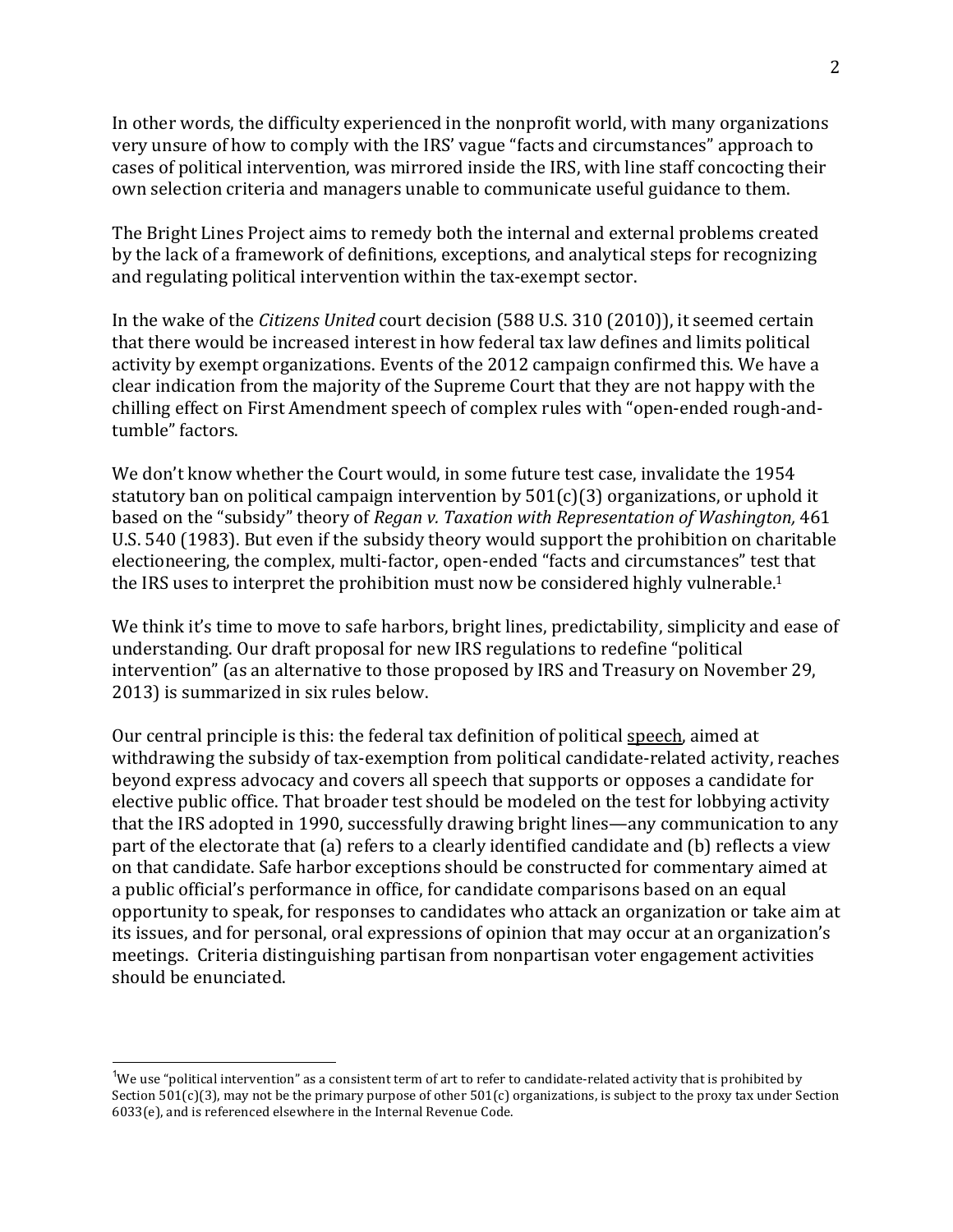Now, the IRS "facts and circumstances" approach is vague and ambiguous, most of the time. We seek a new definition of political intervention that is clear and predictable, most of the time.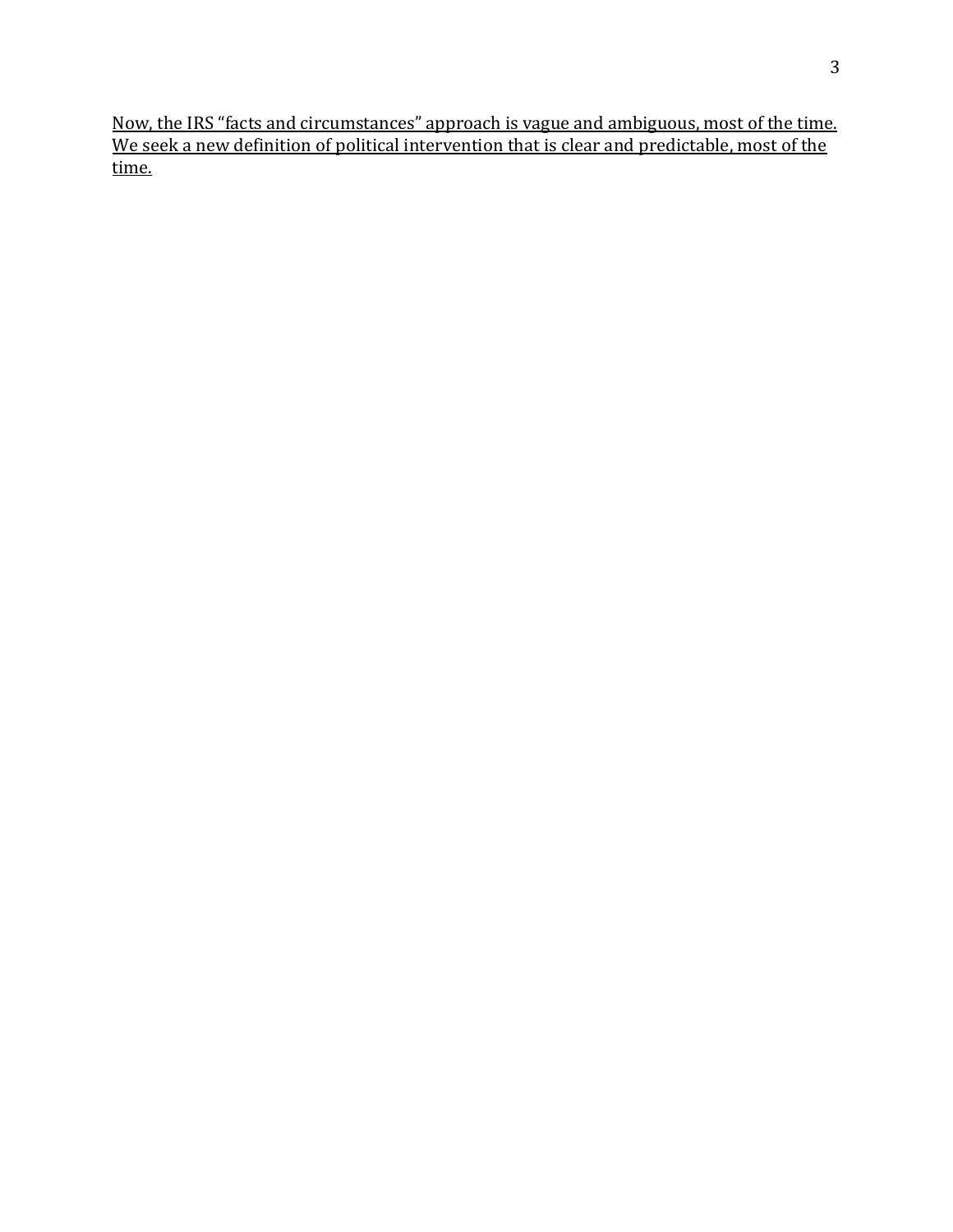#### **The Six Rules**

**1. Scope**: Federal, state, local, and foreign election campaigns are included. "Candidate" is defined as a person who offers himself or herself for election to public office or whose election the organization expressly proposes, supports, or opposes.

**2. Application**: The definition applies consistently to (a) the prohibition on IRC  $501(c)(3)$  organizations and the tax penalties under 4955 and 4945, (b) political intervention that is not within exempt purposes for other  $501(c)$  groups, (c) the proxy tax paid by some  $501(c)$  entities under  $6033(e)$ , and (d) the denial of a business expense deduction under  $162(e)(1)(B)$ .

**3. Per Se Intervention**: It is political intervention to expressly advocate:

(a) the election, defeat, nomination, or recall of a clearly-identified candidate;

(b) the election or defeat of candidates affiliated with a specific political party;

(c) that voters select candidates for support or opposition based on one or more criteria that clearly distinguish certain candidates from other candidates;

(d) the making of contributions to a candidate, party, or any organization that has the primary purpose of engaging in political intervention.

**4. Candidate Advocacy**: If an organization's action is a form of communication, other than *per se* intervention described above, the threshold definition of political intervention is: any communication to any part of the electorate that meets a two-part  $test -$ 

- (a) it refers to a clearly-identified candidate and
- (b) it reflects a view on that candidate.

A communication (not described in Rule 3 above) that lacks either element is not intervention. Four safe harbor exceptions are available, but only if the communication does not consist of paid mass media advertising (defined on pages 14-15):

- **(i) Influencing Official Action**: Commentary on a public official that has a direct, limited, and reasonable relationship to specific actions the official may yet perform within his or her current term of office, without mention of any election or voting, or the person's candidacy or opponent.
- **(ii) Comparing Candidates**: Voter education that compares two or more candidates for an office, and may include the organization's views on such issues, if the communication consists solely of content in which the time, text, and/or space is offered in equal shares to each of the participating candidates,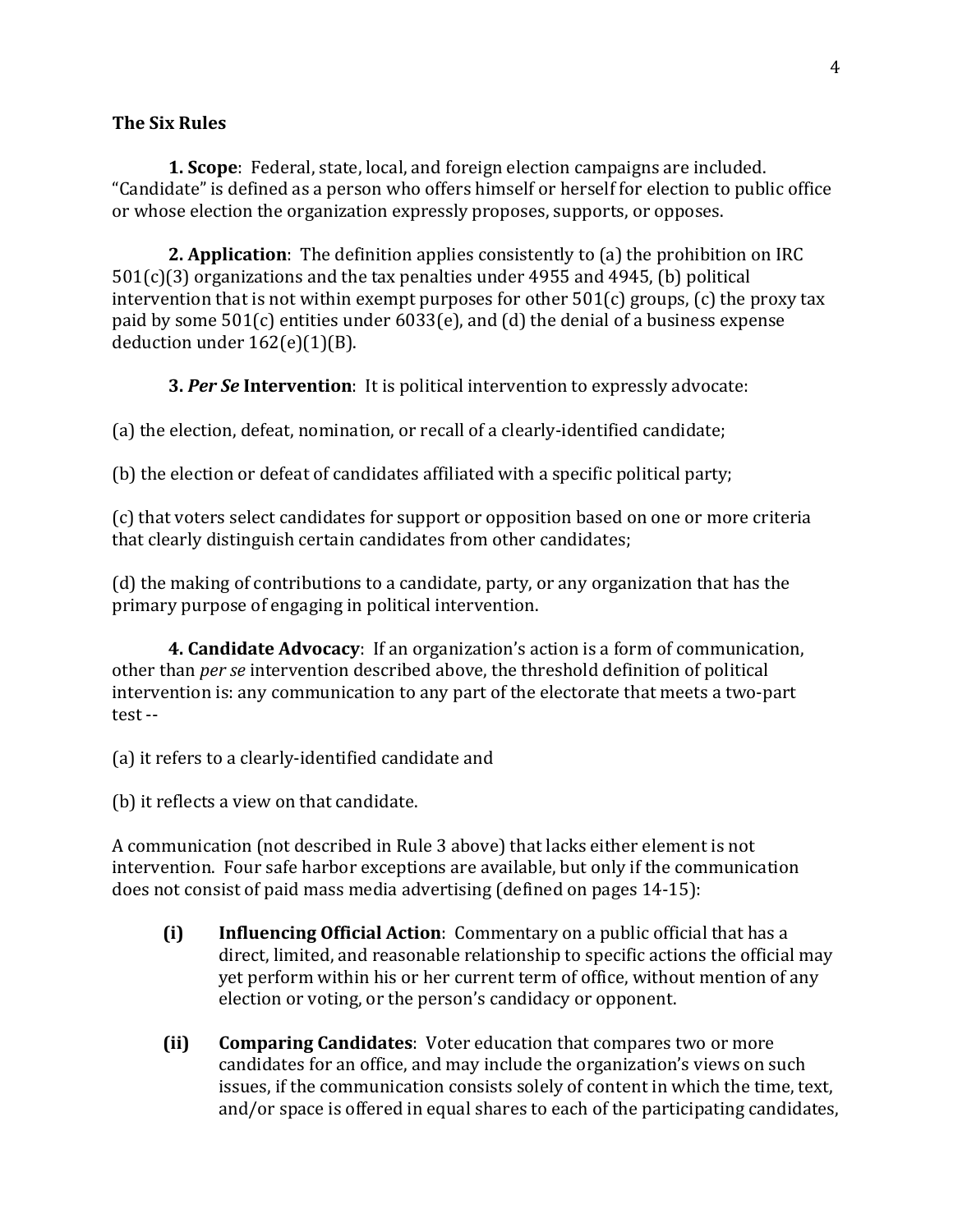and the organization's share of content is no greater than the share available to any of the participating candidates. The opportunity to participate must be given, including a full description of the opportunity and a copy of the organization's content, to all current candidates (or to those meeting an objective threshold of viability) for election (or nomination) to the office a reasonable time in advance of the final preparation of the communication (which in no case may be less than 72 hours).

- **(iii) Self-Defense**: A response, as limited below, by an organization to a public or publicly-reported statement by a candidate that either (a) attacks the organization itself, or (b) comments upon a specific public policy position that the organization has taken publicly in furtherance of its exempt purpose within the prior year, or  $(c)$  results in press inquiries to the organization that were not solicited by the organization in the wake of the candidate's statement. The response by the organization must be educational, limited topically to addressing the candidate's statement, and as to (a) or (b), disseminated in a manner commensurate in medium and scale, and proximate in time, to the publicity of the candidate's statement, and as to  $(c)$ , limited to dissemination to the requesting press organization.
- **(iv)** Personal, Oral Remarks at Official Meetings: Oral remarks made by anyone (other than a candidate) who is present in person at an official meeting of an organization held in a single room or location, so long as no announcement of the meeting refers to any candidate, party, election, or voting. This exception covers only oral remarks about candidates made by and to persons in attendance, not any other form of communication of those remarks, whether written, electronic, recorded, broadcast, or otherwise transmitted. A prominent disclaimer must be made to those attending, stating that such remarks are the speaker's personal opinion and are not made on behalf of the organization, and that the speaker is not advocating any of the actions set forth in Rule 3.

Evidence of intent in relation to the speech is irrelevant. A communication that refers to and reflects a view on a candidate, if not within an exception or specifically allowed under an existing Revenue Ruling or other federal tax authority, is subject to further analysis under Rule 6 below in which the organization bears the burden of proof to show why the speech is not political intervention.

Speech covered by Rule 4 includes "voter engagement," defined as communications directed to potential voters, offering to assist or explicitly encouraging them to register or vote in an election for public office. Voter engagement is political intervention if it is covered by Rule 3, it refers to and reflects a view on a candidate or political party, or it is targeted based on the voter's expressed candidate or party preference. Voter engagement is not political intervention if it meets both a targeting and a content test. It must be untargeted, targeted to the organization's natural constituency, or targeted to voters under-represented in prior elections. As to content, any references to specific contests for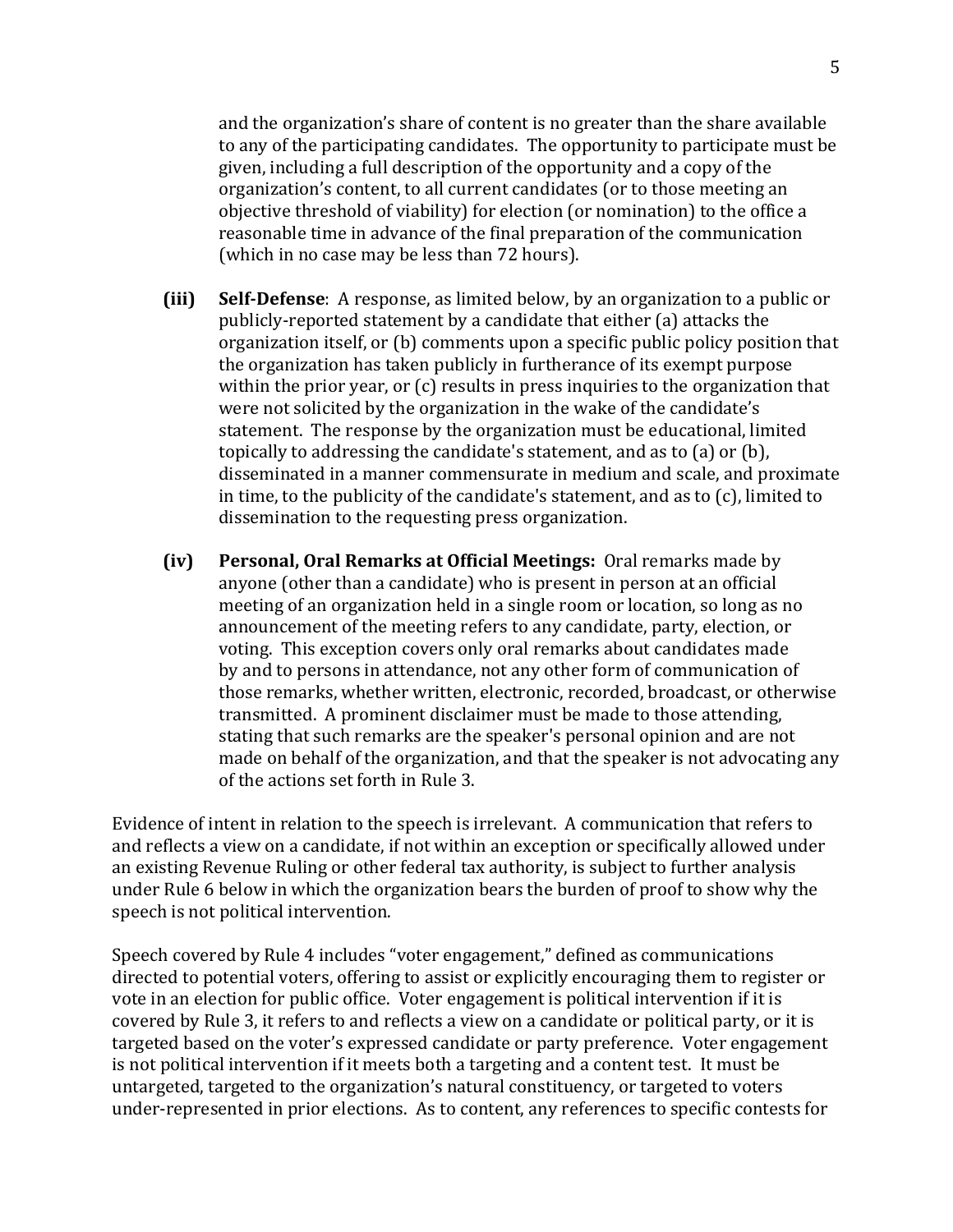a public office or to public policy issues must be neutral, that is, not indicate any preference for a candidate or party, and, if any view is reflected on a candidate, it is within the safe harbor for comparing candidates in (ii) above. All other voter engagement is subject to further analysis under Rule 6 below to determine if it is or is not political intervention.

**5. Use of Resources**: This rule covers only transactions and activities that contain no significant element of speech. It is political intervention to provide any of the organization's resources, whether monetary or in-kind, goods, services, or facilities, tangible or intangible, by gift, loan, sale, rental, or any other method of transfer to another person or entity, if the transferee uses such resources to support or oppose any candidate's election to public office, if such use is reasonably foreseeable, and if the transferor has not taken reasonable steps to prevent such use.

Such transfers are not intervention, however, if the transfer is (a) made at no less than fair market value, (b) similar to other transactions conducted by the organization and  $(c)$ without preference for or against any candidate. Any other transfer recognized under applicable campaign finance law as a reportable contribution to a candidate for elective public office, or to an organization that has the primary purpose of engaging in political intervention, is political intervention.

Other uses of an organization's resources (transferred or not) in support of or in opposition to a candidate, if not specifically allowed under an existing Revenue Ruling or other federal tax authority, are subject to further analysis under Rule 6 below in which the organization bears the burden of proof to show why the use of resources is not political intervention.

**6. Facts and Circumstances**: Communications that reflect a view on a candidate, do not come within an exception, and are targeted to voters in states, districts, or other locations where close election contests are occurring, are conclusively political intervention. In other cases, evidence of other facts or circumstances, such as timing, the range of issues discussed, disclaimers and disclosures, the organization's history, the impartiality of its methods, or corrective steps taken, shall be considered only in the organization's defense:

(a) to meet its burden of proof that intervention did not arise from its communications or use of resources, by showing that the conduct furthered a proper exempt or business purpose and was unrelated to intervening in the campaign of any candidate for public office!or

(b) as mitigating factors affecting the penalty or remedy to be imposed upon violations.

#### **Reasoning, Implications, Examples**

Taking each of the six rules in turn: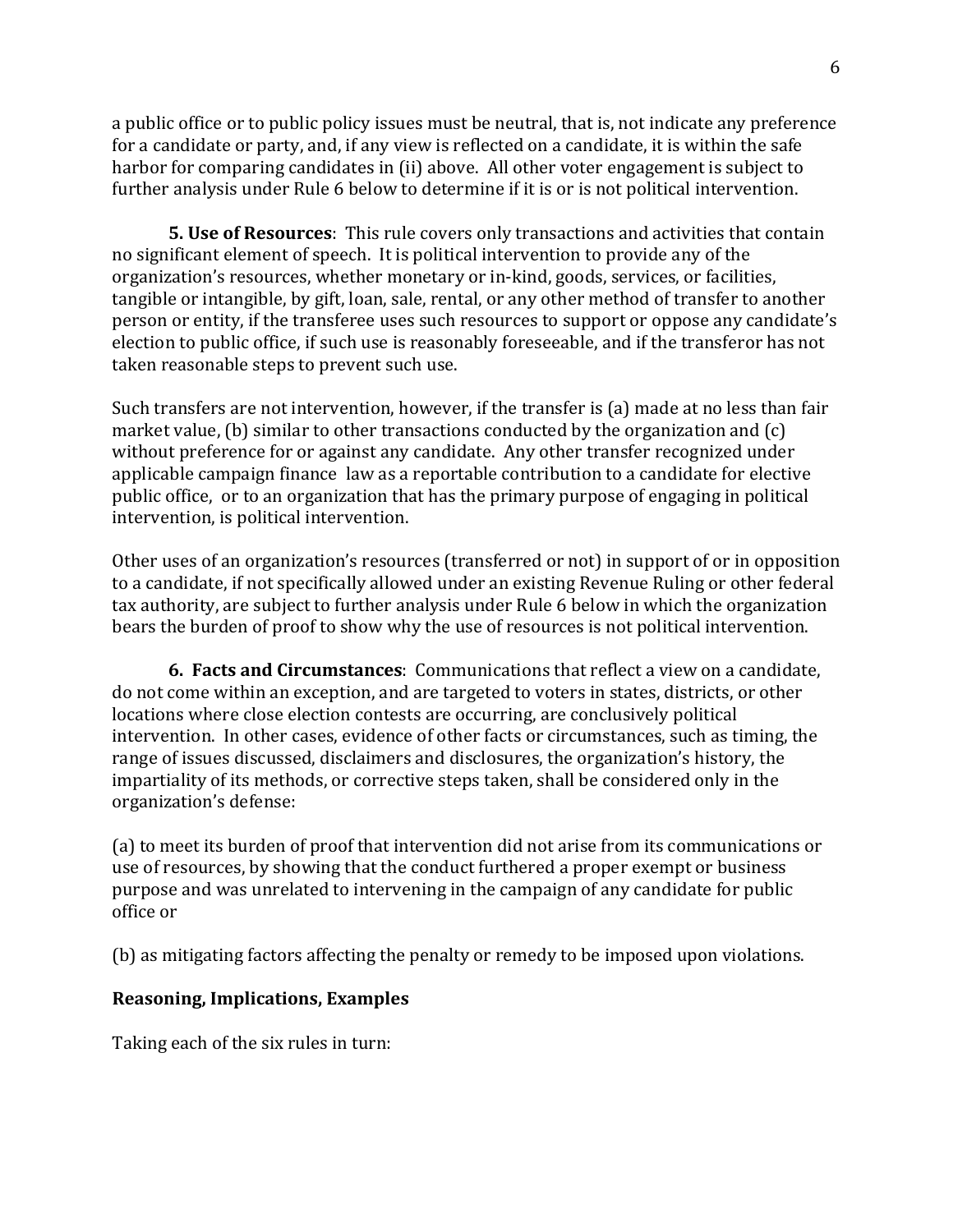**1. Scope**: Federal, state, local, and foreign election campaigns are included. "Candidate" is defined as a person who offers himself or herself for election to public office or *whose election the organization expressly proposes, supports, or opposes.* 

A. Section  $501(c)(3)$  of the Internal Revenue Code (IRC) states that a charitable organization must "not participate in, or intervene in (including the publishing or distributing of statements), any political campaign on behalf of (or in opposition to) any candidate for public office. No change to that brief statutory definition of "political intervention" is needed. It is understood that "campaigns" refers to electoral campaigns in which voters cast ballots to elect, nominate, recall, or confirm individuals seeking to hold public office.

B. The current Treasury Regulation interpreting this prohibition, set forth in §  $1.501(c)(3)-1(c)(3)(iii)$ , consists of only 113 words:

An organization is an *action* organization if it participates or intervenes, directly or indirectly, in any political campaign on behalf of or in opposition to any candidate for public office. The term candidate for public office means an individual who offers himself, or is proposed by others, as a contestant for an elective public office, whether such office be national, State, or local. Activities which constitute participation or intervention in a political campaign on behalf of or in opposition to a candidate include, but are not limited to, the publication or distribution of written or printed statements or the making of oral statements on behalf of or in opposition to such a candidate.

C. This regulation tells us very little beyond what is in the statute, only

that:

1) Intervention can be direct or indirect.

2) A candidate is an individual who offers himself or is proposed by others as a contestant for elective public office.

3) Such office may be federal, state, or local.

4) Statements for or against a candidate may be oral or written.

D. The current definition of "candidate" is too broad, because it reaches anyone who may be "proposed by" someone else as a contestant. At any given time, there are dozens if not hundreds of prominent actors, business executives, athletes, governors, senators, authors, and other public figures that "others" have stated ought to run for president. The same is no doubt true in cities and towns as people mention the names of individuals who ought to be the next mayor. Mischief is not inconceivable—someone may be proposed as a candidate for a public office simply to prevent charitable organizations from promoting or criticizing them in a particular community.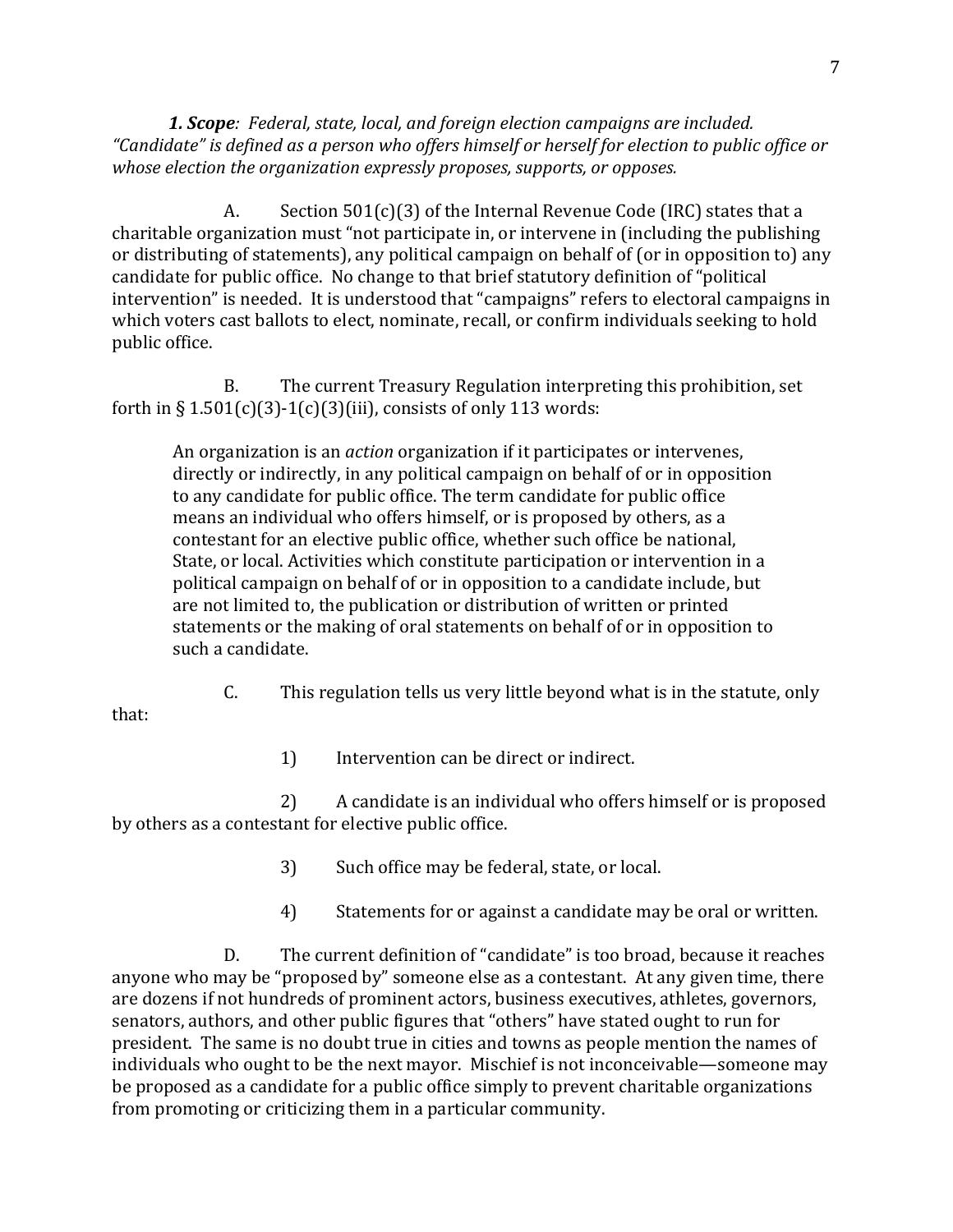E. Therefore, a brighter-line definition of "candidate" is needed, reaching only those who have announced themselves as candidates and those "whose election the organization expressly proposes, supports, or opposes." Political intervention, then, would only pertain to unannounced candidates if the organization itself expressly took a position favoring or disfavoring their election to office. We decided against following the widelydisparate definitions used by various jurisdictions to determine who has qualified to appear on a ballot or who must file campaign finance reports (although any candidate who is on the ballot or has registered or maintained a campaign committee—actions tantamount to announcing their candidacy—would almost certainly meet the standard of "offers himself"). Thus, to offer oneself as a candidate does not turn on whether the person makes a formal announcement; to be legally regarded as a candidate under applicable election law would be enough. This standard can be applied consistently across all jurisdictions. It probably means that most members of the U.S. House of Representatives are candidates at all times, since they maintain campaign committees unless they plan to resign or not to run for re-election.

F. The current regulation does not mention foreign elections. Yet American-based organizations do sometimes get involved in foreign elections, including in Israel, South Africa, and the recent example of a U.S. social welfare group favoring the election of a candidate in South Korea which the IRS denied  $501(c)(4)$  exemption due to excessive political intervention (PLR 201214035). The regulation should encompass candidate elections in countries outside of the United States. That is confirmed by the requirement under Revenue Ruling 92-94 that a foreign organization, in order to receive a public charity equivalency determination to be relied upon by American foundations, be subject to a prohibition on political candidate campaign intervention in their country.

**2. Application**: The definition applies consistently to (a) the prohibition on IRC *501(c)(3)* organizations and the tax penalties under 4955 and 4945, (b) political intervention *that is not within exempt purposes for other 501(c) groups, (c) the proxy tax paid by some 501(c)* entities under 6033(e), and (d) the denial of a business expense deduction under *162(e)(1)(B).*

A. In proposing bright line rules for political intervention under IRC  $501(c)(3)$ , we intend that the same definition be applied universally throughout the Internal Revenue Code where political campaign activity is subject to special tax treatment. That includes  $IRC$  4945(d)(2), imposing excise taxes on amounts paid or incurred by private foundations "to influence the outcome of any specific public election" and IRC 4955, imposing excise taxes on political intervention by public charities.

B. IRC  $501(c)(4)$  social welfare organizations, as well as  $(c)(5)$  labor unions, and  $(c)(6)$  trade associations, are required to primarily engage in promoting social welfare (or qualifying  $501(c)(5)$  or  $501(c)(6)$  functions) to qualify for federal tax exemption – often referred to as a "primary purpose" test. Under Treasury Regulation §  $1.501(c)(4)$ -1(a)(2), the promotion of social welfare does not include political intervention. Thus, the same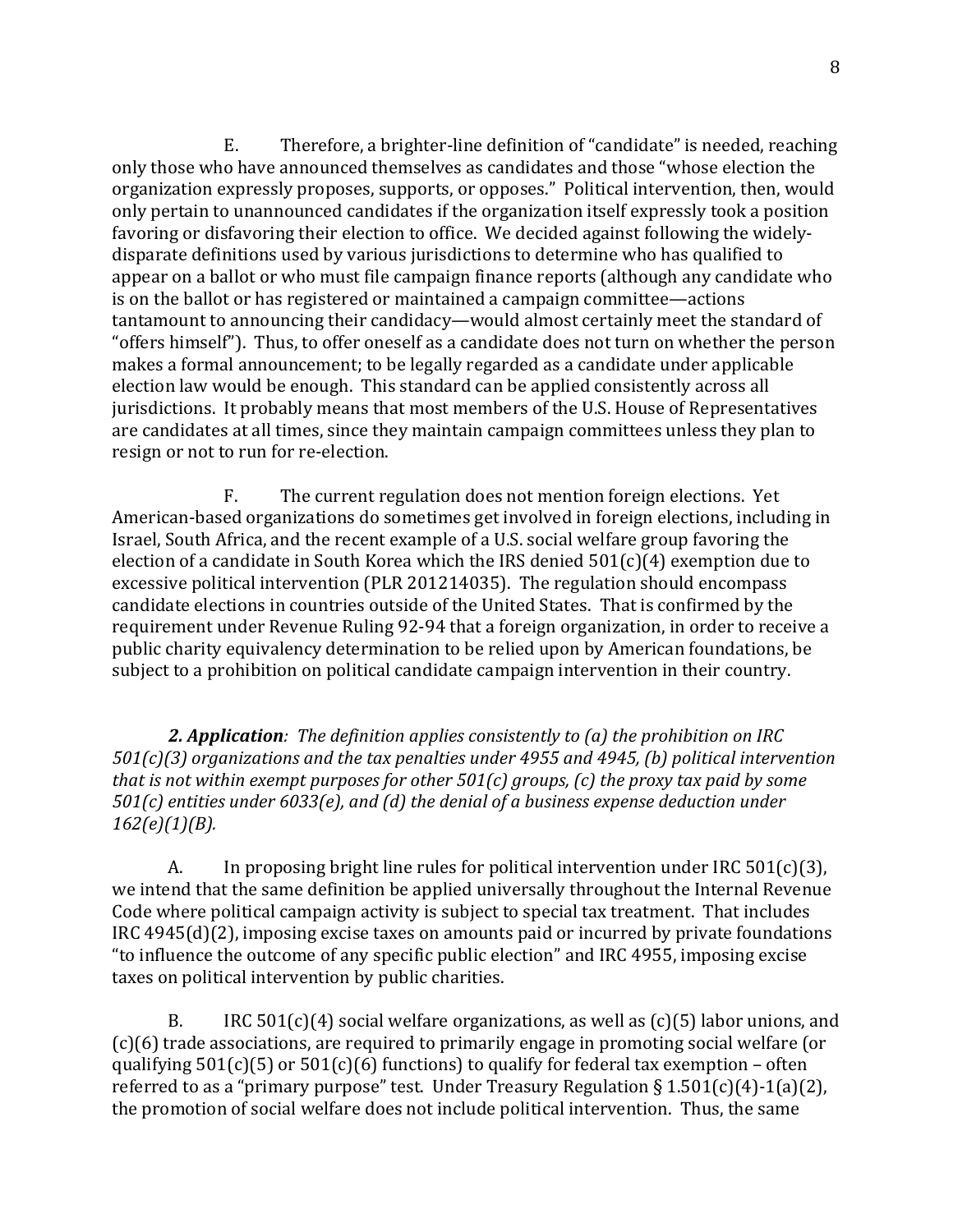definition of political intervention should be used to describe the non-qualifying activity for the  $501(c)(4)$  and other non-charitable exempt organizations. Beyond  $(c)(5)$  and  $(c)(6)$ organizations, there are  $(c)(7)$  social clubs and more than twenty other non-charitable categories, of which only  $(c)(29)$  health care organizations have a prohibition on political intervention.

C. However, this project does not seek to define the quantity of political intervention that would be permissible and consistent with tax exemption for these noncharitable  $501(c)$  categories. There is a range of views on that subject in the nonprofit world, from those who translate "less-than-primary" into 49% of annual expenditures (an approach that seems to be tacitly accepted by the IRS at present) to those who are distressed at the amount of anonymous "dark money" flowing through  $(c)(4)$ 's for political intervention and insist that "exclusively" in the statutory phrasing of  $501(c)(4)$  should permit no substantial political spending or none at all. We focus only on the qualitative definition of political intervention and welcome the participation of those with widely differing positions on the quantitative debate.

D. Expenditures (mainly by for-profit businesses and their associations) that are taxable (under IRC 6033(e)) and non-deductible (under IRC  $162(e)(1)(B)$ ) include both lobbying activities (which are reasonably well-defined under existing regulations) and political intervention, which is not. Our universal tax definition of political intervention should be applied with equal force to the business realm.

E. We have considered that the one exception to universal application of our definition might be Section 527, both as to what constitutes an exempt activity for a Section 527 organization, and for what activities by other types of exempt organizations do not generate expenditures subject to tax under Section 527(f). For historical reasons related to the effort in 1976 to follow a pattern established by the Federal Election Campaign Act, and language that reaches beyond elections to appointive and political party offices, Section 527 has not been congruent with the other provisions that apply to political activity in the Internal Revenue Code. In practice, anything with a "nexus" to the candidate selection process has come within Section 527--even activities that might otherwise be deemed nonpolitical, acceptable, and unlimited for 501(c) entities (*see* PLR 199925051 involving ballot measures). Section 527 is the least advantageous tax-exempt status, and so more borderline activities have been embraced. In part, the expansive "nexus" has resulted from language in Section 527, discussed below, that seems to effectively prevent a 527 political organization from engaging in anything more than an insubstantial degree of non-political activity.

F. Nonetheless, while leaving open the possibility that a Section 527 organization may, under the "nexus" test, be permitted to treat as "political" a broader set of activities than would other entities, we believe the Section 527 definition should be aligned with the definition of political intervention at least to the extent that anything classed as political intervention under these rules would also be considered appropriate Section 527 activity. Similarly, we recognize that if our proposal is adopted via rulemaking rather than legislation, the covered offices for Section 527 organizations will continue to be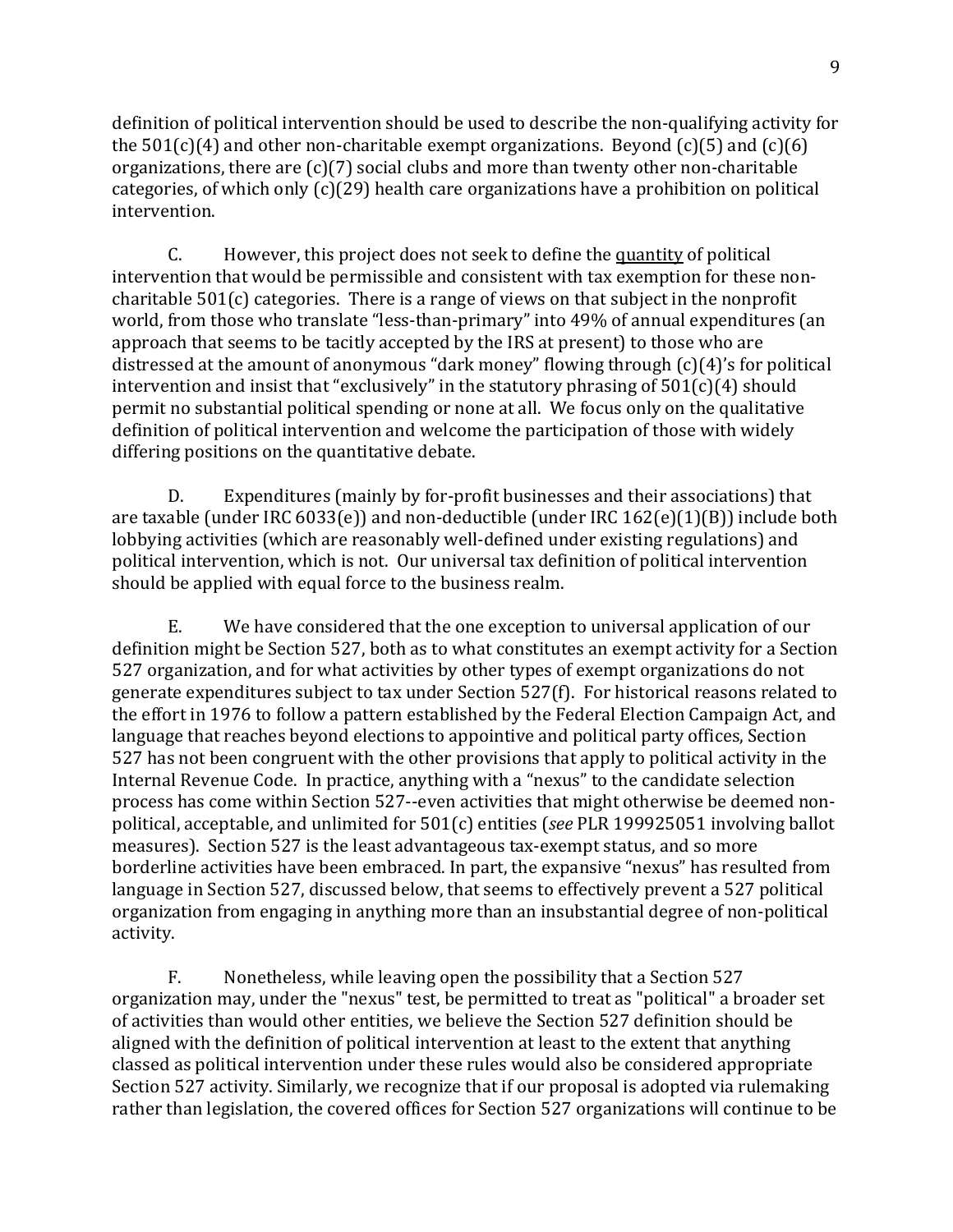broader than the elected public office to which political intervention applies. Nonetheless, we consider it beneficial to apply for purposes of Section 527 a similar standard to assessing communications and other activities related to those covered offices, rather than maintaining the current "facts and circumstances" analysis. Thus, Section 527 activity would include political intervention, plus advocacy relating to appointive and other offices covered in that Code section that meets the same tests, plus any activity with respect to which the organization can reasonably assert a nexus to its political purposes.

G. In the event that our proposal is considered not just by the IRS but also by Congress, we would support extending our bright line rules in the form of statutory amendments to Section 527, so that the tax-exempt purpose (which could be more sensibly renamed "political function") of a 527 organization would be congruent with the definition of political intervention that would apply throughout the rest of the Internal Revenue Code. Doing so would remove the troubling divergent elements in the Section 527 definition (such as the unwarranted and intrusive coverage of appointive offices) and better define expenditures subject to tax under Section 527(f) in order to simplify recordkeeping and compliance for affected  $501(c)$  organizations. However, we recommend continuing the exemption of internal member communications and indirect fundraising and administrative costs, currently tax-free for  $501(c)$  groups under the 527 regulations. We also suggest that any organization that cannot qualify for  $501(c)$  tax-exemption due to excessive political activities (however that line may be drawn by the IRS and/or by Congress) should be able to qualify as a 527 organization.

H. Without our suggested amendments to Section 527, an organization must effectively engage almost exclusively in political activities to be covered. This results from the wording of Section  $527(c)(3)$ , that provides an exemption for a political organization from income tax on four types of traditional political income (donations, dues, etc.), but only "to the extent such amount is segregated for use" for its "exempt" (political) function. To meet the segregation requirement, any non-political activity must be "insubstantial" for the 527 exemption to be valid. This creates a gap, where organizations fall if they undertake too much political activity to qualify for exemption under Section  $501(c)$  but not enough to qualify under Section 527. As a policy matter, we believe that an organization willing to comply with the disclosure rules of Section 527 and accept its very limited tax exemption should not be disqualified for that status by virtue of engaging in an activity (such as lobbying or other policy advocacy) that by itself could qualify the organization for exemption under a different and more beneficial Code section. Finally, the political function of a 527 entity could be worded so as preserve its option to include any activity that it claims to have a reasonable nexus to its political function.

I. Our initial draft of amendments to Section 527, to bring it into better alignment with the political intervention provisions found in the rest of the Code, is attached as Exhibit A. By treating an organization as exempt under Section 527 if it engages in too much political intervention to qualify for  $501(c)$  exemption, this amendment would reduce the need for a broader interpretation of the 527 exempt function, which is driven by a desire to avoid having the troublesome gap between  $527$  and  $501(c)$ .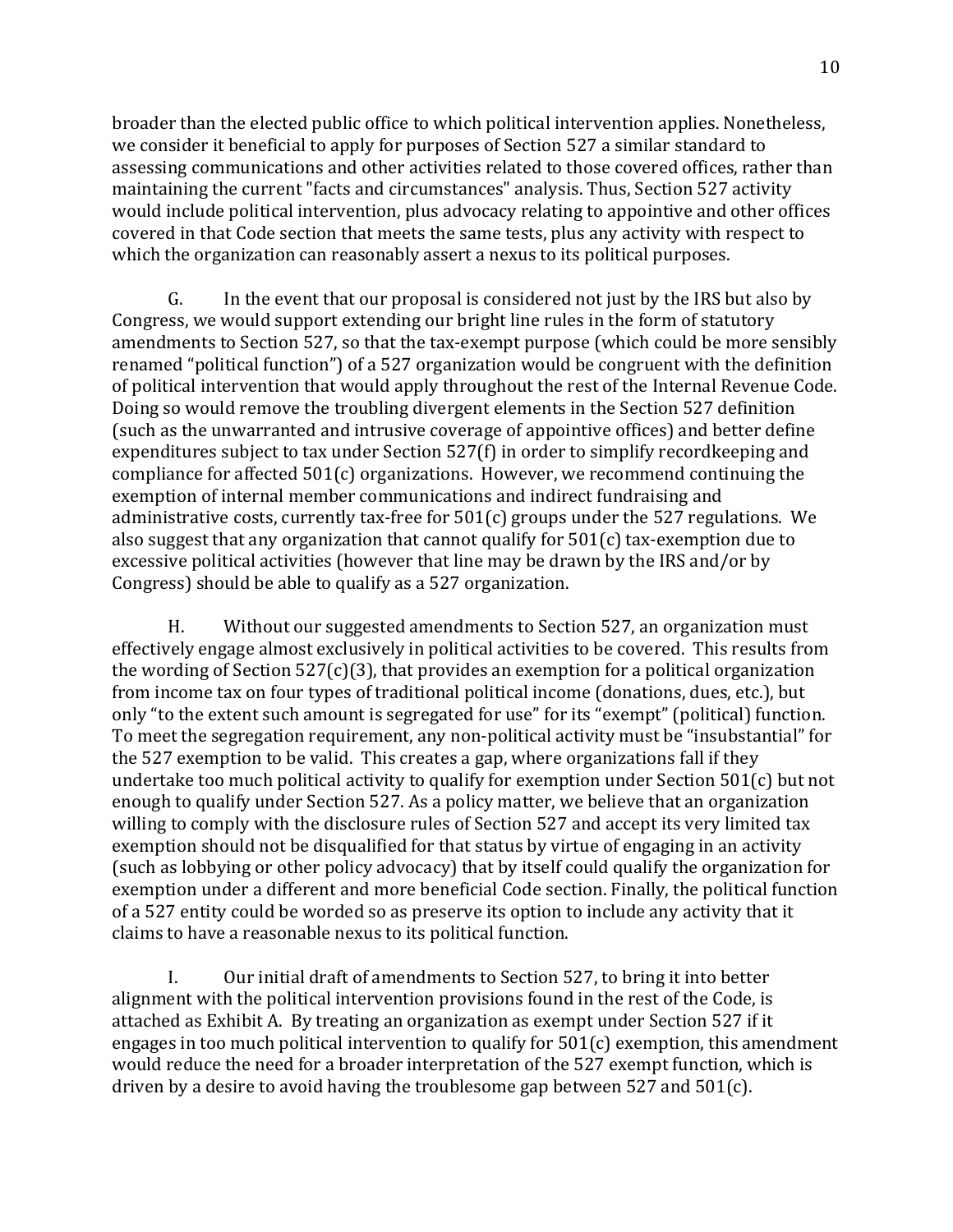# **3. Per Se Intervention**: It is political intervention to expressly advocate:

(a) the election, defeat, nomination, or recall of a clearly-identified candidate;

(b) the election or defeat of candidates affiliated with a specific political party;

 $(c)$  that voters select candidates for support or opposition based on one or more criteria that *clearly(distinguish(certain(candidates(from(other(candidates;*

*(d)* the making of contributions to a candidate, party, or any organization that has the primary purpose of engaging in political intervention.

A. Historically, the IRS interpretation of the ban on political intervention by charities has been widely understood to go beyond the election law concept of "express" advocacy," to be absolute and prohibit all speech favoring or disfavoring a candidate. However, it is important to capture those instances of speech that do constitute express advocacy as a starting point for determining what speech undeniably should be within the definition of political intervention, without exception and without further consideration of any facts and circumstances.

B. The type of *per se* intervention in (a) above is intended to be congruent with the regulation created by the Federal Election Commission defining "express advocacy"<sup>2</sup> as a communication that expressly advocates the election or defeat of a clearly identified candidate if it:

1) uses phrases such as 'vote for the President,' 're-elect your Congressman,' 'support the Democratic nominee,' 'cast your ballot for the Republican challenger for U.S. Senate in Georgia, 'Smith for Congress,' 'Bill McKay in '94;' or

2) uses electioneering words in general phrases followed by a means of identifying specific candidates as targets, such as 'vote Pro-Choice' accompanied by a listing of clearly identified candidates described as Pro-Life or Pro-Choice, 'vote against Old Hickory,' 'defeat' accompanied by a picture of one or more candidate(s), 'reject the incumbent;' or

3) uses campaign slogan(s) or individual word(s), which in context, can have no other reasonable meaning than to urge the election or defeat of one or more clearly identified candidate(s), such as posters, bumper stickers, advertisements, etc. which say 'Nixon's the One,' 'Carter '76,' 'Reagan/Bush' or 'Mondale!'

!!!!!!!!!!!!!!!!!!!!!!!!!!!!!!!!!!!!!!!!!!!!!!!!!!!!!!!

<sup>&</sup>lt;sup>2</sup>The concept of "express advocacy" is drawn from the key Supreme Court campaign finance ruling in *Buckley v. Valeo*, which held that to avoid constitutional infirmity restrictions on corporate communications under the Federal Election Campaign Act ("FECA") must be read to apply only to such "express advocacy." 424 U.S. 1 at 43-44.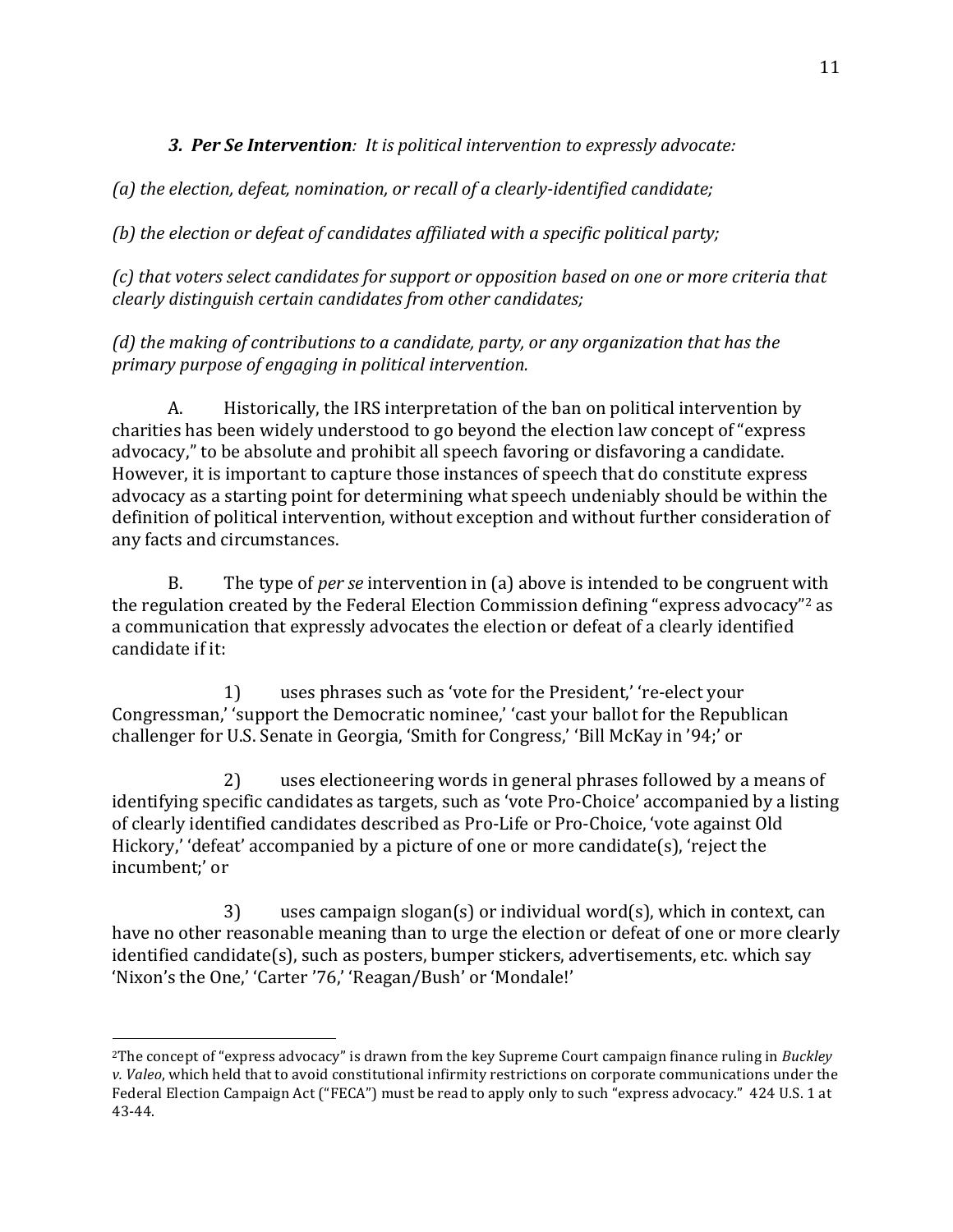The IRS definition of political intervention must work effectively at the state and local levels, not just the federal level. Thus, court interpretations of "express advocacy" that arise with respect to state and local campaign finance laws are relevant, unified perhaps by the necessity to pass muster under the U.S. Constitution. It is important to bear in mind, however, that while these decisions may in many cases be setting the outermost reach of the relevant campaign finance laws, in the tax context they would only be defining one type of activity that is considered political intervention.

C. "Express advocacy" that we treat as *per se* intervention also includes the functional equivalent of express advocacy: communications that are susceptible of no reasonable interpretation other than a call to vote for or against a candidate, even if some other kind of action besides voting for or against a candidate is also encouraged. Thus, in our view, "dual function" communications that include both the functional equivalent of express advocacy plus an ostensible grass roots lobbying call to contact an incumbent legislator could not avoid treatment as *per se* intervention.

### Example 1

An organization runs a newspaper ad with the following text:

The President of the United States continues degrading the electoral process and lessening the prestige of the office.

He continues to cultivate the fears, not the hopes, of the voting public by suggesting the choice is between "peace and war," "black or white," "north or south," and "Jew or Christian." His meanness of spirit is divisive and reckless McCarthyism at its worst. And from a man who once asked, "Why Not the Best?"

It is an attempt to hide his own record, or lack of it. If he succeeds the country will be burdened with four more years of incoherencies, ineptness and illusion, as he leaves a legacy of low-level campaigning. DON'T LET HIM DO IT.

This is political intervention because it contains explicit campaign phrasing ("four more years") that is not subject to a reasonable interpretation other than express advocacy.

# Example 2

An organization in State X runs a television advertisement with the following text:

What kind of leader is Senator Doe? Ineffective. Ultra-liberal. Unrepresentative of our state's values. Senator Doe voted for increasing Tricare premiums to nickel and dime America's heroes. Veterans and service men and women know better than to trust Senator Doe. This November: support new voices, support your military, support State X values."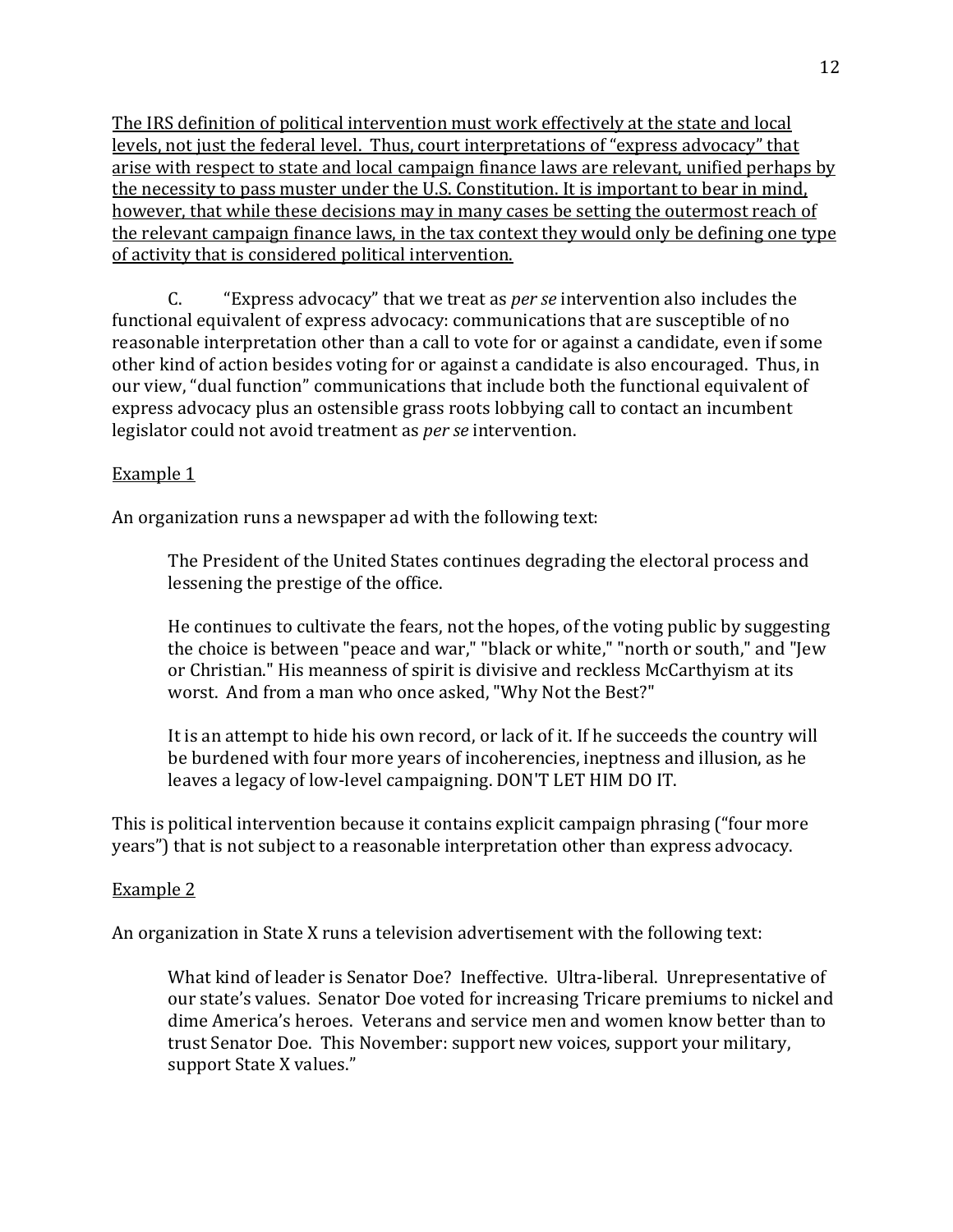This is also political intervention because it contains explicit electoral references ("this") November") and so is not reasonably interpreted as anything but a call to vote against Senator Doe.

D. Internal Revenue Code provisions on political intervention refer only to "any" candidate for public office" (singular, not plural), not to any undefined group of candidates, such as a political party. Party labels are often used in legislative and other policy discussions, and should not be automatically treated as a reference to candidacy. However, where a political party label is used to identify specific candidates or groups of candidates in a message expressly advocating their election or defeat, this is *per se* intervention. Other speech that favors or disfavors a party does not necessarily come within the definition of political intervention. (There is a second federal tax doctrine that captures situations where a charity provides significant support to a political party: more than incidental "private benefit" to a private interest violates 501(c)(3) under the *American Campaign Academy* decision, which found that a campaign school operated for the benefit of the Republican Party was not charitable. See American Campaign Academy v. Commissioner of *Internal Revenue, 92 T.C.* 1053 1076(1989))

E. So, a charity could make statements for or against Democratic or Republican reforms or ideology or legislative conduct without violating  $501(c)(3)$ , but favoring election of "the Democrat" or "the Republican" for president, or favoring a change in the party in power is *per se* political intervention in support of a candidate. Likewise, statements such as "vote Democratic" or "vote Republican" without reference to a specific office, but in the context of an election in which candidates representing each party are competing for various offices, are *per se* intervention.

F. Considerable debate has been generated by the IRS position as described by the court in the *Catholic Answers* case regarding the legitimacy of "litmus tests" in which an organization expressly advocates selecting or rejecting candidates based on certain criteria, but without naming any such candidates and without referring to a specific election contest where it is clear which candidate is identified. *See Catholic Answers Inc. v. U.S.*, 2009 WL 3320498, 9-10 (S.D. Cal. 2011) *aff'd* 438 Fed.Appx. 640 (9th Cir. 2011). Instructing people how to vote in this way should be *per se* political intervention. A charity should be able to suggest that voters consider such features as the candidate's military background, position on abortion, views on climate change, age, willingness to raise taxes, ethnicity, etc., so long as it does not expressly advocate voting for or against them based on those criteria. "Deny communion to pro-choice candidates" would not be *per se* intervention. "No good Christian should vote for a pro-choice candidate" would be *per se* intervention.

G. Likewise, "voter pledges," where an organization asks voters to pledge not to vote for a candidate who would raise taxes, or to vote for a candidate who favors singlepayer health care, are express advocacy under part  $(c)$  of the standard above and therefore *per* se political intervention.

H. Finally, even if the message does not call for the election or defeat of a candidate, it should be *per se* intervention to expressly advocate for the making of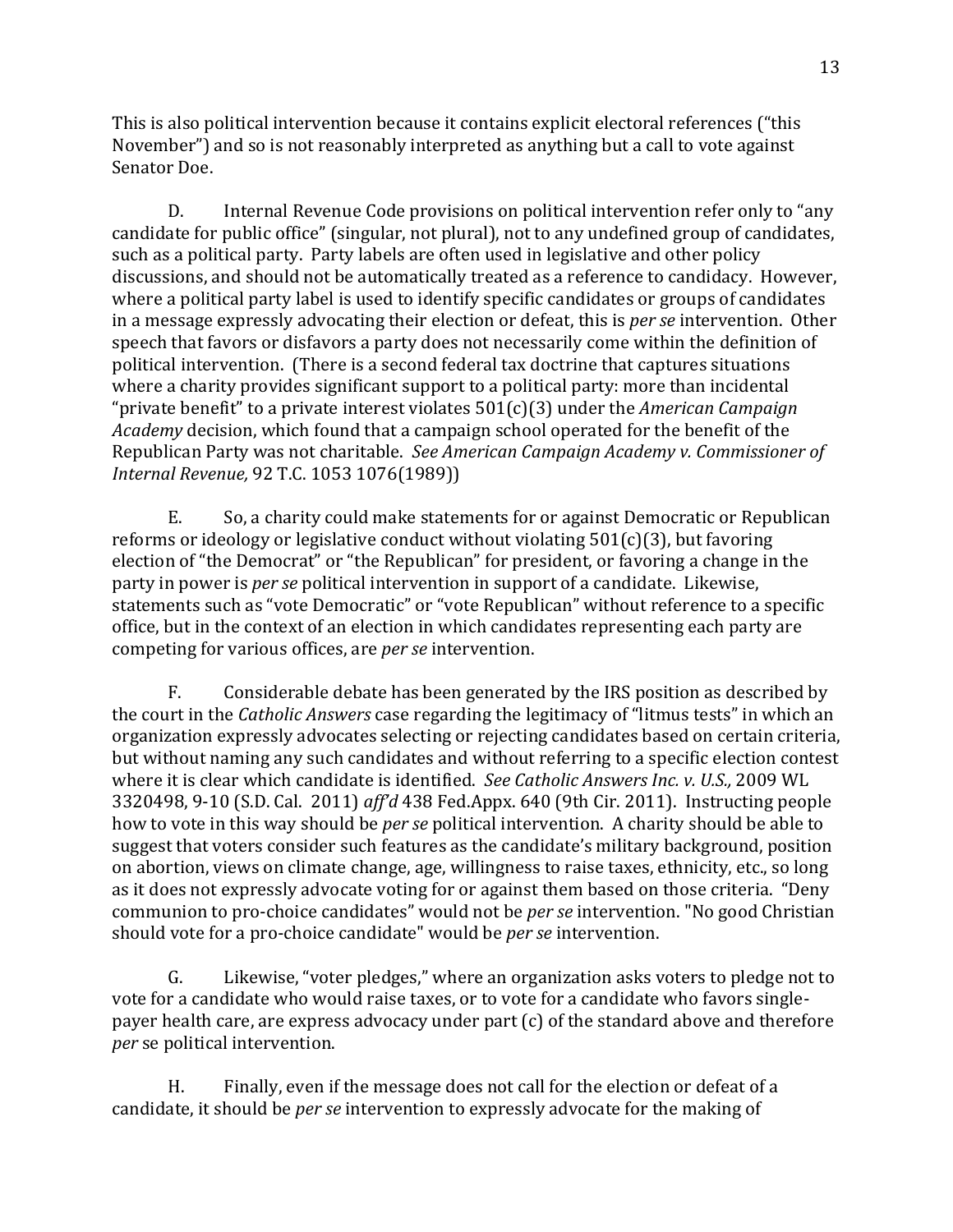contributions to a candidate, party, or Section 527 political organization of any kind, because it is impossible to do so without supporting or opposing one or more candidates for elective office.

**4. Candidate Advocacy**: If an organization's action is a form of communication, other than per se intervention described above, the threshold definition of political intervention is: any communication to any part of the electorate that meets a two-part test--

(a) it refers to a clearly-identified candidate and

*(b)* it reflects a view on that candidate.

A communication (not described in Rule 3 above) that lacks either element is not intervention. Four safe harbor exceptions are available, but only if the communication does not consist of paid mass media advertising (defined on pages 14-15):

- *(i)* **Influencing Official Action**: Commentary on a public official that has a direct, *limited, and reasonable relationship to specific actions the official may yet* perform within his or her current term of office, without mention of any election or voting, or the person's candidacy or opponent.
- *(ii) Comparing Candidates: Voter education that compares two or more*  $c$ andidates for an office, and may include the organization's views on such *issues, if the communication consists solely of content in which the time, text,* and/or space is offered in equal shares to each of the participating candidates, and the organization's share of content is no greater than the share available to any of the participating candidates. The opportunity to participate must be  $g$ *iven, including a full description of the opportunity and a copy of the organization's content, to all current candidates (or to those meeting an objective threshold of viability) for election (or nomination) to the office a* reasonable time in advance of the final preparation of the communication *(which in no case may be less than 72 hours).*
- *(iii)* **Self-Defense**: A response, as limited below, by an organization to a public or *publicly-reported statement by a candidate that either (a) attacks the organization itself, or (b) comments upon a specific public policy position that* the organization has taken publicly in furtherance of its exempt purpose within *the prior year, or (c) results in press inquiries to the organization that were not* solicited by the organization in the wake of the candidate's statement. The response by the organization must be educational, limited topically to *addressing the candidate's statement, and as to (a) or (b), disseminated in a* manner commensurate in medium and scale, and proximate in time, to the publicity of the candidate's statement, and as to (c), limited to dissemination to *the requesting press organization.*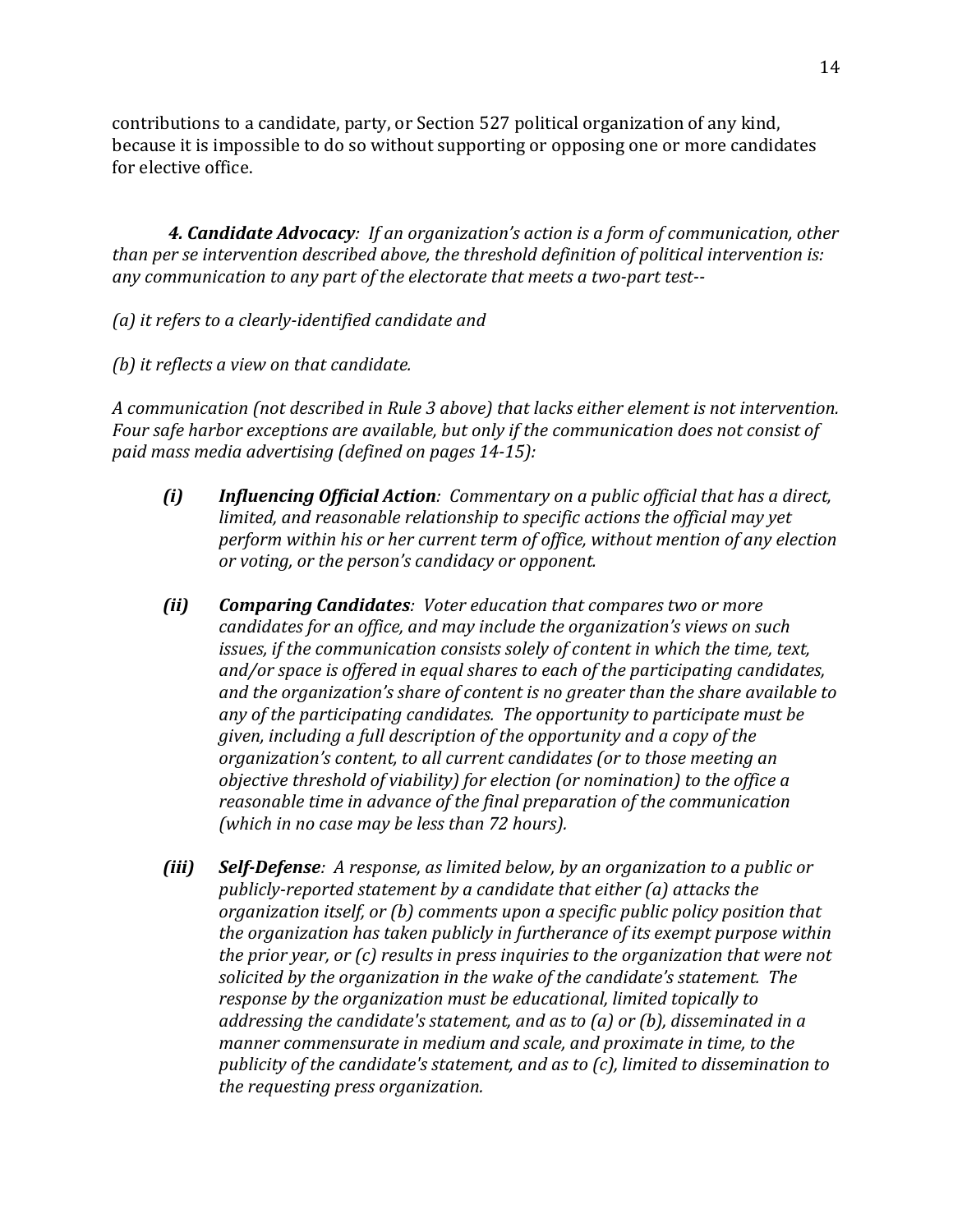*(iv) Personal, Oral Remarks at Official Meetings: Oral remarks made by anyone* (other than a candidate) who is present in person at an official meeting of an *organization(held(in(a(single(room(or(location,(so(long(as(no(announcement of( the(meeting(refers(to(any(candidate,(party,(election,(or(voting. (This(exception( covers(only(oral(remarks(about(candidates(made(by and(to persons(in(* attendance, not any other form of communication of those remarks, whether *written, electronic, recorded, broadcast, or otherwise transmitted. A prominent disclaimer(must(be(made(to(those(attending,(stating(that(such(remarks(are(the( speaker's personal(opinion(and(are(not(made(on(behalf(of(the(organization,(and(* that the speaker is not advocating any of the actions set forth in Rule 3.

*Evidence of intent in relation to the speech is irrelevant. A communication that refers to and* reflects a view on a candidate, if not within an exception or specifically allowed under an *existing Revenue Ruling or other federal tax authority, is subject to further analysis under Rule 6 below in which the organization bears the burden of proof to show why the speech is not political intervention.* 

Speech covered by Rule 4 includes "voter engagement," defined as communications directed to potential voters, offering to assist or explicitly encouraging them to register or vote in an *election for public office. Voter engagement is political intervention if it is covered by Rule 3, it refers to and reflects a view on a candidate or political party, or it is targeted based on the voter's expressed candidate or party preference. Voter engagement is not political intervention if it meets both a targeting and a content test. It must be untargeted, targeted to* the organization's natural constituency, or targeted to voters under-represented in prior *elections. As to content, any references to specific contests for a public office or to public* policy issues must be neutral, that is, not indicate any preference for a candidate or party, and, if any view is reflected on a candidate, it is within the safe harbor for comparing  $c$ andidates in (ii) above. All other voter engagement is subject to further analysis under Rule  $6$  below to determine if it is or is not political intervention.

#### **Candidate Advocacy Threshold Speech Rule**

A. The threshold speech rule we propose to define "candidate advocacy" goes well beyond *per se* intervention, but uses a logical word formula limited to speech that favors or disfavors a candidate, then determines whether the speech comes within a stated exception, and only if the speech does not, allows application of a "facts and circumstances" analysis in the organization's defense.

B. We are proposing a bright line "gateway" rule for the broader category of political intervention: the "refer to and reflect a view" two-part test. This test has worked well for over twenty years as the definition of lobbying used by the IRS in regulations that apply to public charities, private foundations, as well as business taxpayers and their associations. It works in the election context also, where initiatives, bonds, and other ballot measures are up for a public vote. The following describes the two prongs of this test.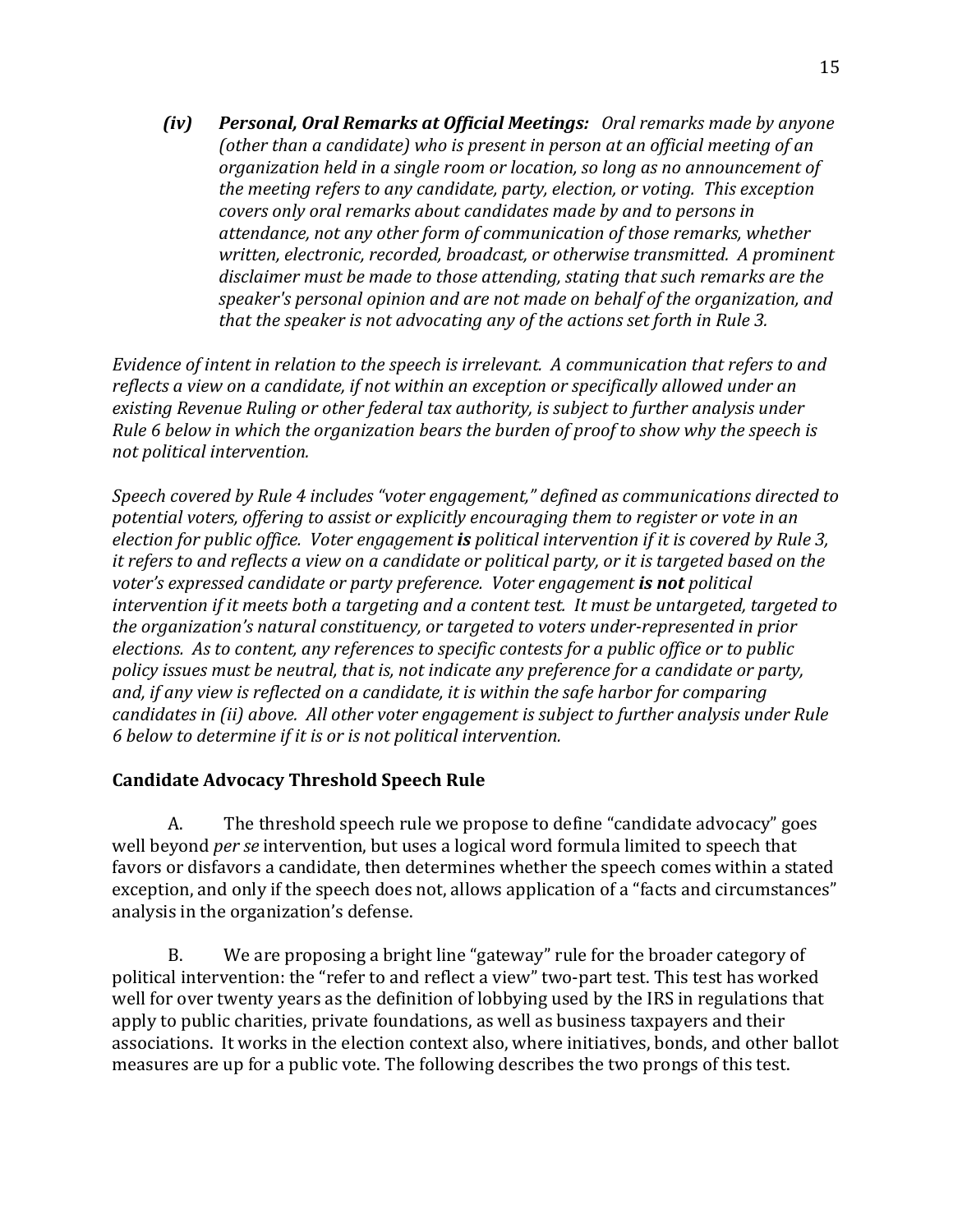C. The first prong of this speech test requires reference to a clearly-identified candidate—by name, image, title, voice, or other reference that is unambiguous in the context of the communication. Communications that reflect the organization's views about campaign issues are permitted if they don't refer to any candidate and are not otherwise captured by Rule 3. Thus it is not political intervention for an organization to attempt to inject its issues into a campaign; it may make public statements indicating that the candidates should address these issues in a certain way, but not (under Rule 3) explicitly urge voters to support only candidates who take a specific position on a given issue. An organization also may suggest that members of the public ask the candidates for a specific elective office what their views are on an issue of interest to the organization including in communications in which the organization expresses its own view on those issues, so long as it does not expressly advocate that people select candidates using those views as criteria (see Rule  $3(c)$ ).

D. The second prong of the threshold speech rule — reflect a view — is a broad standard. It would cover any form of speech (such as endorsements, paid ads, websites, mailings, books, films, sermons, speeches, journals, and signs) that indicates a bias or favoritism of any kind. The view could be positive, negative, or nuanced, and it could be expressed internally to members or externally to the public.

1) A reference would be considered to reflect a view if a reasonable reader/listener/viewer could discern the speaker's candidate preference based on the contents of the communication knowing the contemporary context in which it is made. This does not mean that one needs to assess all relevant "facts and circumstances," but that plainly understandable references to campaign slogans, widely publicized current events, or a campaign's latest gaffe need not be ignored. To avoid reflecting a view, the communication must be completely neutral. Even a statement of undisputed fact could reflect a view if a reasonable person would infer from it that the speaker has a preference for or against the candidate. For instance, statements such as "would take office at an age older than Ronald Reagan was" or "was elected the first female governor of Texas with 65% of the vote" would reflect a view.

2) This standard does not require that the communication reflect a view about the candidate as a candidate explicitly. The rule would cover speech that reflects a view about a candidate, e.g., as an incumbent legislator, as a human being, as a parent, as an orator, or in any other former or current profession or capacity, unless it is clear from the content and context that the favorable or unfavorable view is entirely unrelated to the desirability of his or her election to public office. $3$ 

!!!!!!!!!!!!!!!!!!!!!!!!!!!!!!!!!!!!!!!!!!!!!!!!!!!!!!!

<sup>&</sup>lt;sup>3</sup>Speaking critically of a former actor's performance in a particular film might "reflect a view," but if that person is now a candidate it is not intervention if the film criticism is clearly not relevant to any assessment of him or her as a candidate or officeholder. Another example would be the glowing biography of a member of a charity's board of directors, posted on its website, which need not be removed during the time the person is running for local city or county office.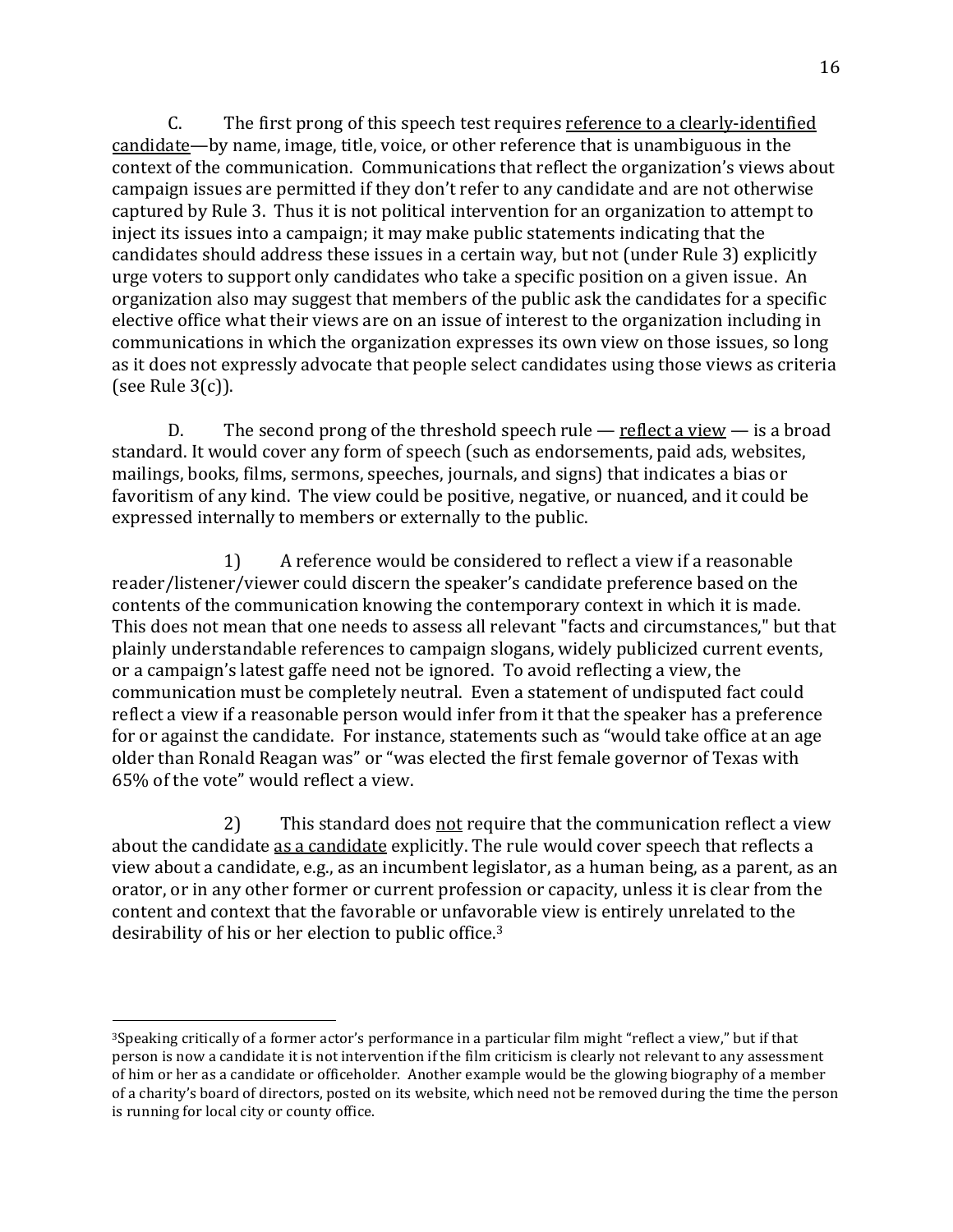$3$  This speech test is stricter than express advocacy, stricter than the functional equivalent of express advocacy, stricter than the *Furgatch* test (*see Federal Election Comm'n v. Furgatch,* 807 F.2d 857, 865 (9th Cir. 1986))., and stricter than the "promote, support, attack, or oppose" rubric that appears in certain federal election laws (*see* the Bipartisan Campaign Reform Act of 2002, Pub. Law 107-155 *codified at* 2 U.S.C. § 431(20)(A)(iii) ). Any view reflected, favorable or unfavorable, any bias or tilt toward an identified *candidate* in the communication to voters, crosses the line, unless it fits within a safe harbor exception. For example, the rating of candidates for judicial office was found to be political intervention, regardless of the organization's nonpartisan intent, in *Association of the Bar of the City of New York v. Commissioner*, 858 F.2d 876 (2d Cir. 1988).

4) On the other hand, merely identifying an officeholder who is also a candidate as a person's representative, such as in a lobbying communication, would not be considered to reflect a view.

5) Implementation of this rule would mean that organizations would no longer need to guess, at their peril, about the IRS' judgment regarding whether their expression of their view on an issue of importance to the organization constitutes political intervention. The current multiple-factor rules applicable to issue advocacy in Revenue Rulings 2004-6 and 2007-41—e.g., whether the organization is a "wedge" issue distinguishing the candidates, whether the organization had a past record of advocacy on an issue, whether the communication was "close" to an election—would no longer be applicable if the communication did not refer to and reflect a view on a candidate.

 $6$  The threshold speech test allows a broad range of voter education activities that refer to specific candidates but do so neutrally, without favoritism. Educating the public about candidates' views on issues of importance to the public or to the organization would be permissible as long as it is done in a manner that does not reflect a view on the candidates. To avoid the "gateway" speech test, the organization would not include its own view on the issue in the communication since that would be seen as reflecting a view by allowing the audience or readers to compare the candidates' views to the organization's view (but see the safe harbor below for comparing candidates' positions on an issue to the organization's position). Further, the organization must use reasonable, objective criteria to decide which candidates' positions to include in the communication, and must not give certain candidates more space/time/text than others, or give a greater opportunity to participate in the communication or event to some candidates compared to others.

7) This would mean that an organization may engage in voter education activities such as (1) preparing and disseminating a candidate questionnaire in which the organization publishes the responses of at least two candidates to questions of importance to the organization or to the general public (a video questionnaire also would be permissible), (2) compiling and disseminating statements made to the public by candidates on their own initiative about campaign issues, (3) distributing information that is factual only, without any element of opinion, such as data from campaign finance reports showing the sources and amounts of each candidate's contributions, (4) conducting and presenting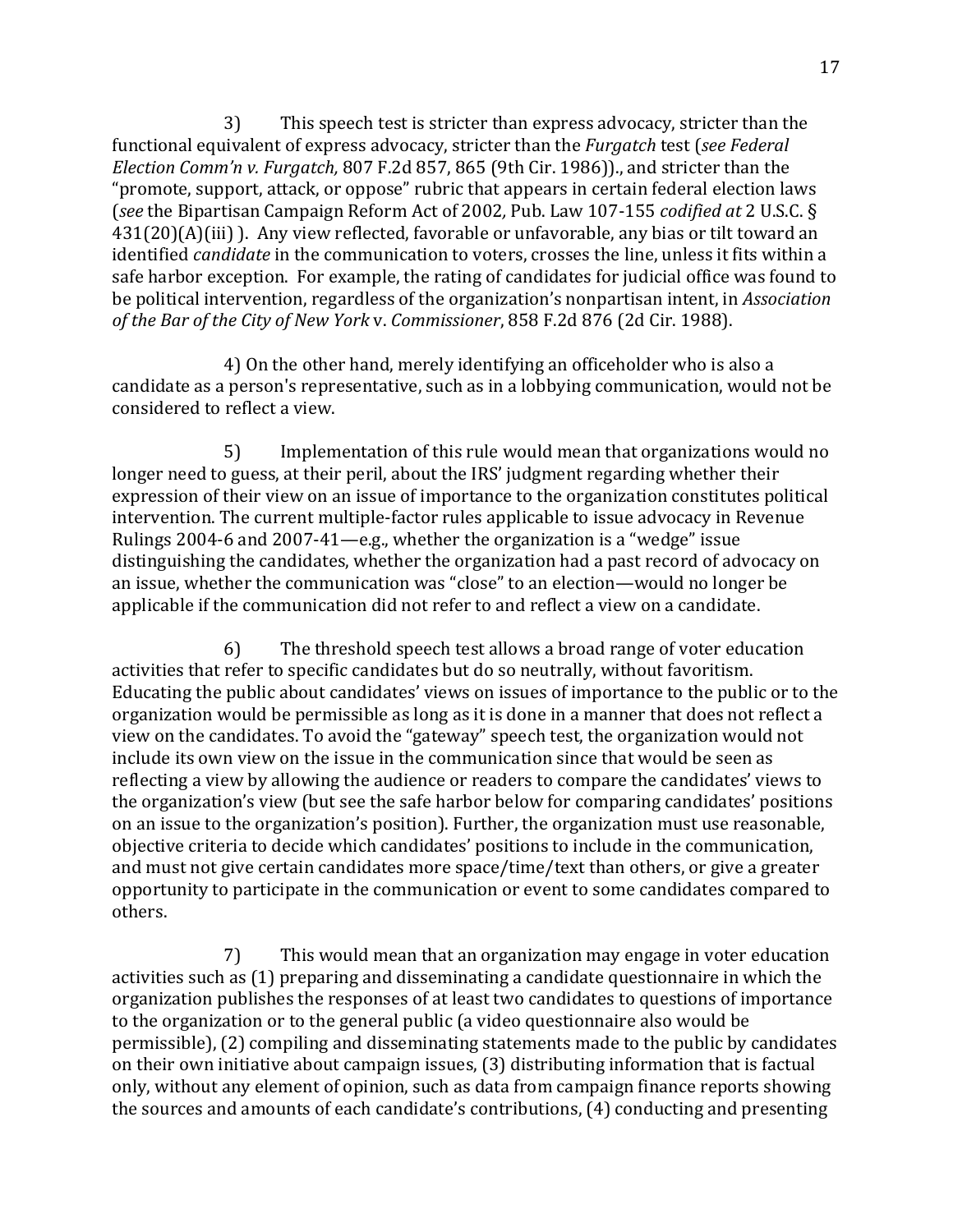the results of scientific surveys of public opinion, including voters' candidate preferences prior to elections, and (5) sponsoring and preparing the questions to be asked during a candidate debate—all without reflecting the organization's view on the candidates in the communication or during the event. This is consistent with, and generalizes the logic of, Revenue Ruling 78-248 on voter education, but avoids the troublesome "broad range of issues" requirement.

8) Asking a candidate to make a pledge (no new taxes), endorse a policy (single-payer health care), or take a stand (on genocide in Darfur), can be done as a method of gaining the candidates' acceptance of the organization's position and asking them to take a public stand. Revenue Ruling 76-456, which prohibits even asking the question, should be modified so that it is not intervention to ask candidates for their pledge or endorsement on an issue. Whether this results in the organization "reflecting a view" depends on the responses. If all the candidates say "yes," there's no bias in presenting that result to the public. If no candidate says "yes," that could be presented neutrally, i.e. the organization is still pursuing a policy despite the fact no candidate yet favors it. If some say yes and others no, the organization's presentation of that result would reflect a view, and so it must refrain from publicizing the candidates' responses (although some candidates may decide to take a public stand on their own) to avoid the threshold definition of candidate advocacy.

9) The applications of the "reflect a view" principle described above reveal a key characteristic of this prong of the threshold speech test: it is a "net" view that favors one candidate over another that we are concerned about. If the outcome of the voter education activity or the candidate pledge is to create an equally favorable or unfavorable view of all contestants, the organization may achieve its objective of injecting its issues into the election campaign without engaging in candidate advocacy.

E. If the communication does refer to a clearly-identified candidate and reflects a view on that candidate, the general speech rule has four safe harbor exceptions, but not for paid mass media advertising. A proposed definition of paid mass media advertising is the following: "A communication to the general public, placed for a fee on one of the following media, operated by another person: a broadcast, cable, or satellite facility, newspaper, magazine, outdoor advertising facility, mass mailing service, telephone bank, or another person's web site or internet communications service. As of January 1 of evennumbered years, the Internal Revenue Service shall issue a public notice modifying the list as needed to include substantially similar media as changes in communications technology occur."

1) Because this rule is so broad at the outset, we consider that certain exceptions are necessary to protect appropriate non-political speech. However, because a safe harbor absolutely protects any speech that it covers, without regard to any other facts, and because by definition that speech already is known to reflect a view on a candidate, these exceptions present a potential avenue for abuse. Surreptitious campaign speech potentially covered by these safe harbors seems most likely to rely on paid mass media rather than, for example, statements on an organization's own web site, or speeches at a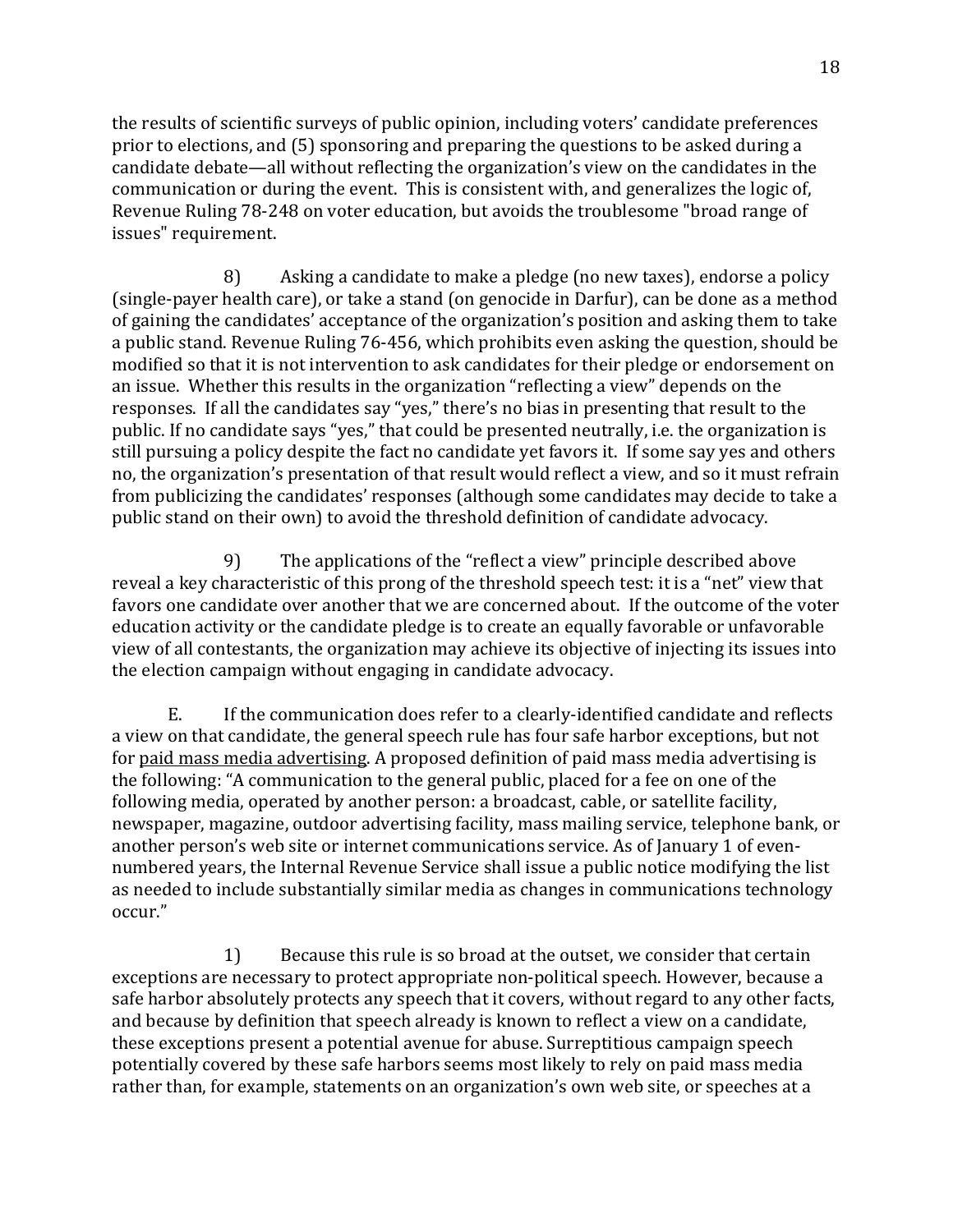membership meeting. The proposed definition draws on existing FEC rules, which seem reasonably calibrated to cover the mechanisms most used by political operatives.

2) However, we live in a time where the very nature of mass media is evolving. More and more commercial television, for example, is viewed via Internet delivery than broadcast or cable. Given the rapid pace with which technology is developing, it would be a mistake to adopt a fixed definition of "paid mass media." Any definition that applies to early 21<sup>st</sup> century technology and consumer habits will likely be obsolete well before the middle of this century. Therefore, we propose that the IRS should revisit the types of communications media that are covered in order to keep pace with contemporary developments. Similarly, utilization patterns may change, and some organizations may be able to take high-impact media in-house, ranging from phone banks and mass mailings to television stations or channels. The IRS should be able to include such media operations on the bi-annual list of paid mass media advertising instrumentalities.

# **Safe Harbor: Influencing Official Action**

*Commentary on a public official that has a direct, limited, and reasonable relationship to* specific actions the official may yet perform within his or her current term of office, without *mention of any election or voting, or the person's candidacy or opponent.* 

F. Considering the strong First Amendment protection of the right to "petition" the Government for a redress of grievances," public officials should not be shielded from criticism by tax-exempt organizations, even if the official is also running for re-election or for election to another public office. Therefore, the first exception to the speech test should be constructed to allow communications that reflect a view on a public official who is also a candidate, so long as the speech has a direct, limited, and reasonable relationship to specific actions the official may yet perform within his or her current term of office, without mention of any future election or voting, or the person's candidacy or opponent. The speech is *direct* if it refers expressly to the specific action. It is *limited* if it does not go beyond facts and arguments that pertain to the specific action that the organization is attempting to influence. It is *reasonable* if the speech has a logical and visible connection, apparent to the audience, between the portrayal of the public official and persuading him or her to take the specific action.

G. This exception is broad enough to permit grass roots lobbying on legislation or other policy choices, even if the messaging does call attention to an officeholder's good or bad stance on an issue that may also be prominent in that officeholder's campaign for reelection or higher office. Note that this safe harbor is not equally available to criticism of the positions of a candidate who is not a sitting officeholder. However, as discussed below in Rule 6, an organization criticizing a challenger who is not a public official may be able to demonstrate that its activity was not political intervention by showing that its communication was unrelated to the election campaign and was merely an extension and integral part of its exempt activities.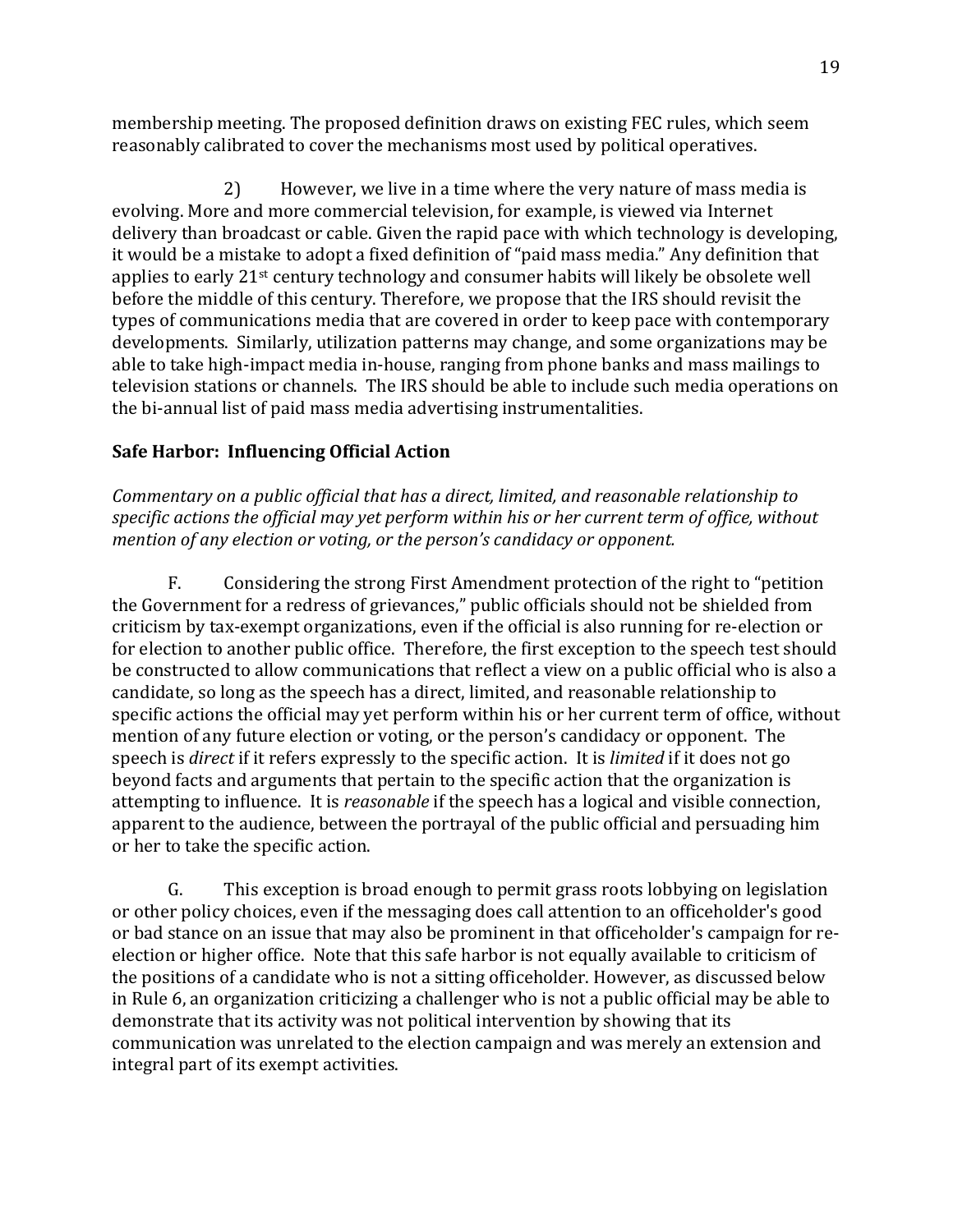H. An official may yet perform an action within his or her term of office if there are objective, ascertainable facts that make it reasonable to conclude there is a significant chance that an opportunity to take or not take the action will be presented to or initiated by the official. It is not required to be a certainty, but something more than a theoretical possibility is required.

I. This safe harbor is not available for communications disseminated via paid mass media advertising. For paid mass media advertising communications, grassroots advocacy must avoid reflecting a view on a clearly-identified candidate to avoid meeting the threshold definition of political intervention. Alternatively, an organization sponsoring mass media ads may use all the facts and circumstances to demonstrate that its activity was not political intervention, as described more fully below under Rule 6. Following are examples showing the operation of this safe harbor exception, using communications other than paid mass media ads:

# Example 3

University O, a Section  $501(c)(3)$  organization, is located in State V. Senator C represents State V in the United States Senate. Shortly before an election in which Senator C is a candidate, University O places a blog post on its website stating that S. 24, a pending bill in the United States Senate, would provide additional opportunities for State V residents to attend college, but Senator C has opposed similar measures in the past. The post ends with the statement "Call or write Senator C to tell him to vote for S. 24." S. 24 is scheduled for a vote in the United States Senate soon after the date that the blog post is published. Even though the post identifies Senator C's position on the issue as contrary to O's position, thereby expressing a view on Senator C, University O has not violated the political campaign intervention prohibition because the post does not mention the election or the candidacy of Senator C, her opponent, or voting, and the timing of the message and the identification of Senator C have a direct, limited and reasonable relationship to the specifically identified legislation University O is supporting. For the purposes of this example, it does not matter whether education in general or this issue in particular has been made into a campaign issue by Senator C or her opponents; a Section  $501(c)(3)$ organization need not be silent on issues merely because they have been discussed in a campaign context.

#### Example 4

Organization R sends an e-mail urging an increase in state funding for public education in State X, which requires a legislative appropriation. Governor E is the governor of State X. The e-mail is sent to individuals residing in State X in which Governor E is a candidate for re-election. The people on the list who received the e-mail have signed up to receive action alerts from R. The e-mail cites numerous statistics indicating that public education in State X is underfunded, and describes Governor E's position as against more funding for public education. The e-mail ends: "Tell Governor E what you think about our under-funded schools" and provides a link to Governor E's official website. At the time the e-mail is sent, no legislative vote or other major legislative activity is scheduled in the State X legislature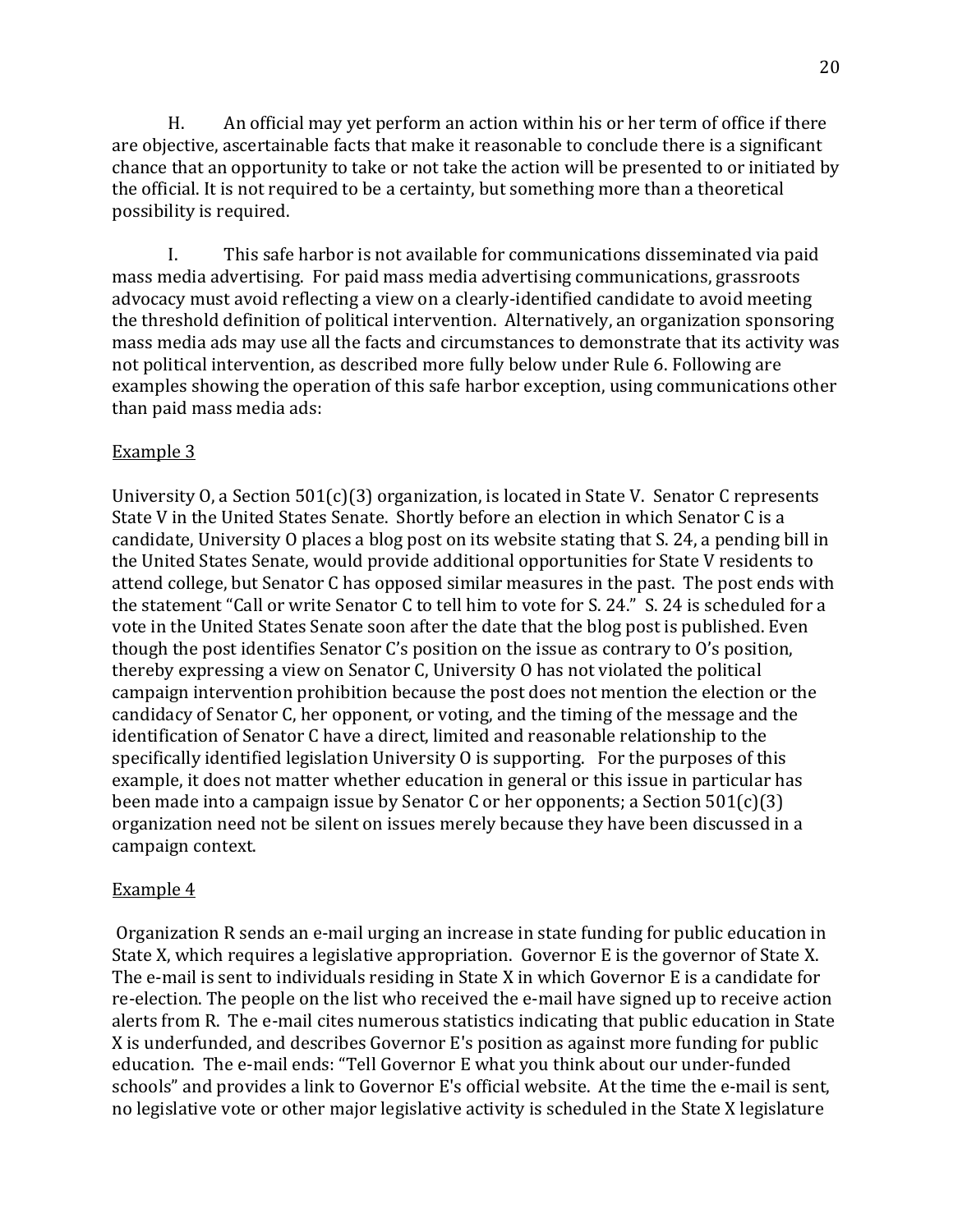on state funding of public education. Organization  $R$ 's message is not within the safe harbor for influencing official action and may be political intervention because the e-mail identifies Governor E, reflects a view on her position, and does not have a limited, reasonable, and direct relationship to specific actions the Governor may yet perform. Political intervention could be avoided by either removing reference to the Governor's current position, or – if facts permit – limiting the criticism to a position on a particular bill that will soon be subject to the Governor's signature or veto, or to a budget proposal that the Governor has made or is expected to make soon (before the election or before her term ends).

### Example 5

Organization S prepares and distributes a posting on a social media site criticizing the fact that state C's two U.S. senators voted against the Marriage Protection Amendment, and asking viewers to call them to urge them to support it. One is running for re-election in November of the current year. Contemporary news reports indicate that it is likely, but not certain, that a vote will be scheduled on the Marriage Protection Amendment in the near future. Organization S has not engaged in political intervention. However, if there was no reasonable chance that a vote on the issue would be held before the end of the candidate senator's term, the communication would not qualify for the safe harbor.

#### Example 6

Organization Z sends a letter to its members referencing Congressman Y. Although Congressman Y is a candidate for re-election, the letter is not sent close to an election. The letter discusses Congressman Y's history of spousal abuse and asks viewers to call him to support family values. The letter is not within the exception for influencing official action and may constitute political campaign intervention. Although Congressman Y will, as part of his official duties, consider issues regarding family values, the letter's criticism of him does not have a direct, limited, or reasonable relationship to any official action. A reference to an upcoming, specific vote on family values legislation would not make this letter permissible, as the criticism of Congressman Y is a broad, personal attack that would lack a limited, reasonable relationship to the official action.

#### Example 7

Organization O produces and distributes a pamphlet that compares and contrasts two candidates for Congress. It attacks the incumbent Congressman for his stance on corporate pension funds, and praises his opponent for promoting legislation on the issue. The pamphlet asks individuals to "call or visit our website to find out more." The pamphlet is not within the safe harbor for influencing official action and may be political intervention, even assuming it referred to a specific action the incumbent may yet perform, because it references his opponent.

#### Example 8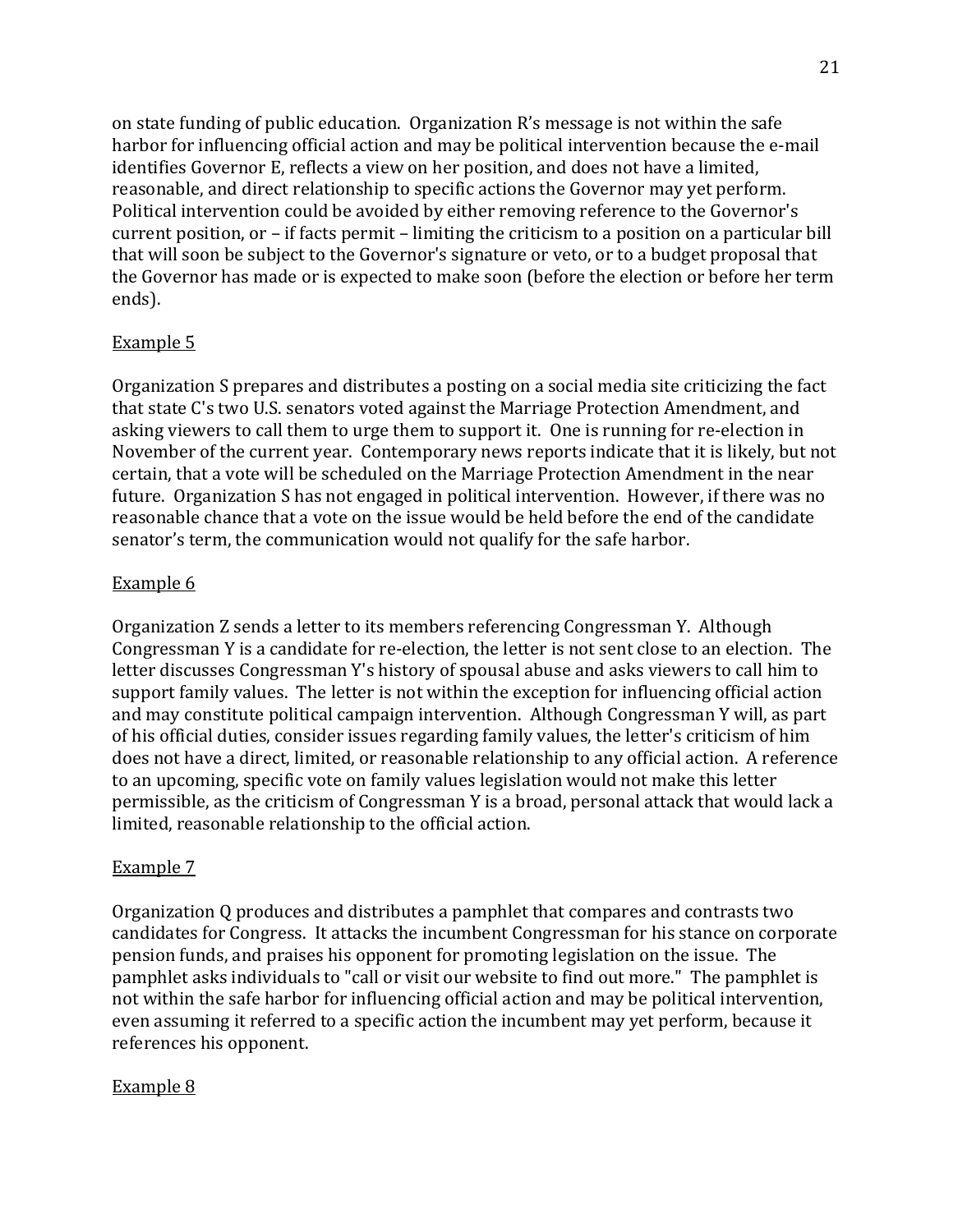Organization L supported the passage of healthcare reform legislation. After Congressman B voted for the legislation, Organization L sent a letter to its members commending him for this vote and asking them to call him and thank him for his stance. This letter does not meet the safe harbor, because there is no direct, limited or reasonable relationship to any future official action. However, as discussed below, the organization may be able to carry its burden to demonstrate no political intervention by showing that the "thank you" message was unrelated to the election campaign and was merely an extension and integral part of its lobbying on the legislation.

#### Example 9

The Ethical Watchdog organization in a certain state is devoted to exposing legal and ethical violations by public officeholders in the state and pursuing official action by authorized government review panels. Very often, the official who is the subject of an ethics complaint filed by Ethical Watchdog is a candidate for re-election, and obviously the complaint would reflect negatively on him or her. In some cases, the organization's ethics complaint about a legislative member is directed to the chair of the responsible legislative ethics subcommittee, and the chair may also be running for re-election. The exception for influencing official action could apply to a message addressed to the legislative committee chair requesting an investigation, and it would apply to a message aimed at the subject of the ethics complaint to the extent it urged him or her to cooperate, to turn over records, to fire the subordinates involved, or even to resign—all official actions that could be taken rather immediately. The organization's accusation of wrongdoing without asking the accused to take official action would not be protected by the safe harbor, but it could be defended in an analysis under Rule 6 as related to its tax-exempt purpose and unrelated to any pending election.

# **Safe Harbor: Comparing Candidates**

Voter education that compares two or more candidates for an office, and may include the *organization's views on such issues, if the communication consists solely of content in which* the time, text, and/or space is offered in equal shares to each of the participating candidates, *and the organization's share of content is no greater than the share available to any of the* participating candidates. The opportunity to participate must be given, including a full description of the opportunity and a copy of the organization's content, to all current *candidates (or to those meeting an objective threshold of viability) for election (or nomination)* to the office a reasonable time in advance of the final preparation of the *communication (which in no case may be less than 72 hours).* 

J. This safe harbor exception is intended to allow candidate comparisons that may, in their resulting presentation to voters, reflect a "net" view that is favorable or unfavorable to one or more of the candidates. However, the candidate comparisons covered by this exception are constructed so as to provide a fair and even-handed opportunity to the candidates to participate and to react to the viewpoints expressed by the organization. The theory is that the candidates each have an equal opportunity to control the content of their share of the communication and to present themselves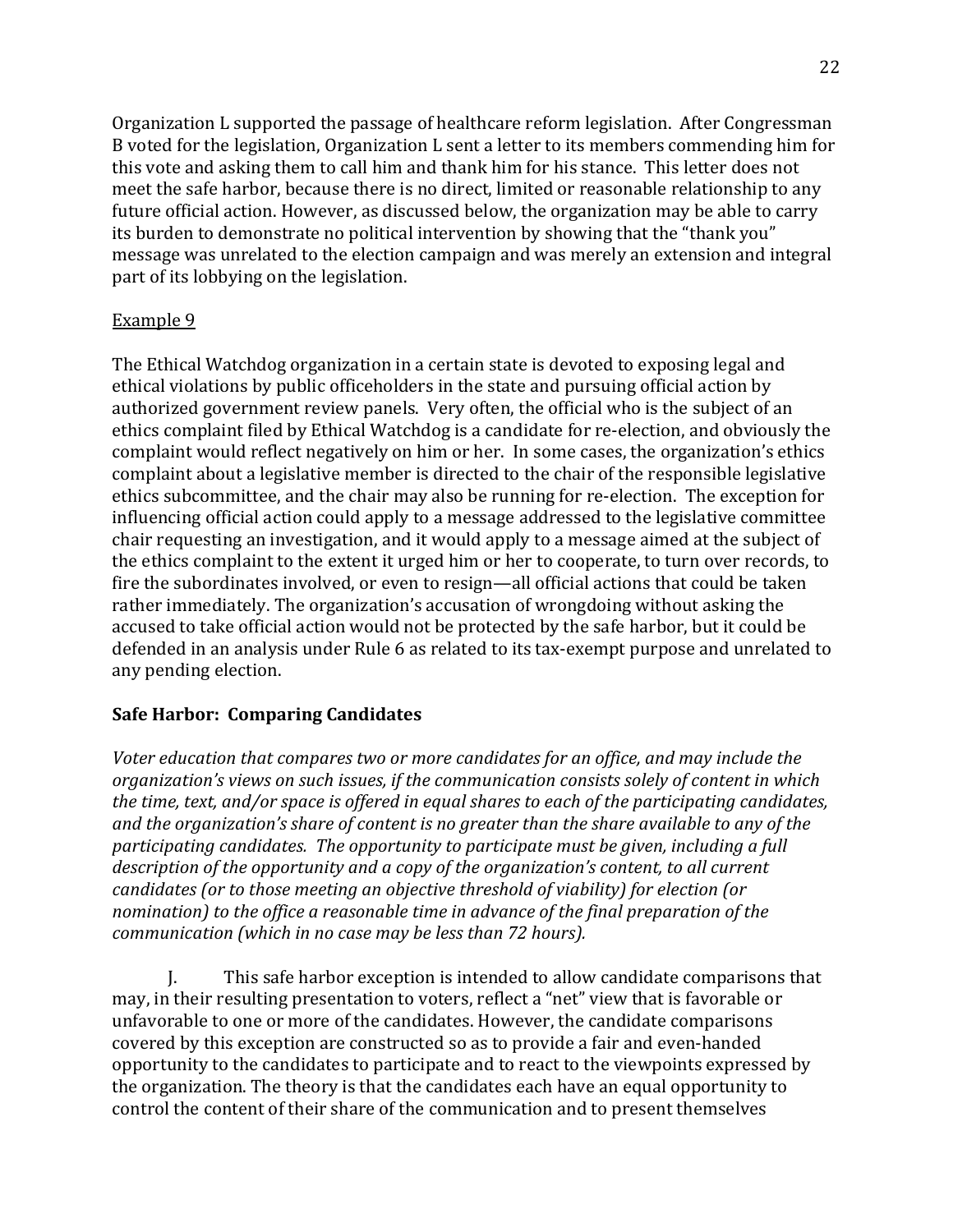favorably and so if they not do so, it is not the fault of the organization conducting the comparison. This exception is also designed for organizations that have a single-issue focus and for groups that cannot avoid being known to have a position on the issues discussed by the candidates. Such organizations need a vehicle to engage the candidates on issues of importance to them and educate the public, without the risk of IRS prosecution for political intervention. Voter education activities that are structured to be completely neutral (as discussed above) in their end result would not be captured by the candidate advocacy threshold speech test and would not need the protection of this safe harbor.

1) A candidate comparison covered by this exception could be a candidate debate, a request for a 30 second video statement from each candidate on a topic, responses to a questionnaire, voter guides based on material from each candidate's website, or the results of asking candidates to take a pledge on an issue.

2) The organization itself could take a position on the matters presented to the candidates, even though it may indicate the its own preferred view, because each candidate has an opportunity equal to that of the organization to counteract its stance. So, to the extent that the organization conveys its opinion, slant, or bias in the presentation of questions to the candidates, the candidates would have an amount of time or space to respond that is equivalent to that taken by the organization.

3) The invitation to the candidates to participate must be given a reasonable time to prepare a response before the presentation to the public is finalized. While the legal minimum is proposed at 72 hours, the time that would be considered reasonable may be longer, depending on the circumstances. Attempting to schedule a Presidential candidate three days in advance for a live, broadcast candidate debate is not likely to be reasonable. Ultimately, the time allowed for response must be set to allow all candidates a fair opportunity to participate if they choose, with an equal amount of advance notice.!

4) We have stated that none of the safe harbors may be used to protect communications that are paid mass media advertising. We think an exception is appropriate for the postal mailing of candidate comparisons, however, as a traditional form of dissemination of voter education materials that does not pose the same potential for abuse as broadcast advertising.

# **Safe Harbor: Self-Defense**

A response, as limited below, by an organization to a public or publicly-reported statement by *a* candidate that either (a) attacks the organization itself, or (b) comments upon a specific public policy position that the organization has taken publicly in furtherance of its exempt purpose within the prior year, or (c) results in press inquiries to the organization that were not solicited by the organization in the wake of the candidate's statement. The response by the organization must be educational, limited topically to addressing the candidate's *statement, and as to (a) or (b), disseminated in a manner commensurate in medium and scale,*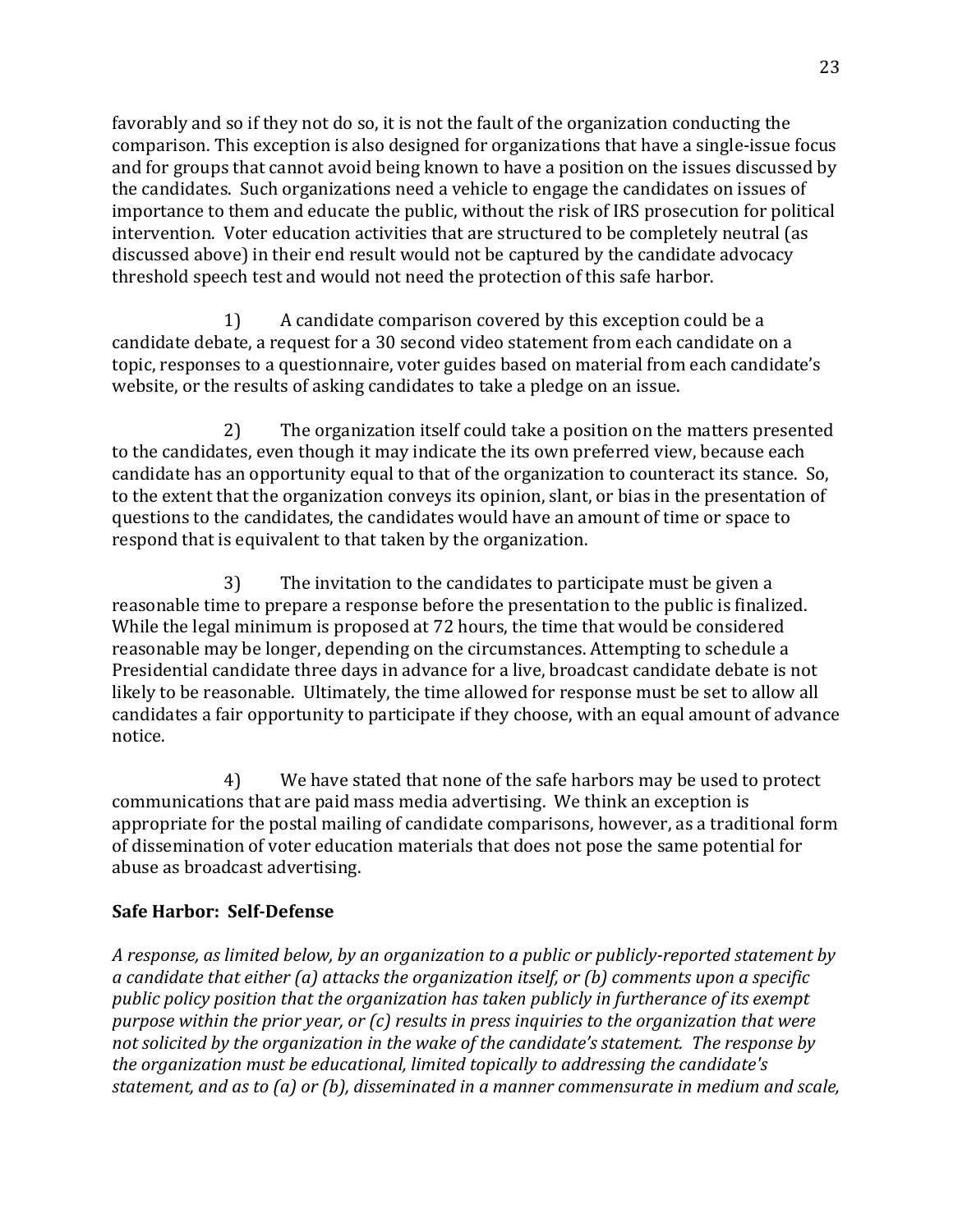*and proximate in time, to the publicity of the candidate's statement, and as to (c), limited to* dissemination to the requesting press organization.

K. A third safe harbor would apply to certain communications that reflect a view on a candidate when they are made in self-defense by the organization. An organization should not be required to be silent when a candidate makes statements the organization reasonably believes to be critical of the organization or puts the organization in a bad light. Nor should it be required to be silent when a candidate makes a statement on a public policy position that the organization has taken publicly (e.g., in press releases, publicly-available newsletters, on its website, or in other public statements, in legislative testimony, in comments on proposed rulemaking, and in documents filed in connection with litigation matters) in furtherance of its exempt purpose within the prior year, or if the organization receives press inquiries triggered by the candidate's statement and not solicited by the organization.

1) However, in such case, the organization's ability to reflect a view must be limited to expressing its disagreement (or agreement) with the candidate's statement. It may not otherwise reflect a view on the candidate.

2) Further, in expressing its reaction, the organization's communication must be educational, as opposed to polemical, by meeting the requirements of educational methodology set forth in Rev. Proc. 86-43. As explained in more detail that Revenue Procedure, a communication is less likely to be deemed educational under this standard if it expresses views unsupported by facts, distorts facts to support its views, relies heavily on inflammatory language, offers conclusions based on appeals to emotion rather than objective evaluation, or does not appear to be aimed at developing the recipient's understanding of the subject matter.

3) In situations covered by this safe harbor, where the organization's response reflecting its view is permitted either because (i) the candidate made a statement the organization reasonably believes to be critical of the organization or puts the organization in a bad light or (ii) the candidate made a statement on a public policy position that the organization has taken publicly in furtherance of its exempt purpose within the prior year, the organization's response must not go beyond the scope of the triggering communication:

a. The organization's response must be disseminated through a medium that does not exceed the level of audience engagement through which the triggering communication by the candidate was disseminated.

# Example 10

A candidate for statewide office makes a derogatory statement about Organization Q that is reported in single a local newspaper article and not picked up by any other media outlets. Q's communications staff manages to book its Executive Director for an extended interview slot on a major national Sunday morning news show. This response does not qualify for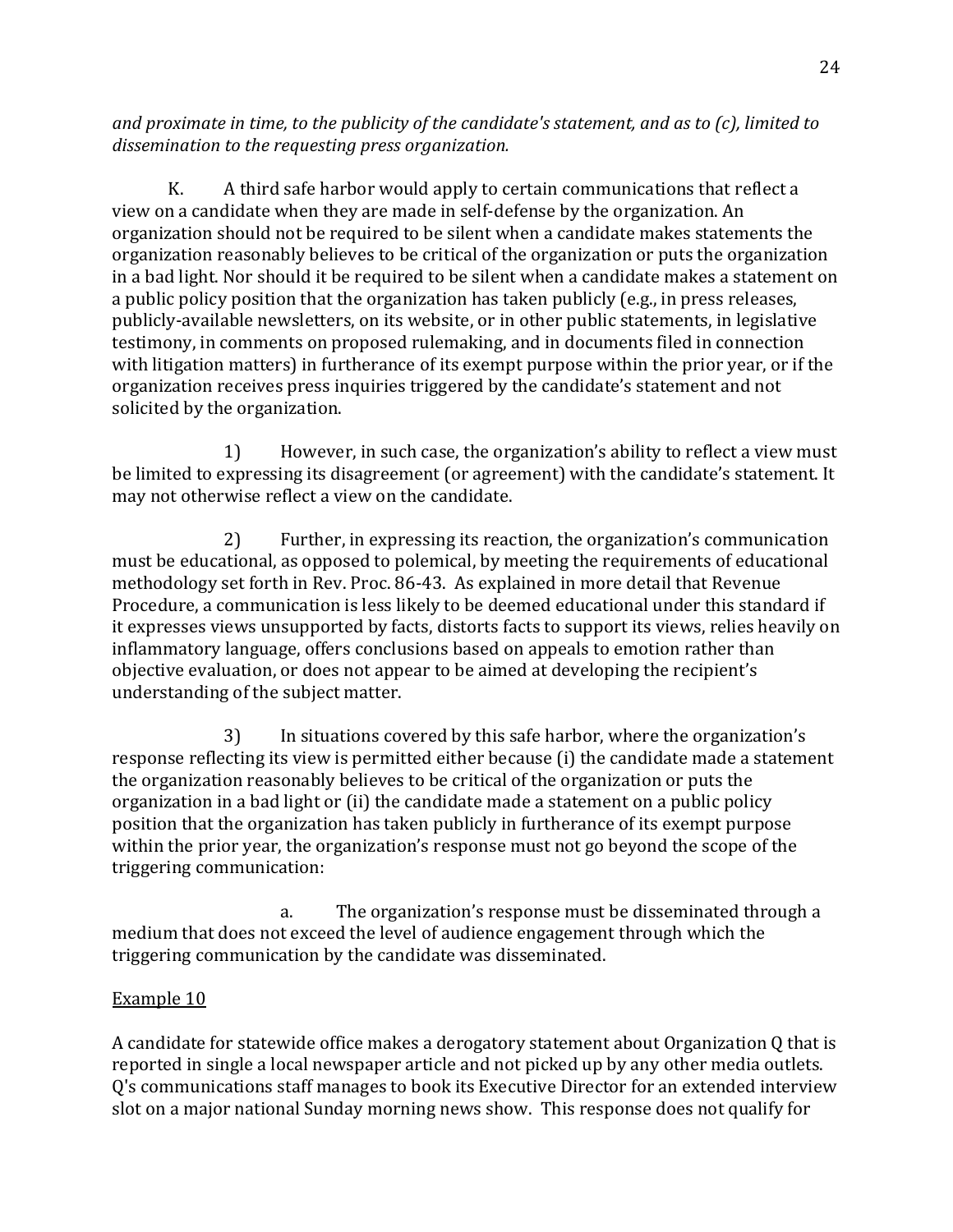the safe harbor because it exceeds the level of audience engagement of the triggering communication.!

b. The response must not deliberately exceed the scale of the triggering communication in terms of attempting to reach more outlets than did the original communication

# Example 11

Same facts as Example 10, but Q holds a press conference in the state capital to which it invites hundreds of print, online, and broadcast journalist, and sends an alert to hundreds of national media outlets. This reaction does not qualify for the safe harbor because it deliberately exceeds the scale of the triggering communication by attempting to reach more outlets.

c. The response must follow the triggering communication

closely in time.

# Example 12

Same facts as above, but the article appears in April. In October, Q responds with a scathing rebuttal posted on the home page of its web site. This response does not qualify for the safe harbor because it is not close in time to the triggering communication.

4) In situations where the organization's response is permitted solely because of press inquiries unsolicited by the organization in the wake of the candidate's statement, the organization may only respond to the inquiring press organizations and allow the media outlet to disseminate its response.

# Example 13

Same facts as above, but Q has not responded to the article. It accepts an unsolicited press invitation for its executive director to appear on a TV talk show to comment on the candidate's statement. Her statements on the talk show do reflect a view on the candidate, but if Q limits its response to the invited talk show appearance only, the safe harbor would apply. Any further dissemination of the interview via Twitter, YouTube, or Q's website would not qualify for the safe harbor.

# Example 14

A candidate says "my opponent is a card-carrying member of the XYZ religious brotherhood," and the brotherhood reasonably believes that statement to be critical of this fact, and therefore by implication critical of the brotherhood. The organization may respond within the safe harbor by saying "All our supporters are proud to be members of the XYZ brotherhood and we are proud to have their support."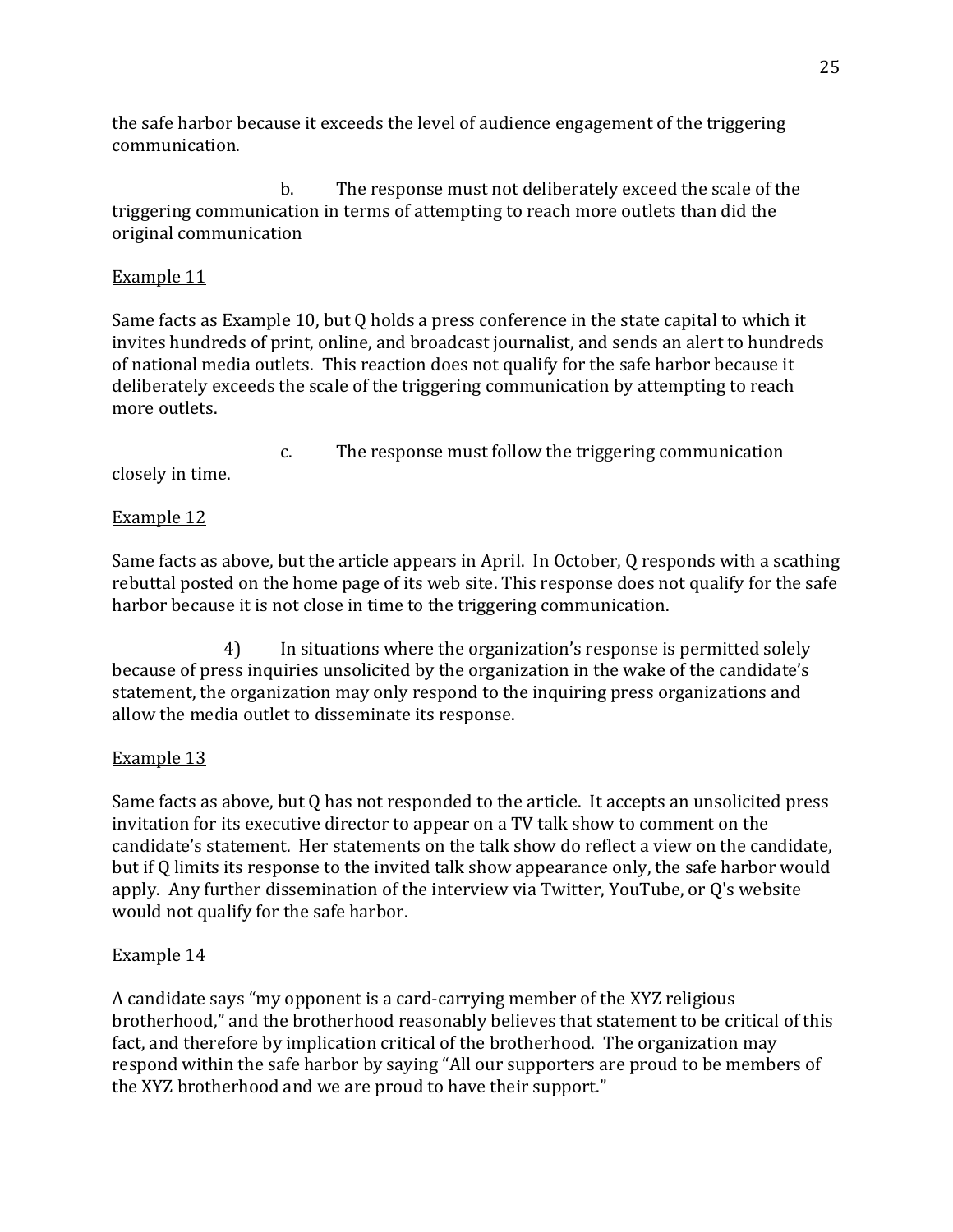#### Example 15

Organization P has represented the defendant in a high-profile death penalty defense case. A candidate publicizes the defendant's crime to illustrate how the judicial system is soft on criminals and should pay more attention to the victims. P may promptly respond to the candidate's comments regarding the crime with a description of its version of the case and its implications without otherwise reflecting a view on the candidate, within the safe harbor.

### Example 16

Same facts as in 15, but the case was one that P worked on many years ago and the candidate's statements publicizing the crime were made many years prior. P's revival of its dispute with the candidate during the election would not fall within the safe harbor.

### Example 17

Same facts as 16, except the news media have unearthed the old statement and turned it into a fresh controversy. In light of the extensive coverage being given in the press to the candidate's negative comments about P, P holds a series of meetings with editorial boards to encourage them to write supportive editorials highlighting the good work P does and explaining its view of the facts of the criminal case. P's response qualifies for the safe harbor because it is responding to current coverage, and the resulting editorials will be disseminated in a similar medium to the triggering news coverage, and will not deliberately exceed the scale of the audience for the triggering communication.

#### Example 18

In the wake of a widely reported controversy about a museum's display of art featuring religious symbols, a candidate urges de-funding of the National Endowment for the Arts for its support of "offensive" art. W, an arts organization eligible for receiving NEA funding responds by issuing a press release to major media outlets in support of NEA funding, specifically referencing the recent comments by the candidate and disagreeing with them. So long as it does not otherwise reflect a view on the candidate, and so long as the major media outlets to which the press release is directed fairly reflect the media that had covered the candidate's attack on the NEA, W's commensurate response would fall into the safe harbor and not be political intervention.

#### Example 19

A candidate promotes a proposal for a flat tax as a centerpiece of her campaign, appearing on several television talk shows. The policy director of Z, an organization whose major program activity is to analyze and educate the public on tax policy accepts an (unsolicited) invitation to appear on a television program, criticizing the candidate's proposal, and calling the policy "unworkable and naïve." So long as the policy director does not otherwise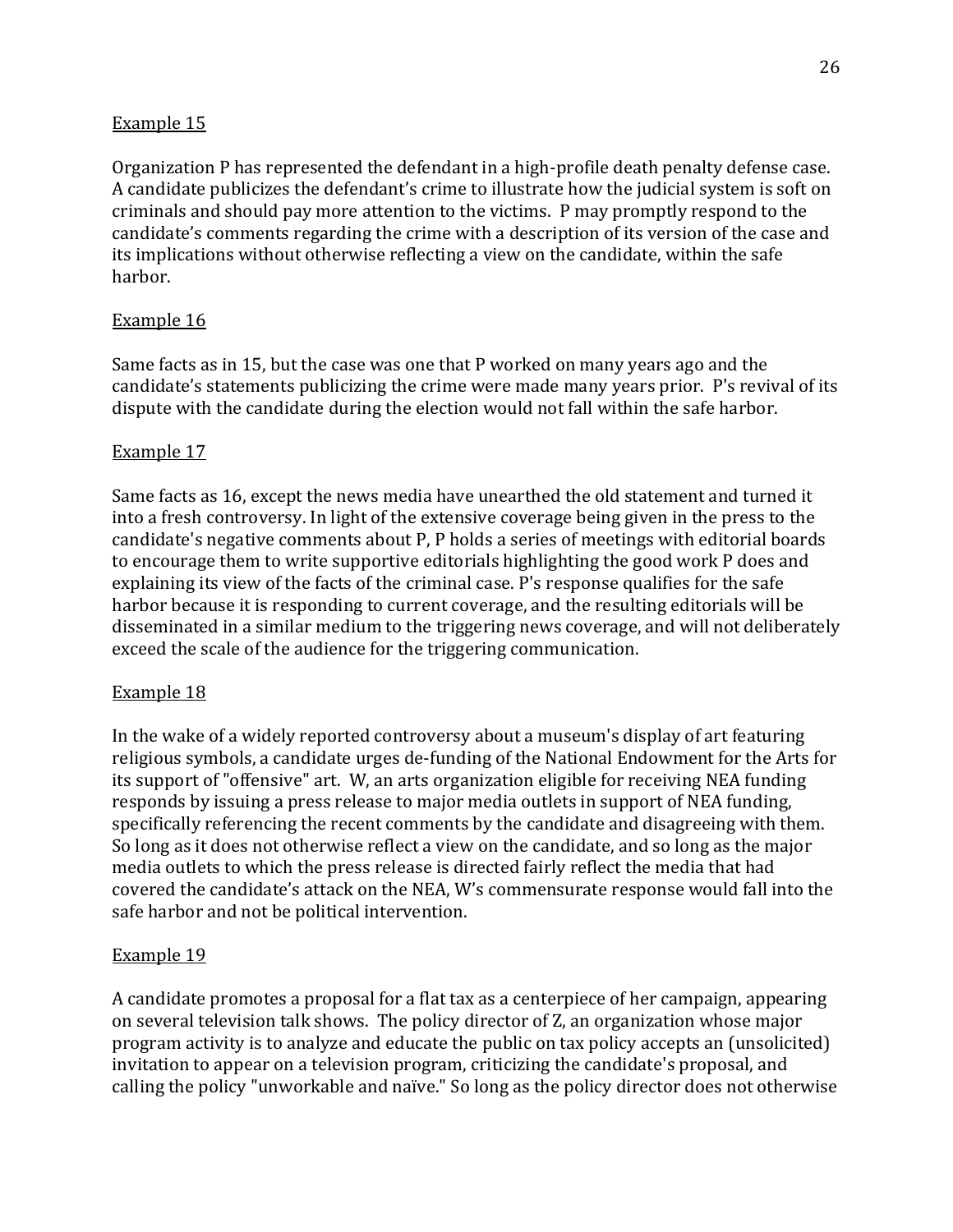reflect a view on the candidate, Z is protected by the safe harbor and would not be engaged in political intervention.

#### Example 20

E is an organization that focuses on the impact of environmental policy decisions on lowincome communities. Following a statement made by a candidate that the fact of anthropogenic climate change is not backed by science, a reporter calls E and asks whether the organization agrees with the candidate's statement. E does not consider climate change a major priority area and has not previously taken a position on this issue, although similar organizations consider climate change a major threat to low income people around the globe. It responds to the reporter's question including disagreeing with the statement made by the candidate without otherwise reflecting a view on the candidate. E's response is not political intervention because it is a response to a press inquiry within the safe harbor.

### Example 21

P is an organization that monitors and reports on the activities of violent anti-immigrant groups. P reports on its website that an individual who is currently a candidate for public office was, ten years previously, a featured speaker at a rally sponsored by a group promoting a shoot-on-sight policy to halt illegal crossings of the U.S.-Mexican border. P's report is not covered by the safe harbor because this communication is not proximate in time with the candidate's statement at the rally. However, P may be able to defend its website report based on facts and circumstances under Rule 6, showing how it furthered its exempt purpose in a manner unrelated to the pending election.

#### Example 22

Candidate X is seeking nomination from her party to run for election to the presidency. During a candidate debate that is widely covered in the national print media, Candidate X states that global climate change is not backed by science. Following the debate, an organization whose mission is educating the public about the realities of global climate change flies a plane over the arena in which the Candidate X's party's convention is being held dragging a banner that states, "CANDIDATE X IS IN DENIAL!" This communication does not qualify for the safe harbor because it is not educational within the meaning of Rev. Proc. 86-43.

#### Example 23

V is an organization whose mission is ensuring women's access to contraception. Following publication on the website of a small village newspaper of Candidate Y's statement during a stump speech at an Elk's Club that doctors should be able to refuse to provide contraceptives to women, the president of V appears on the Today Show and criticizes Candidate Y's statement. Candidate Y has not made this statement in other contexts. This statement does not qualify for the safe harbor because it is not similar in scale to the candidate's stump speech as reported on a local newspaper's website.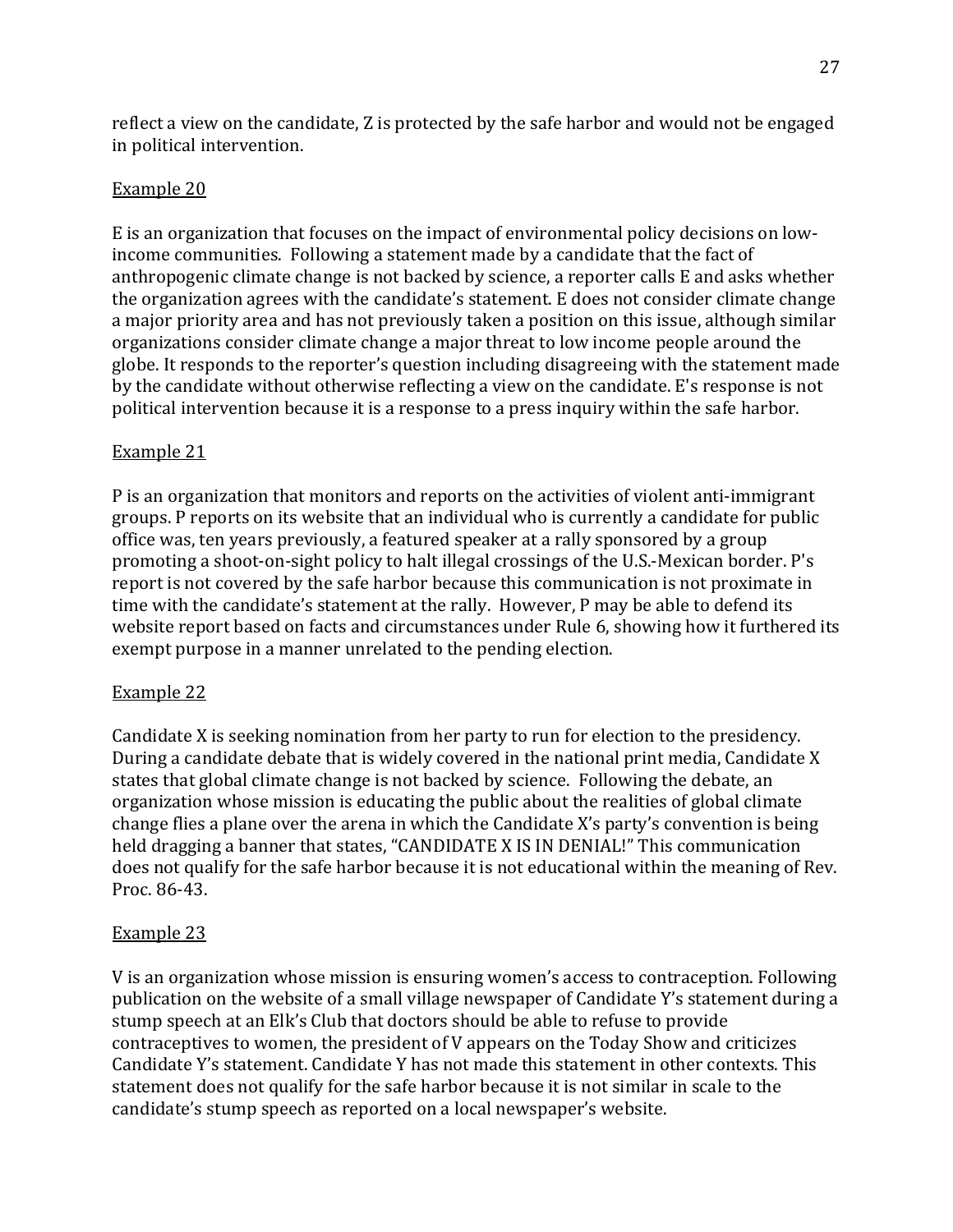#### Safe Harbor: Personal, Oral Remarks at Official Meetings

*Oral remarks made by anyone (other than a candidate) who is present in person at an official meeting of an organization held in a single room or location, so long as no announcement of the meeting refers to any candidate, party, election, or voting. This exception covers only oral remarks about candidates made by and to persons in attendance, not any other form of*  $communication$  of those remarks, whether written, electronic, recorded, broadcast, or *otherwise transmitted. A prominent disclaimer must be made to those attending, stating that such remarks are the speaker's personal opinion and are not made on behalf of the organization, and that the speaker is not advocating any of the actions set forth in Rule 3.* 

L. This exception would not allow express advocacy, barred by Rule 3 in all situations. It would permit a pastor to express his or her personal views on candidates from the pulpit or in other meeting situations where the relevant religious authority allows for clergy to make their own unofficial remarks. It would also allow parents at a PTA meeting, including officers, to express their views on candidates for school board. It would permit speeches, sermons, or discussions at any meeting of any tax-exempt organization to include expressions of opinion on those running for public office in upcoming elections, so long as such views were not made officially or on behalf of the organization.

M. It would not require that meetings be limited wholly or primarily to "members" or that such meetings be held at the organization's building or that such meetings be regularly scheduled. However, the meeting must be held in one, not multiple, rooms or locations.<sup>4</sup> No announcement of the meeting, in any advance publicity, invitation, bulletin, signage, or other form of message, would alert attendees that the subjects discussed at the meeting may include commentaries on candidates. This is to prevent the organization from using the exception to magnify the impact of the speakers' remarks by advertising the potential political content of the event. The two-part disclaimer we propose would help ensure that both the speaker and the audience understand that the safe harbor protects only personal, not official, remarks and that it does not protect express advocacy statements.

N. This exception does not currently exist under IRS interpretations. Revenue Ruling 2007-41 indicates that statements made by officers of an organization at official meetings can never be personal and would always be attributed to the organization. This exception would provide a protected space for the private expression of personal views (without express advocacy) at such meetings without adverse consequence to tax-exempt status. Personal or official comments at meetings conducted in other ways, or with advance publicity, or with candidates present, or without disclaimers, may still be

!!!!!!!!!!!!!!!!!!!!!!!!!!!!!!!!!!!!!!!!!!!!!!!!!!!!!!!

<sup>&</sup>lt;sup>4</sup> The requirements that the participants be in a single room and that remarks be "oral" should nonetheless allow reasonable accommodations to allow disabled participants to use text-based or other communications technologies or to participate from a remote location, but not to permit mass conference calls, webinars or other broad, open public meetings.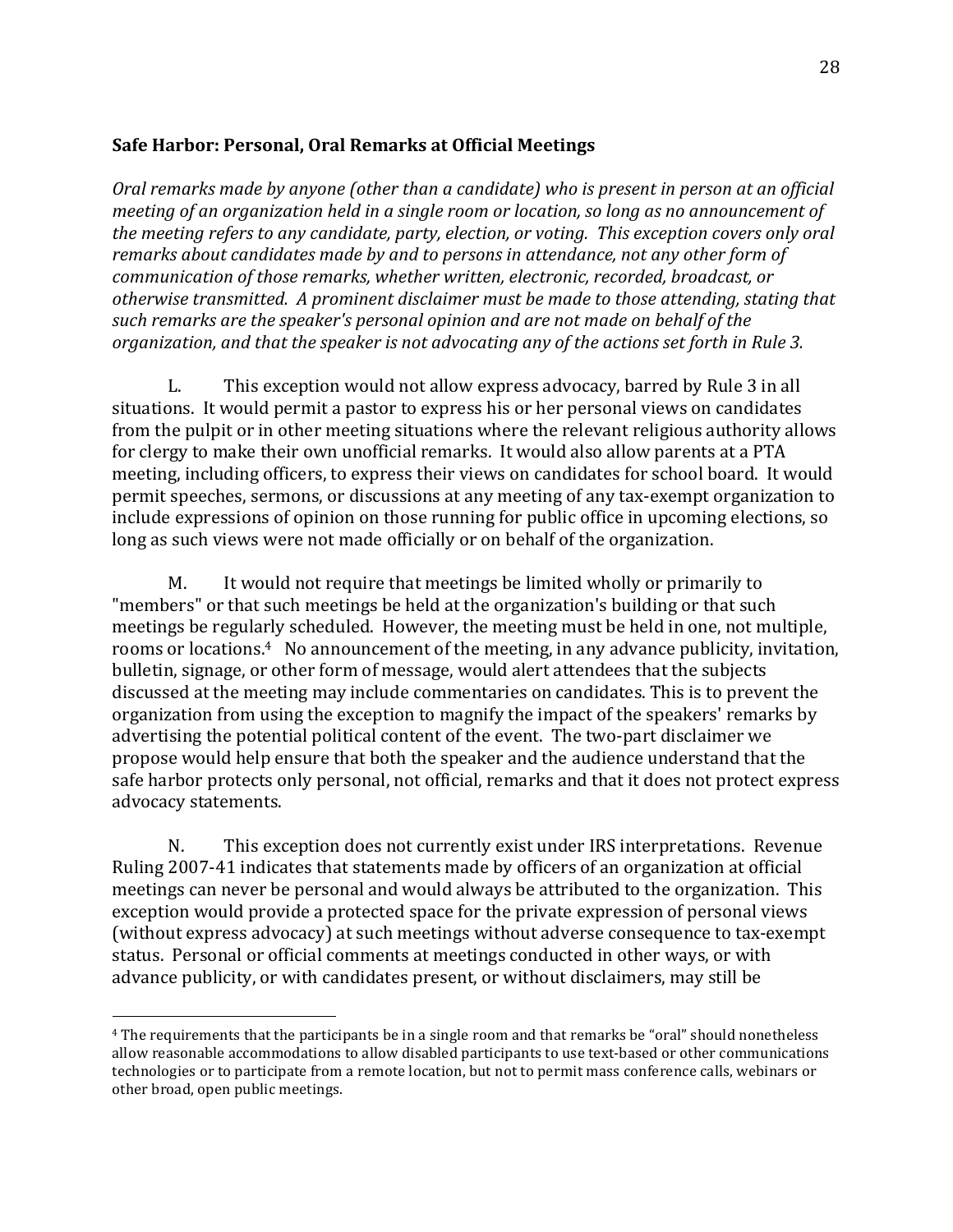defensible under another exception, under a Revenue Ruling or other federal tax authority, or under the facts and circumstances offered by the organization in its defense under Rule 6.

O. In addition to our four specifically described exceptions, we believe that any communications that are explicitly allowed under existing guidance should continue to be permitted, even if the speech meets the basic speech test for political intervention. The rule that paid mass media advertising cannot qualify for a safe harbor would not disqualify a message from protection under this part of the rule. If it is specifically treated as not political intervention under existing federal tax authority, it would not be treated as intervention. For instance, a legislative report card that meets the criteria of Revenue Ruling 80-282 would be permitted. A communication treated as not intervention in any of the examples of Revenue Ruling 2004-6 or 2007-41<sup>5</sup> would similarly continue to be treated as not political intervention, whether or not the communication met the criteria for any safe harbor exceptions. In contrast, communications treated as intervention under existing rulings might be considered not to be intervention depending upon the application of these new rules. (For example, a voting record that meets the criteria of Revenue Ruling 78-248 Situation 4 could qualify for a safe harbor exemption if it is published on an organization's own web site as part of a lobbying effort.)

P. Other safe harbors have been suggested to us, and we plan to consider whether there are more clusters of circumstances that can be described analytically to protect important forms of civic speech while not at the same time opening up avenues for abuse. Here are some possibilities, so long as express advocacy and paid mass media advertising are not involved:

1) An exception for communications made more than one year before the general election at which the candidate might be elected, including any runoff election.

2) An exception for communications received by fewer than 500

persons.

!!!!!!!!!!!!!!!!!!!!!!!!!!!!!!!!!!!!!!!!!!!!!!!!!!!!!!!

3) An exception for academic functions within educational institutions, in which views on candidates may be expressed in political science research, in scholarly articles, in classroom exercises and in student newspapers, or in academic awards given to distinguished alumni.

4) A press exception for views on candidates expressed in regularly published or broadcast news media that conduct daily news coverage, investigative reporting, and editorial opinion.

<sup>&</sup>lt;sup>5</sup>Only the specific examples approved as not intervention are to be retained, not the imprecise multi-factor tests of Revenue Rulings 2004-6 and 2007-41.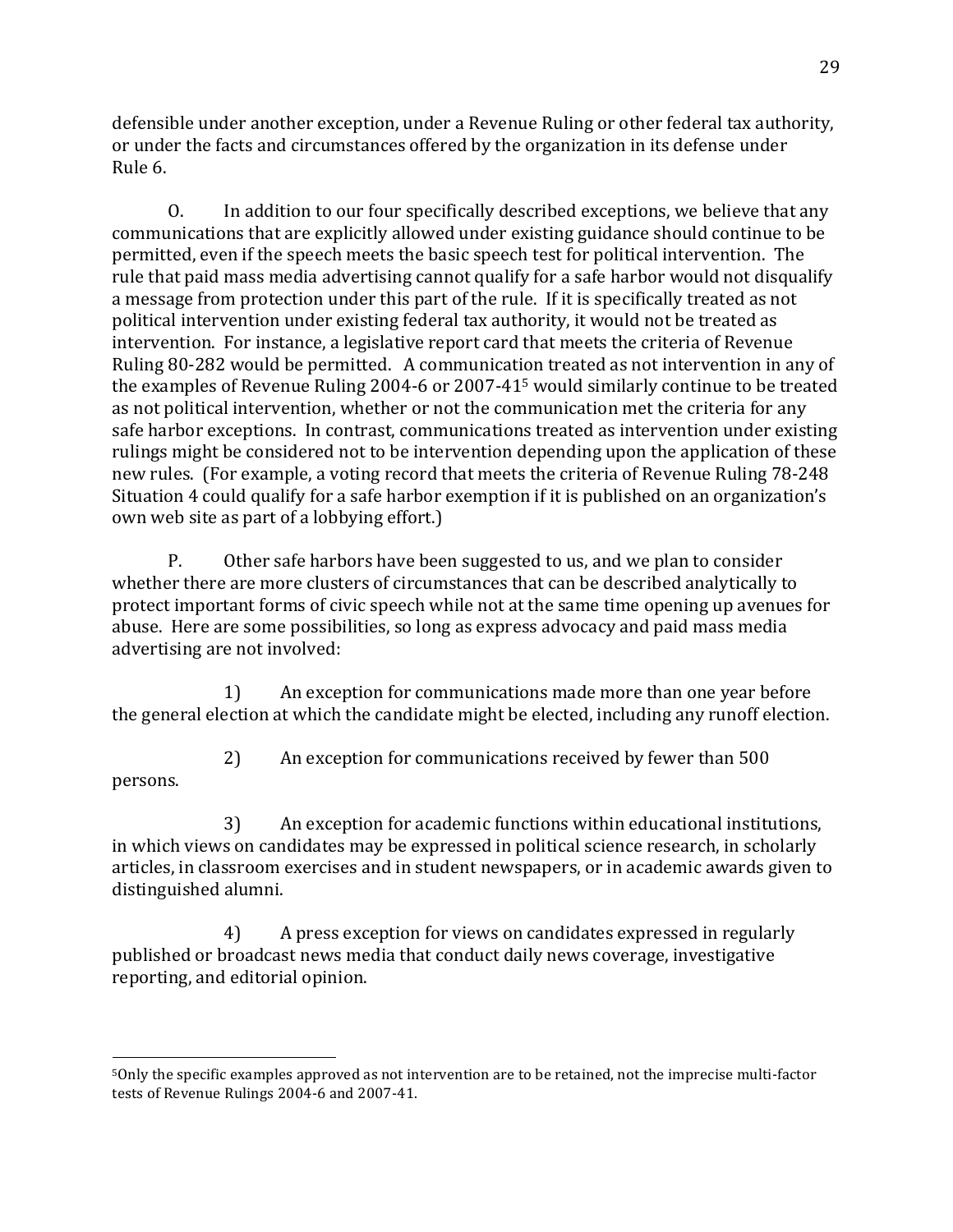5) An exception for the filing of official documents with and submission of evidence to government agencies having jurisdiction to receive them, such as court complaints, affidavits, depositions, testimony, briefs, and oral arguments, as well as ethics referrals, whistle-blowing statements, and the like, not including press releases, blog postings, and other means of publicizing the official filing.

 $6$  An exception for the distribution of books written by or about persons who are candidates at the time of distribution, so long as the book exceeds a certain page length and presents dominant themes other than the person's suitability or unsuitability for elective public office, and makes only incidental references to upcoming elections, voting, or the person's candidacy.

However, we are wary of attempting to define various "lines of business" or categories of charitable public service to be cloaked with safe harbor protection. There are likely to be far too many of them and they could be ripe for partisan exploitation if defined too broadly. We would expect that in those miscellaneous cases when an organization expressed a view on a candidate and needed to justify doing so on the basis of pursuing a charitable function unrelated to the outcome of an election, it could readily do so under Rule 6.

Q. Evidence of intent in relation to the speech is irrelevant, as stated in many IRS pronouncements and in court decisions regarding Section  $501(c)$  organizations.<sup>6</sup> A communication that refers to and reflects a view on a candidate, if not within a safe harbor exception or specifically allowed under existing authority, meets the threshold definition of political intervention. On further analysis the organization may draw on all relevant facts and circumstances to demonstrate why the speech is not political intervention as discussed in Rule 6, but it bears the burden of proof to do so.

R. To be clear about those instances in which a view may be expressed on a candidate, and yet the speech is "specifically allowed under an existing Revenue Ruling or other federal tax authority," we refer to those particular fact patterns that the IRS (or a court) has ruled to be not political intervention. An example would be the legislative scorecard described in Revenue Ruling 80-282; even if the scorecard reflects well or badly on an incumbent running for re-election, if the organization took the steps set forth in the Revenue Ruling, the speech would not be political intervention. So, Rule 4 protects activities expressly allowed under prior precedential guidance existing at the time regulations are adopted to define political intervention. However, where past guidance describes open-ended multi-factor tests (in parts of Revenue Ruling 2007-41 other than its specific examples, for instance), this rule does not serve to re-import that "facts and circumstances" analysis.

#### **Voter!Engagement**

!!!!!!!!!!!!!!!!!!!!!!!!!!!!!!!!!!!!!!!!!!!!!!!!!!!!!!!

<sup>6</sup>Ass'n of the Bar of the City of New York v. Comm'r, 858 F.2d 876 (2d Cir. 1988).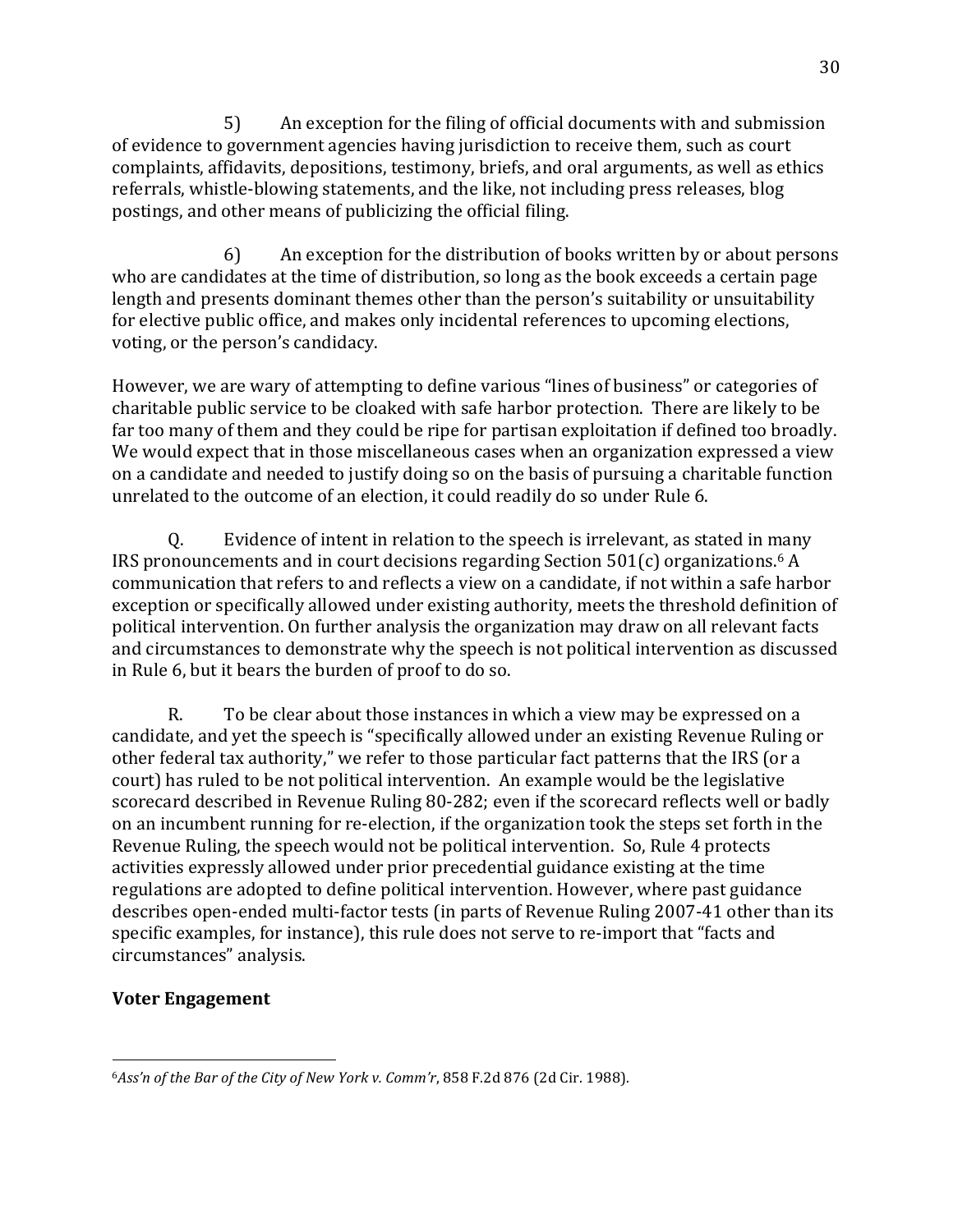Speech covered by Rule 4 includes "voter engagement," defined as communications directed to potential voters, offering to assist or explicitly encouraging them to register or vote in an *election for public office. Voter engagement is political intervention if it is covered by Rule 3, it refers to and reflects a view on a candidate or political party, or it is targeted based on the voter's expressed candidate or party preference. Voter engagement is not political intervention if it meets both a targeting and a content test. It must be untargeted, targeted to* the organization's natural constituency, or targeted to voters under-represented in prior *elections. As to content, any references to specific contests for a public office or to public* policy issues must be neutral, that is, not indicate any preference for a candidate or party, and, if any view is reflected on a candidate, it is within the safe harbor for comparing  $c$ andidates in (ii) above. All other voter engagement is subject to further analysis under Rule  $6$  below to determine if it is or is not political intervention.

S. Rules 3 and 4 are also meant to encompass voter registration and get-outthe-vote communications and drives ("voter engagement"). Voter engagement includes:

- communications to individual potential voters urging them to register to vote, urging voters to turn out to vote, or providing them with information regarding when, where, or how to vote; $7$
- efforts to actively assist registration<sup>8</sup> or turnout, such as the distribution or collection of voter registration, vote-by-mail, or absentee ballot applications, or helping to complete these documents;
- easing the burden of voting, such as by providing rides to the polls, or by offering help with childcare; and
- other efforts to help voters on an individual basis, such as helping felons apply to regain the right to vote, or aiding voters in providing documentation to have provisional votes counted.

1) Voter engagement does not include efforts to change public or private policies to encourage voting, such as advocacy regarding accessibility of voting, when polls are open, or policies regarding methods of voting; or efforts to encourage employers to provide time off to vote. Nor does voter engagement include broad public appeals to vote, which would be analyzed solely under Rule 4.

2) Voter engagement will be political intervention under these rules if it includes express advocacy as defined by Rule 3; or if under Rule 4 if it refers to and reflects a view on a clearly identified candidate, unless it is covered by a safe harbor. (Going beyond Rule 4, voter engagement would also be *per se* intervention if it refers to and

!!!!!!!!!!!!!!!!!!!!!!!!!!!!!!!!!!!!!!!!!!!!!!!!!!!!!!!

 $7$ The get-out-the-vote activity covered by our Rule includes only candidate elections. Where elections concern only ballot measures, such as school bonds, initiatives, or referenda, these voter engagement rules do not apply to get-out-the-vote efforts, but other regulations on the lobbying activity of exempt organizations  $(e.g., \text{IRC }4911, 4945, \text{and }6033(e))$  may come into play.

<sup>&</sup>lt;sup>8</sup> Voter registration drives are a specific kind of voter engagement activity that is subject to particular regulations under Section 4945 for private foundations. New regulations to define political intervention across the board for all exempt organizations should be made consistent with the foundation rule to the extent that a definition of voter registration already exists.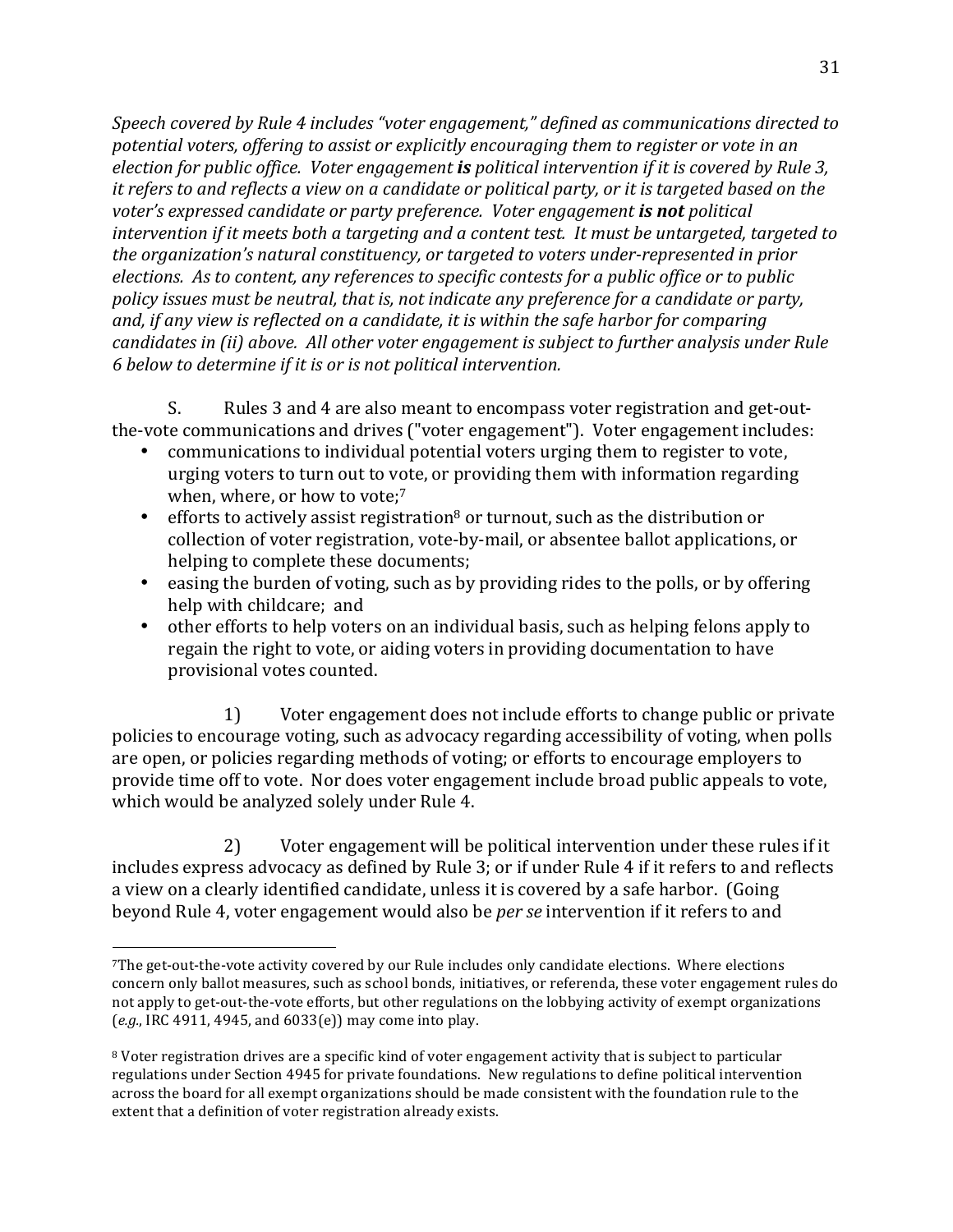reflects a view on a political party.) The only Rule 4 safe harbor applicable to voter engagement would be even-handed candidate comparisons. Note that the candidate comparison safe harbor goes well beyond the voter guides approved by the Service in Revenue Ruling 78-248, as the safe harbor in Rule 4 permits both a focus on narrow issues and, more importantly, an opportunity for the sponsoring organization to weigh in on the issue so long as the candidates have an equal opportunity to respond both to each other and to the organization's position. For in-person canvassing drives, both handouts and inperson scripts must avoid political intervention as defined under Rules 3 and 4.

3) However, the method (and particularly the targeting) of voter engagement is also highly determinative of its effect on elections. A voter engagement communication that is entirely neutral — or that does not mention particular candidates, political parties, contests, or issues at all  $-$  but that is targeted only to supporters of one candidate or political party has long been recognized as *per se* political intervention, and the intent of these rules is not to change that approach. On the other hand, to be treated as clearly not political intervention, voter engagement must meet a targeting test as well as the content test described above. If both tests are met, the activity is protected by a safe. harbor we have created for voter engagement. A voter engagement effort will be safe if it does not include communications that constitute political intervention under Rule 3 or Rule 4 (using no exceptions but the one for candidate comparisons), does not reflect a view on a political party, contains no references to public offices or public policy issues that indicate a candidate or party preference, and if it is conducted through one of three methods:

a. **Untargeted**: The voter engagement effort attempts to reach all eligible voters who are not registered where they reside (for a voter registration effort) or all registered voters (for a get-out-the-vote effort). The boundaries of cities or counties may be used to delineate the scope of voter engagement efforts; but electoral districts may not be used. State boundaries may be used, except in relation to Presidential elections where states serve as electoral districts; they may not be selected based on being swing states. Thus, a voter engagement effort that focused on an entire city could fall under the safe harbor, but a voter engagement effort that focused only on a specific ward within the city would not qualify for the safe harbor.

b. **Targeted to the Organization's Natural Consistency**: The voter engagement effort is designed to reach an organization's entire membership or contact list, or materials are made available to them at times when and locations where the organization is conducting its regular, non-electoral programs. This will apply even if an organization's members may be thought to naturally favor one candidate or political party over another. To be specific, we suggest that a natural constituency be defined as members (using the IRC 4911 definition), employees, students, patients, clients, visitors, subscribers, event attendees, customers, donors, and shareholders, because these categories and others who have provided contact information to the organization in the ordinary course of its tax-exempt program, trade, or business, have done so apart from any political intervention activity.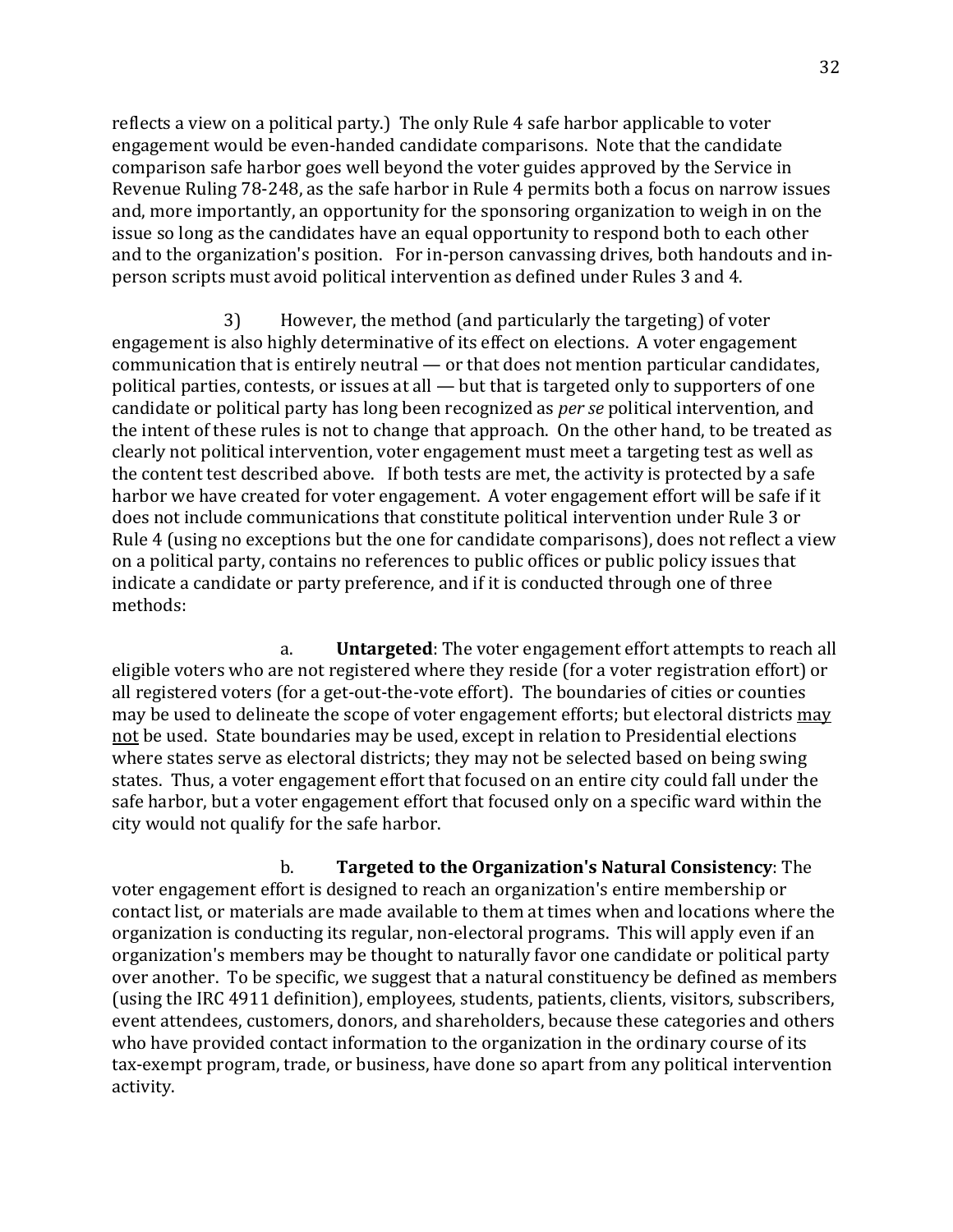c. **Targeted to Under-Represented Voters**: The voter engagement effort is designed to increase participation by targeting based on demographic segments that under-register, or are under-represented in the voting population based on prior elections, in comparison with the voting-age population of the area. This will apply even if a particular demographic is thought to naturally favor one candidate or political party over another, so long as the demographic is genuinely under-represented in the registered or voting population.

4) If voter engagement uses some other method of targeting, or if its content includes interests or views that may tend to be aligned toward or away from a candidate or party, it will be subject to Rule 6 to determine whether it is political intervention under a facts and circumstances analysis.

5) Voter engagement efforts aimed at preventing ineligible people from voting, such as by challenging an individual's eligibility at the polls or by aiding efforts to exclude felons from voting on an individual basis, shall not be considered political intervention only so long as they are conducted in an untargeted manner. Challenging voters on the basis of their political party, candidate or issue preference would constitute political intervention.

### Example 24

Organization B creates a website that aids voters in finding their polling places and encourages them to vote. The website includes a passage that praises the position of the President on an environmental issue and encourages voters to "make sure your voice is heard on election day." The President is a candidate for re-election. This website constitutes political intervention because it reflects a view on a public official who is a candidate for re-election and references voting and the election.

#### Example 25

School Q, a publicly funded charter school, encourages the parents of all of its students to turn out in the mayoral primary election. The communication does not mention the candidates running or the issues in the election, but funding of charter schools is one of the fundamental differences between the candidates and has been discussed in the media extensively. School Q expects that the parents of its students are likely to support the candidate who supports charter school funding. The voter engagement is not political intervention because School Q has targeted its entire constituency, and because its communication does not refer to candidates and does not meet the *per se* intervention test under Rule 3.

# Example 26

Organization Y distributes voter guides to all eligible voters of Congressional District 2. The state has more than one congressional district. The voter guides offer equal space to each candidate to express his or her views on each subject. The voter guides meet the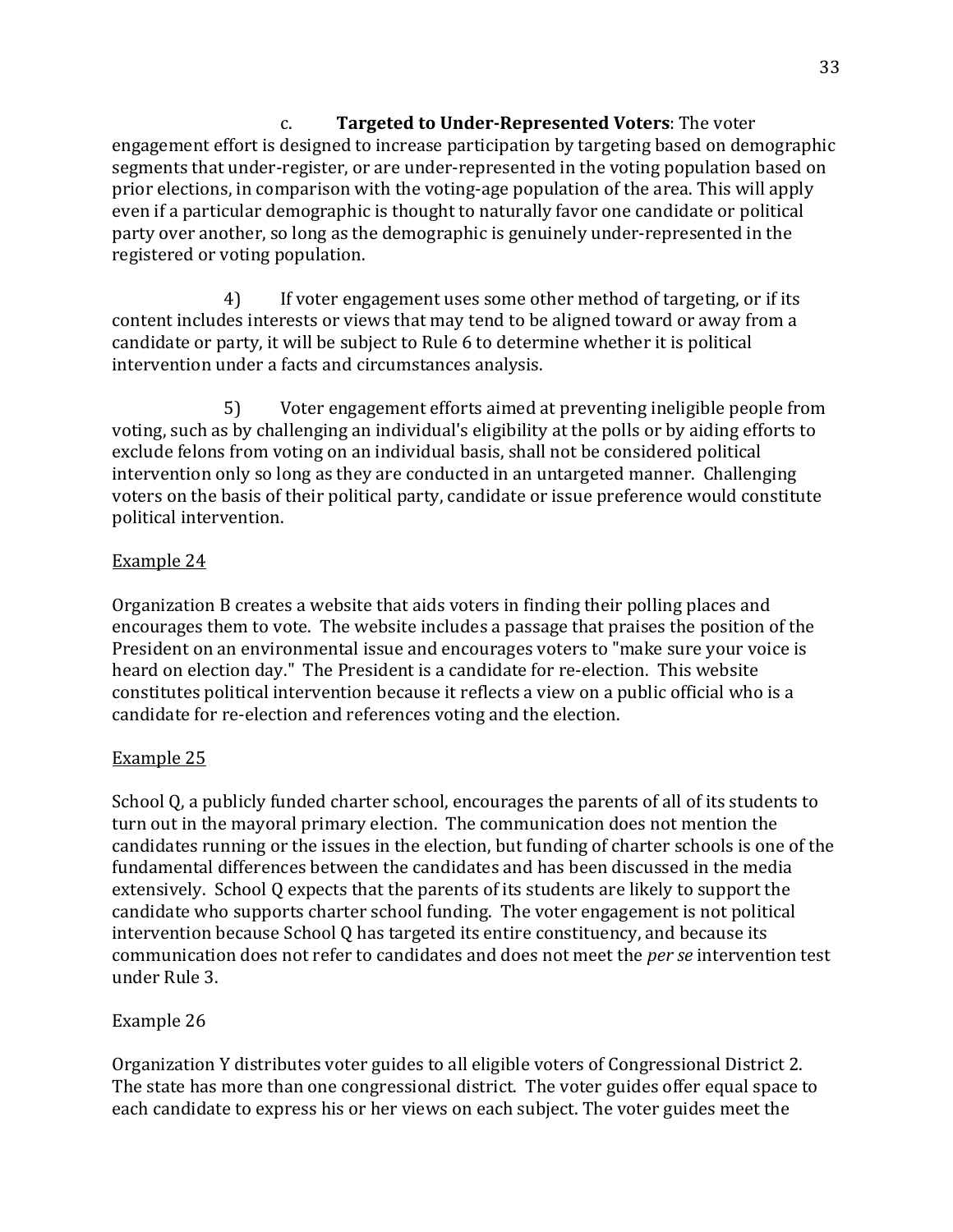candidate comparison safe harbor under Rule 4; however, the voter engagement does not qualify for the targeting safe harbor because it is focused on a legislative district. The voter engagement effort will be measured on a facts and circumstances basis under Rule 6.

#### Example 27

Organization B sponsors a radio advertisement that exhorts listeners to vote on election day. The advertisement also includes a fair description of two candidates' positions on one particular issue in their own words, as well as Organization B's own position on that issue. As a general exhortation to vote, this advertisement is not treated as voter engagement and would be analyzed under Rule 4. The content of the communication meets the candidate comparison safe harbor under Rule 4; however, because this is a mass media advertisement, the safe harbor is not applicable and the advertisement must be analyzed under Rule 6's facts and circumstances test.

**5. Use of Resources**: This rule covers only transactions and activities that contain no significant element of speech. It is political intervention to provide any of the organization's resources, whether monetary or in-kind, goods, services, or facilities, tangible or intangible, by  $g$ ift, loan, sale, rental, or any other method of transfer to another person or entity, if the *transferee uses such resources to support or oppose any candidate's election to public office and the transferor has not taken reasonable steps to prevent such use.* 

*Such transfers are not intervention, however, if the transfer is (a) made at no less than fair market value, (b) similar to other transactions conducted by the organization and (c) without preference for or against any candidate. Any other transfer recognized under applicable* campaign finance law as a reportable contribution to a candidate for elective public office, or to an organization that has the primary purpose of engaging in political intervention, is  $p$ olitical intervention.

*Other uses of an organization's resources (transferred or not) in support of or opposition to a candidate, if not specifically allowed under an existing Revenue Ruling or other federal tax* authority, are subject to further analysis under Rule 6 below in which the organization bears *the burden of proof to show why the use of resources is not political intervention.* 

A. There are ways that an organization can intervene in a candidate election that do not involve speech by the organization, but rather constitute the use of the organization's resources to help or hurt a candidate. This proposed rule has five analytic steps:

1) It begins with a basic two-part test applied to any form of transfer of the organization's resources to another person or entity: (a) were the resources used by the transferee to support or oppose a candidate and, if so, (b) did the organization take reasonable steps to prevent such use? It is followed by two specific rules: one that provides a safe harbor and another that results in an automatic finding of intervention.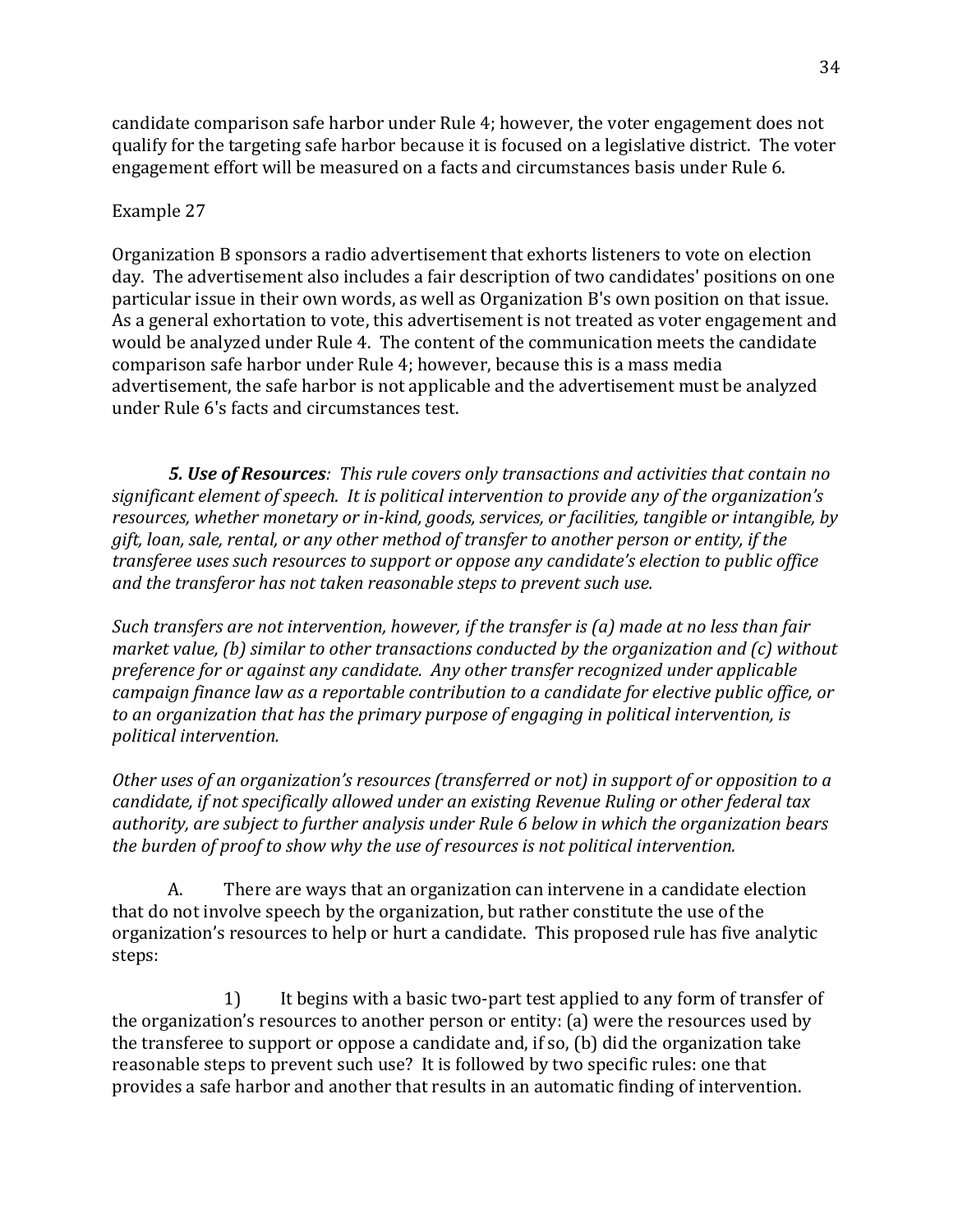2) The safe harbor test applies if all three prongs are met--the transfer is at no less than fair market value, it is similar to other transactions conducted by the organization (outside of any political context), and it is made without candidate preference.

3) A finding of political intervention occurs automatically if the transfer is a reportable political contribution related to a candidate election under applicable federal, state or local (or foreign) campaign finance laws, unless it is safe under the prior three-prong test.

4) Other uses of resources to support or oppose a candidate, not involving any transfer, would be examined under a facts and circumstances analysis in which the organization has the burden of proof to show that its action was not political intervention under Rule 6.

5) However, if an existing Revenue Ruling or other tax precedent treats the specific use as not political intervention, then it is not. So, if a charity rents out space to the public, including candidates, on the same terms, as set forth in Revenue Ruling 2007-41 for business activities, Situation 17, it is not intervention. This would also include IRS guidance allowing employees generally to make minor, incidental uses of their employer's resources (taking phone calls, making photocopies) for personal matters as a *de minimis* fringe benefit of employment, not treated as an action done on behalf of the organization.

B. The initial two-part test is similar to wording found in the regulations for Section 527 organizations, which state that an expenditure by a  $501(c)$  organization that is taxable under 527(f) may be made directly or indirectly through another organization. If the transferee eventually uses the asset for political activities, the transferor is not absolutely liable for tax if it takes "reasonable steps" to ensure that the transferee does not use the resource for political activities. What is "reasonable" under 527(f) depends upon all the facts and circumstances, but we should provide some safe harbors for transfers such as those that qualify under other Treasury Regulations as controlled grants (under Section 4911) or as expenditure responsibility grants (under Section 4945) which prescribe certain steps for oversight by grantors (e.g. prohibiting use of grant funds for political intervention in a written agreement).

C. The safe harbor addresses and employs some of the same concepts that appear as "business activity" issues in Revenue Ruling 2007-41. However, that Ruling is an open-ended multi-factor test and the proposed safe harbor is stricter, with three definite prongs. The proposed rule requires that the transaction be at fair market value rather than customary and usual rates, which could be below market and contain an element of subsidy. The second prong would require a history or practice of providing the resource to others, not just candidates. The third prong simply requires no preference for or against any candidate. As in Revenue Ruling 2007-41, that means that the resource is available to candidates in the same election on an equal basis. The organization can provide the resource to one candidate, and is not required to affirmatively take steps to offer it to other candidates, nor to provide it to other candidates if no others request to use it. The organization cannot decline similar requests from other candidates, and must demonstrate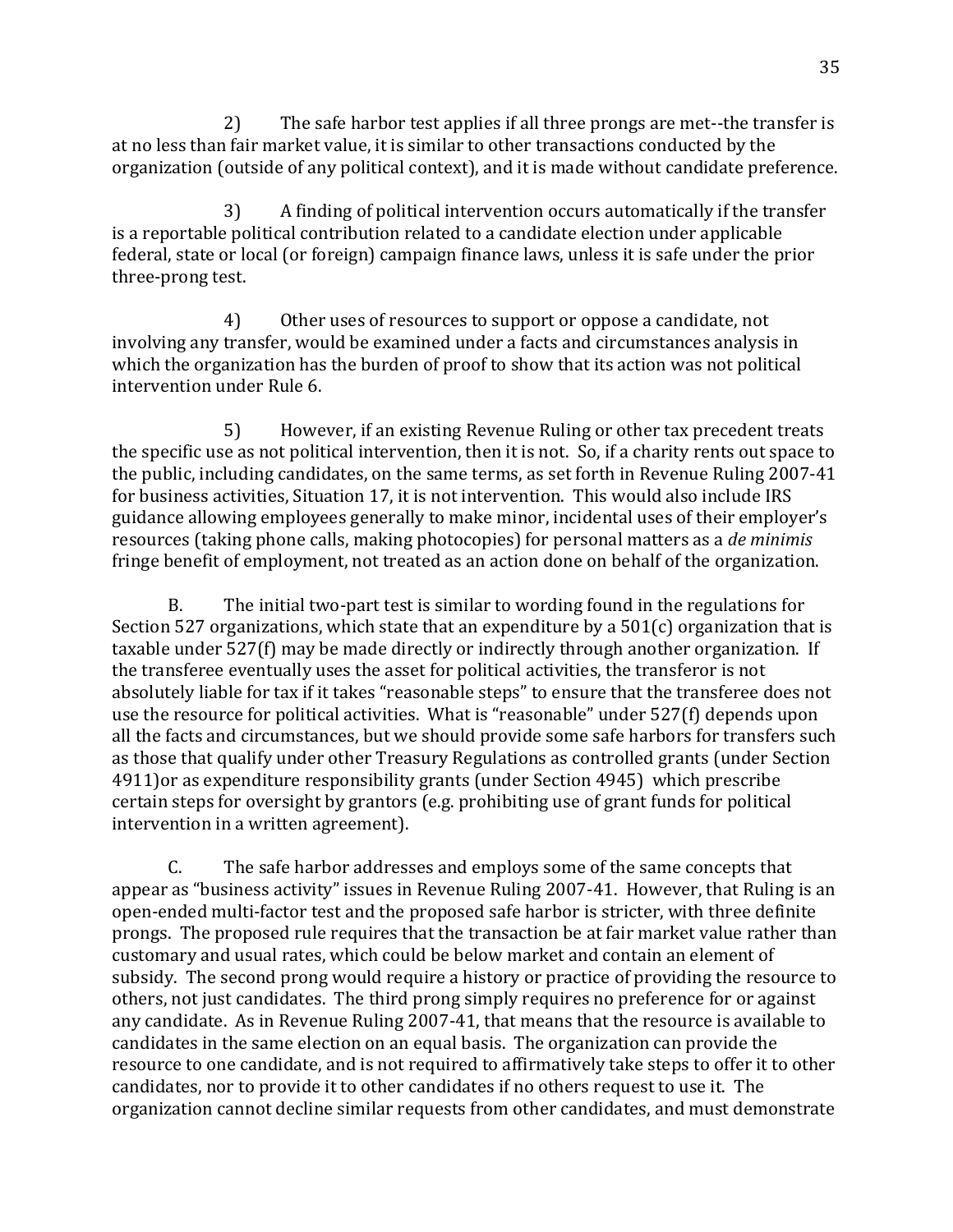even-handedness, i.e., it cannot reach out to offer the resource to one candidate and not to opposing candidates in the same way.

D. An organization that makes a contribution to support or oppose a candidate, or a group of candidates via a party committee or a multiple-candidate political fund, must expect that using its resources in such a way would constitute political intervention. Unlike speech, where the tax law standard is much broader than the election law standard of express advocacy, it is helpful to look to applicable federal, state, or local election law standards for the recognition and measurement of material values applied to the end of supporting or opposing a candidate. Using the applicable election law standard for intervention as the guide for the tax rule is beneficial because, under many factual situations, it would mean that the taxpayer would have one rule to follow for both tax and election law purposes.

E. Thus, any transfer of the organization's funds or resources that does not qualify under the three-pronged safe harbor and is reportable under applicable jurisdictional law regulating the reporting of political contributions (i.e., federal, state, or local) is conclusively political intervention. If the value of the use of the organization's funds or resources is below the dollar threshold for reporting in any such jurisdiction, the use may still constitute political intervention under the initial two-part test for transfers; in other cases the taxpayer has the burden of proof to show that the use of its resources was NOT political intervention. The rule is intended to cover gifts of cash, cash equivalents, services, and use of materials, goods, or facilities, and also exchange transactions where the organization transfers goods or services on a fee basis, but receives less than fair market value in return, if the transfer is made in support of or in opposition to a candidate. This rule applies both to financial or in-kind support to candidates, parties, and political organizations, including coordinated communications or other activities if treated as a contribution under the relevant campaign finance law. Thus, payments for certain broadcast ads ("electioneering communications") required to be reported to the FEC (or communications reportable but not treated as contributions under similar state laws) would not automatically be treated as political intervention: such speech would be tested under Rule 4.

F. If the transfer of valuable support to a candidate, political party, or other  $527$ group that has the primary purpose of engaging in political intervention is not monetary but is treated as an in-kind contribution under applicable election law, it is political intervention. This covers providing services, materials, goods, or facilities of the organization, as well as that provided from others under the organization's direction, and includes speech and non-speech activities coordinated with a candidate's campaign. However, if the activity qualifies for one of the safe harbors we describe in Rule 4 or Rule 5, it would not be political intervention even though federal or state laws may cause it to be reported as a contribution.

G. Applying these standards, these are some results: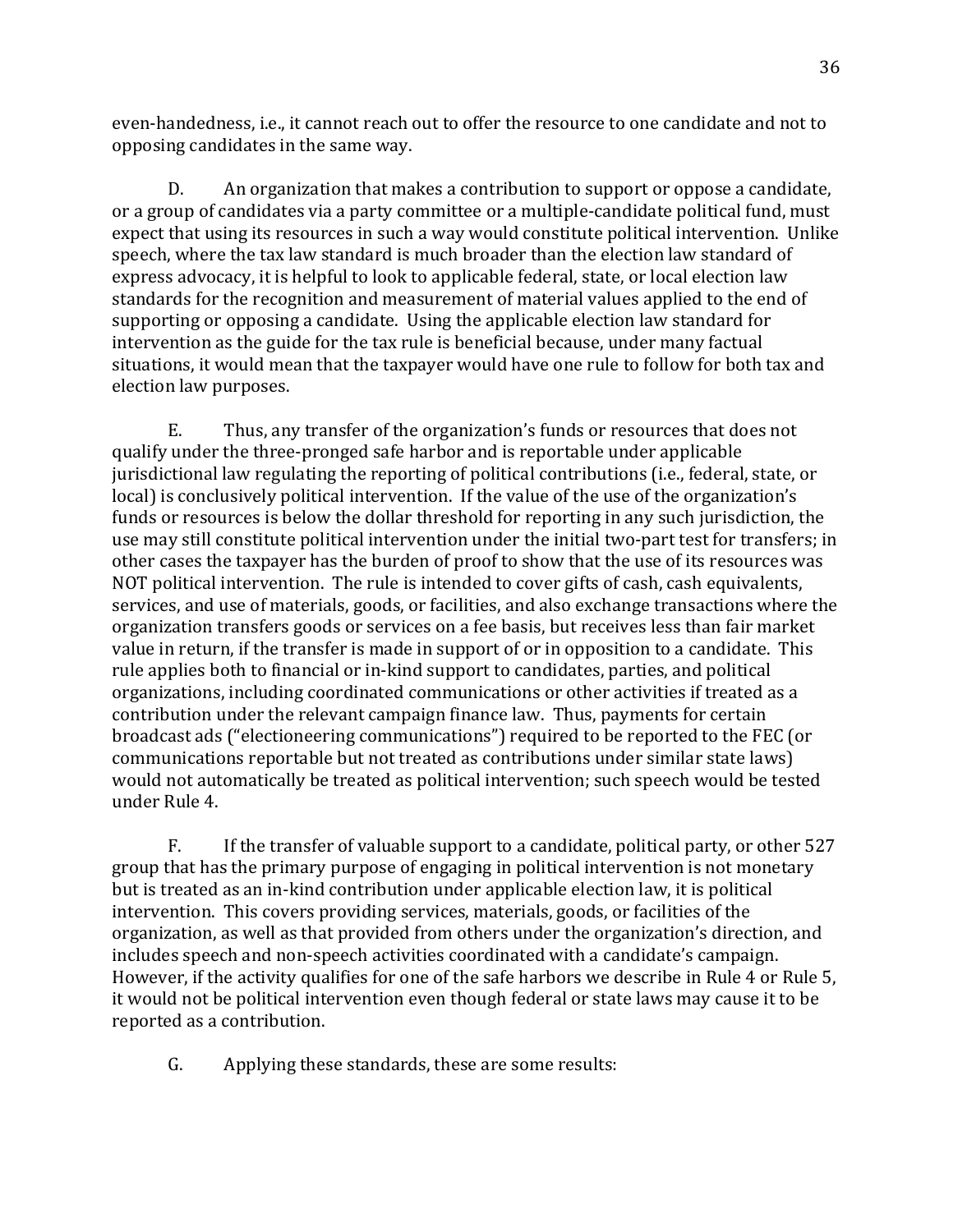1) The use of an organization's staff time in a campaign would not be *per se* intervention under the IRS rule if there is a *de minimis* exception under applicable federal, state or local election law which makes this non-reportable as a political contribution. If the *de minimis* use of time is not protected by the fair-market-value safe harbor and is not allowed under a Revenue Ruling or other federal tax authority then the analysis proceeds to examine any facts and circumstances indicating that the use of resources is not political intervention (an analysis in which the organization bears the burden of proof).

2) Even without speech that refers to and reflects a view on a candidate, the use of an organization's resources to do selective or targeted GOTV in a federal election directed to neighborhoods or other groups suggested by a candidate's campaign would come under the federal election law's definition of an in-kind (coordinated) contribution and thus would be intervention under the IRS use of resources rule. A similar analysis would need to be done under applicable state or local law for state or local elections. If there is no coordination with the candidate's campaign and no transfer is made, but the organization on its own decides to target its GOTV to voters it believes are going to vote for a certain candidate, that activity would be deemed political intervention under the set of voter engagement standards set forth at the end of Rule 4.

3) The use of an organization's name, trademarks, brands, goodwill, and other intangible assets (for instance, in the name of an affiliated  $501(c)(4)$  entity or PAC conducting political activities), if not recognized as a contribution under applicable campaign finance laws, would not automatically be intervention under our proposed IRS rule on the use of resources.<sup>9</sup> It would still be treated as intervention if the organization is not able to bear its burden of proof under Rule 6, but we would carve out an explicit exception allowing sharing of name and marks with a related  $501(c)(4)$ , and allowing the  $501(c)(4)$  in turn to share the name with a connected PAC. The use might also escape treatment as intervention if it is protected by some other existing federal tax authority.

4) Renting facilities or mailing lists, or selling other goods or services to  $\blacksquare$ a candidate's campaign at fair value, without offering the resource to the market generally or to competing candidates specifically, is still within the safe harbor and not intervention if: the goods or services are made available at fair market value and made available to other third parties, even if not rented or sold to other candidates (so this would be similar to other transactions conducted by the organization). As long as the organization is not refusing to rent or sell such items to an opposing candidate, the organization is doing this without preference for or against any candidate.

#### Example 28

!!!!!!!!!!!!!!!!!!!!!!!!!!!!!!!!!!!!!!!!!!!!!!!!!!!!!!!

<sup>&</sup>lt;sup>9</sup>When use of resources DOES constitute a campaign or political contribution under applicable campaign finance law, but is not reportable under such law's relevant thresholds (and is not allowed under a Revenue Ruling or other federal tax authority), that use may still constitute political intervention should the organization (which bears the burden of proof in such instances) not be able to show why the use of resources is not political intervention under a facts and circumstances test.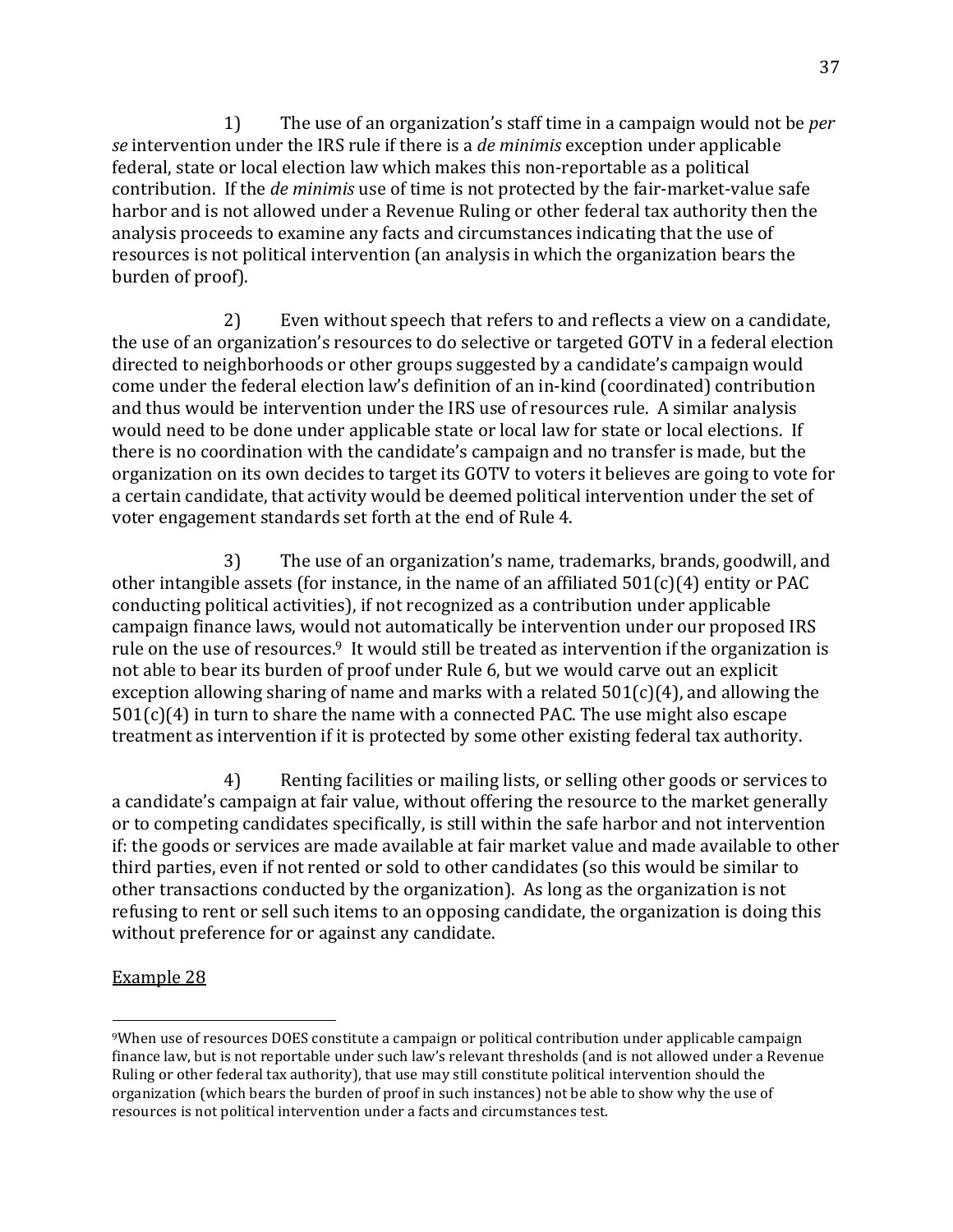Save the Canines, a tax-exempt organization, allows City Council Member W to use its auditorium, free of charge, for a Town Hall Forum to discuss City Council business, including a proposed dog park. W is running for reelection, and her campaign sets up a table in the auditorium handing out campaign literature, bumper stickers, and requests for campaign contributions. There is no written rental agreement, and Save the Canines officials are present at the event and do not say anything about the campaign activity. Under local election law, in-kind contributions of \$500 or more must be reported as campaign contributions.

Because the cost of renting Save the Canines' auditorium is less than \$500, providing free use of the space is not a reportable campaign contribution under local law. This is a use of the organization's resources in support of a candidate that is not specifically allowed under a Revenue Ruling or other federal tax authority. Save the Canines did not take any steps to prevent the use of the auditorium for campaign purposes and it did not receive fair market payment for the rental. Save the Canines has engaged in political intervention.

#### Example 29

Following the forum, Save the Canines had DVDs made of the event and mailed it out to every household in the city, at a cost of \$2,500. The mailing is considered a reportable campaign contribution under local election law, Save the Canines has intervened in the City Council election by making and mailing the DVDs.

#### Example 30

After serving on the City Council and as Mayor, W became her party's nominee to be Vice President of the United States. During the campaign, W's campaign sends out an email calling for a constitutional amendment that would impose proportional representation on the election of U.S. senators. The Executive Director of Save the Canines forwards W's email to Save the Canines' 1.5 million person email list without adding any comments. Under federal campaign finance law this is a republication of campaign materials and is considered a contribution to the candidate. Save the Canines has engaged in political intervention.

#### Example 31

Z, the Chair of Save the Canines' Board of Directors, hears a press report about high turnover rates among W's campaign staff. Knowing that Save the Canines' staff is loyal and resilient, Z asked those on the staff to volunteer on a full-time basis for the W campaign. Z and the Save the Canines Board feel that this would be a wonderful grass roots organizing experience for these staff members and would build the organization's contacts in the community and in government, so they vote to continue to pay the staff's salary during the period of time in which they would volunteer with the campaign. Save the Canines has engaged in political intervention by allowing its paid staff time to be used to support a campaign.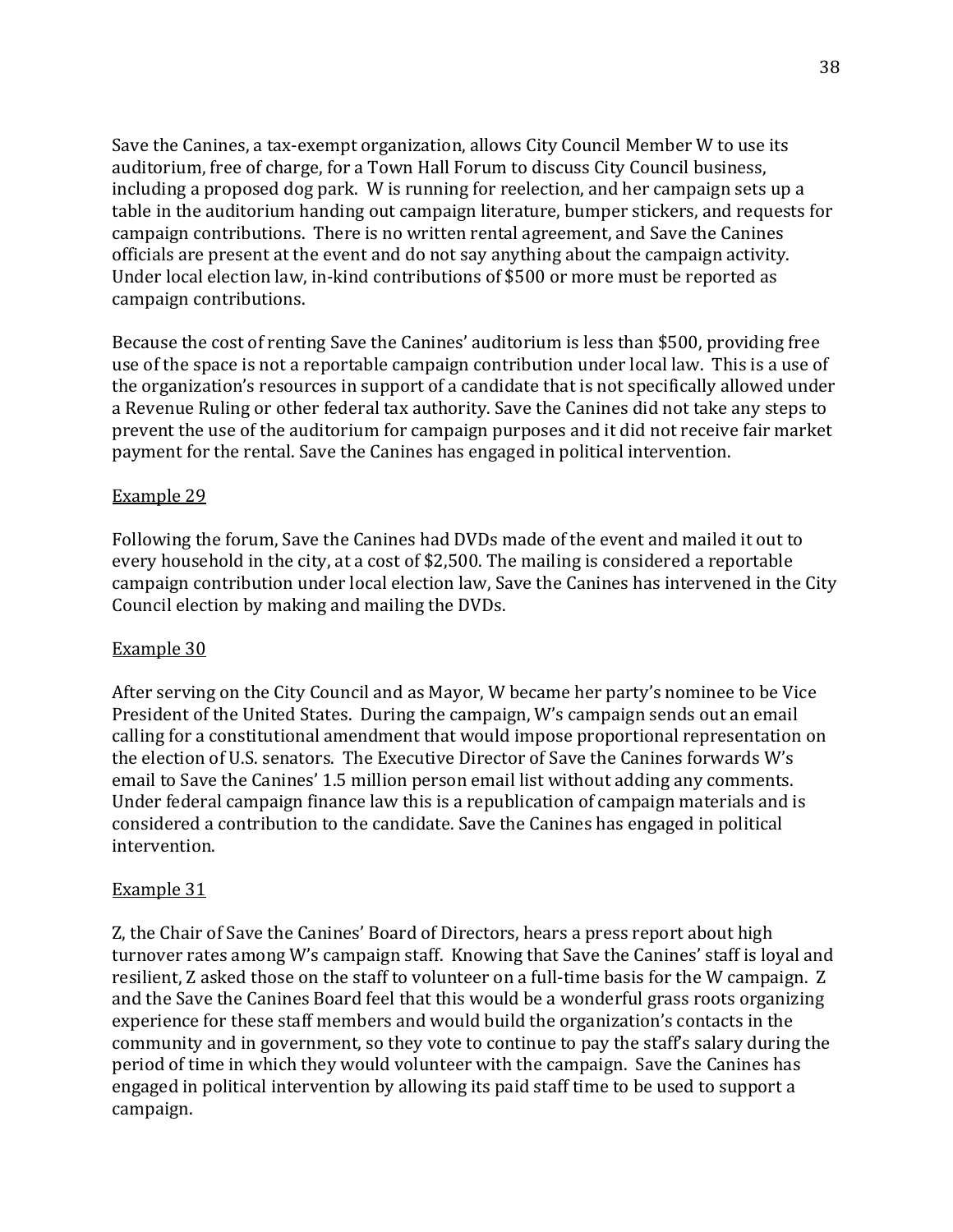#### Example 32

Save the Canines has a very large endowment. Knowing this, the W for Vice President campaign approaches the Executive Director and asks for a loan to help offset the high legal and other costs that the campaign, W, and her family have incurred. The W campaign offers to pay 20% interest. Save the Canines makes the loan, and it is repaid by the campaign, with the 20% interest. Despite the above-market-rate interest being charged and paid, Save the Canines is not in the business of making loans and so the fair-marketvalue safe harbor would not apply. Further, the making of the loan is a contribution under federal election law and would thus be political intervention.

**6. Facts and Circumstances**: Communications that reflect a view on a candidate, do not come within an exception, and are targeted to voters in states, districts, or other locations where close election contests are occurring, are conclusively political intervention. In other  $cases, evidence of other facts or circumstances, such as timing, the range of issues discussed,$ disclaimers and disclosures, the organization's history, the impartiality of its methods, or *corrective steps taken, shall be considered only in the organization's defense:* 

(a) to meet its burden of proof that intervention did not arise from its communications or use of resources, by showing that the conduct furthered a proper exempt or business purpose and *was unrelated to intervening in the campaign of any candidate for public office, or* 

#### *(b)* as mitigating factors affecting the penalty or remedy to be imposed upon violations.

A. The facts and circumstances approach would be completely eliminated from all IRS judgments about whether political intervention has occurred, in cases where the organization's conduct passes the bright line and safe harbor tests stated above. The only area remaining to be judged under a facts and circumstances approach would be the situation where an organization does not have the protection of the clear definitions or exceptions, there is sufficient evidence under Rule 4 or 5 to suggest that political intervention may have occurred, but the organization believes it has evidence to demonstrate nonpartisanship and promotion of exempt purposes. Rule 6 provides a pathway for an organization to defend its conduct using favorable facts and circumstances.

B. Initially, however, there is one category of speech that would be conclusively political intervention under Rule 6: communications that refer to and reflect a view on a candidate, not within an exception, but targeted to voters in states, districts, or other locations where close election contests are occurring. This would require IRS regulations to objectively define "close" contests and what distinguishes "targeted" from untargeted communications.

1) "Close" contests could be defined as election campaigns in which at least two candidates are regarded as within a few percentage points of each other in public opinion polling recently reported in the mass media that serve the state or local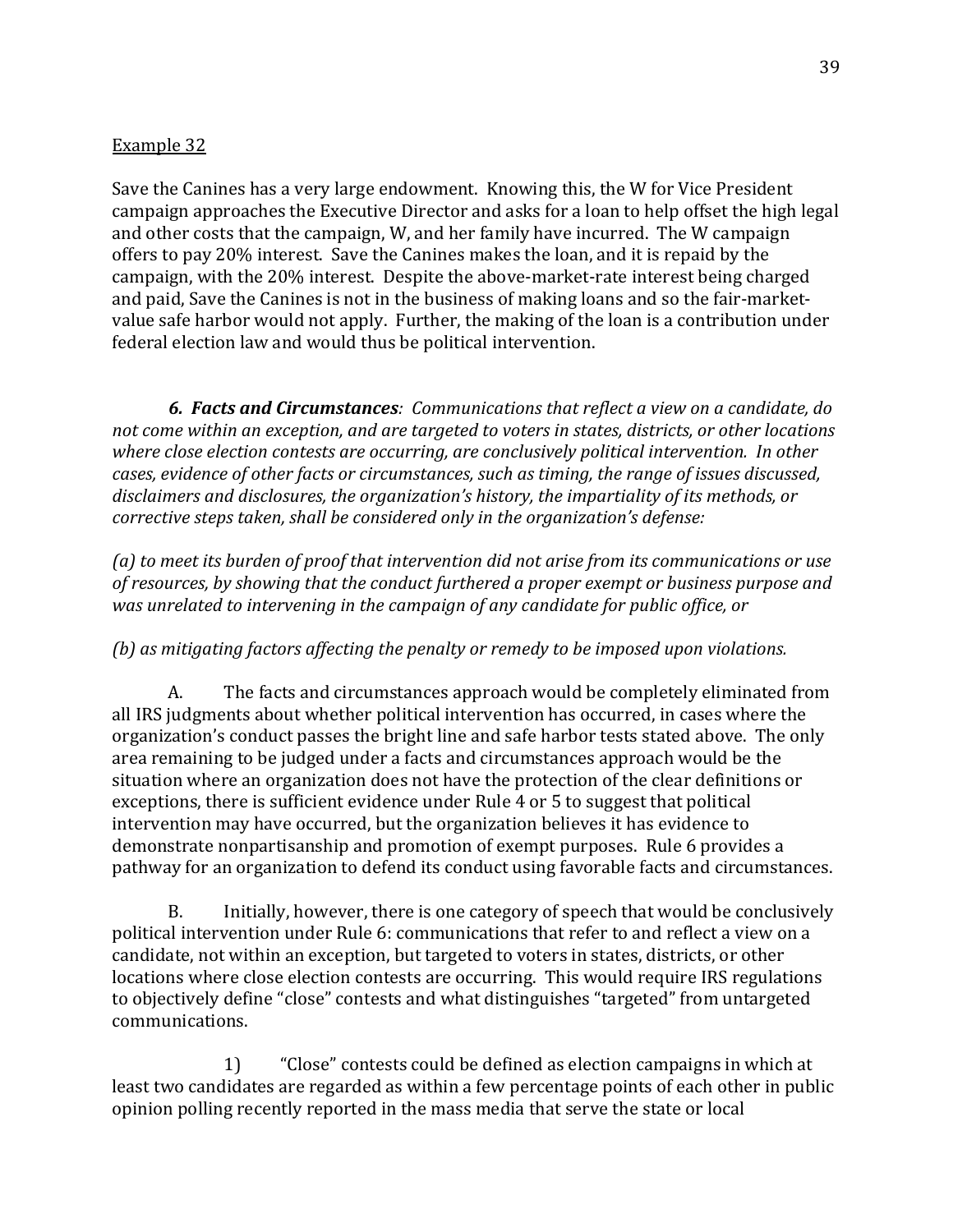jurisdiction in question (television, radio, general circulation newspapers, and web-based news outlets).

2) Alternatively, a broader set of contests could be comprehended by the term "competitive," which would not depend on the shifting existence or credibility of polls or upon setting a certain point spread to be "close." All that would be required is that two or more candidates are viable competitors in the election. This requirement would be satisfied if the communication reflects a view on a viable competitor to an incumbent. The geographical unit of analysis would be the electoral jurisdiction in which the public vote would determine the outcome. For presidential elections, this would be each of the states in which two or more candidates are viable contenders to obtain the state's electoral votes, to win the state's primary election, or to obtain delegates to the nominating convention. The organization should bear the burden of proof to show that the election is not competitive in that jurisdiction. If it does, then it may defend itself under a further analysis of the facts and circumstances under Rule 6. If it does not, then its communications referring to and reflecting a view on a candidate targeted to a particular jurisdiction would be conclusively political intervention.

3) It is our intent that "targeted" should mean that the organization has selectively chosen the location of the message, not based on criteria unrelated to the impact it might have on the outcome of the vote. Thus, if an attempt is made to focus or concentrate the reach of the communication on the basis of a given nonpartisan demographic factor, such as income levels, ethnicity, gender, or proximity to the organization's facilities, it is not selectively targeted even though some messages may reach voters in a battleground state. On the other hand, if the organization spends more money on communications in swing districts than it does elsewhere, the message has been targeted selectively. A message on national television regarding a presidential candidate would not be selectively targeted, but it would be targeted if it was limited to broadcast outlets in certain geographic regions. If the media markets selected primarily reach voters in swing states the message would be targeted to competitive races. Again, we stress that " selective targeting" is not determined by a subjective analysis of the organization's motives or intentions, but requires identifying in well-crafted regulations those objective manifestations of speech and conduct that indicate political intervention is occurring.

4) If an organization is located in only one state or city, and a competitive election happens to be occurring there, its communications about the candidates there would ordinarily not be regarded as selectively targeted. But the communications would be selectively targeted if it received funding from a donor outside the area with the understanding that the funds would be spent on such local messages, or it was directed by its national affiliate to conduct the messaging. Paid mass media advertising should be regarded as more likely to be a selectively targeted form of communication than flyers, email messages, letters to the editor, and the like. However, a local organization that makes an independent decision, with local funds, to communicate about a person who is a local candidate should not be treated as conclusively engaged in political intervention and should be able to defend itself based on other facts and circumstances.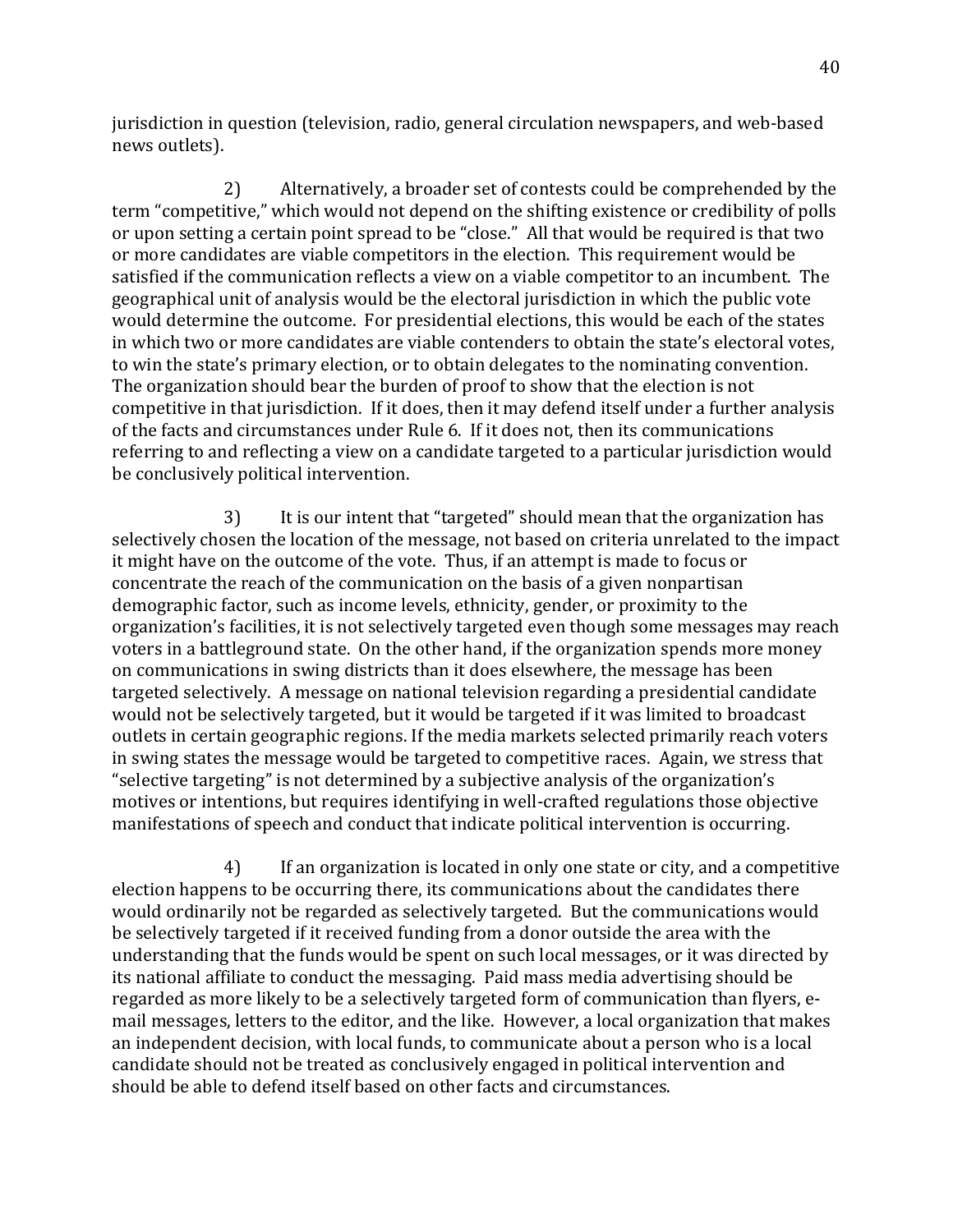5) We recognize that communications lacking express advocacy but reflecting views on candidates, selectively targeted to competitive elections, especially those employing paid mass media advertising, have been and are likely to continue to serve as vehicles to influence elections while attempting to avoid restrictions imposed by tax laws and campaign finance laws. If such communications do not come within bright line definitions designed to capture political intervention, and instead are subject to protracted examinations under "all the facts and circumstances," the system of political tax law enforcement is likely to fail. Therefore, we recommend that the IRS and Treasury issue very precise regulations, and update them periodically as warranted, to identify and control the utilization of such evasive techniques.

C. In all other remaining situations, a variety of facts and circumstances could provide evidence of a proper exempt or business purpose unrelated to political intervention, including but not limited to timing, range of issues, whether they are "wedge" issues, use of political code words, factual credibility, disclaimers of partisanship, disclaimers of attribution of personal statements, basis for targeting (other than targeting to close elections), history, impartiality of preparation, external events, the reaction of candidates and the media, and the amount and nature of organizational resources used. The organization's past record, corrective measures, and future safeguards are also relevant.

D. Finally, a word about the burden of proof under Rule 6 and the question whether a communication that reflects a view on a candidate, and is not within a safe harbor under Rule 4, enters the facts and circumstances analysis with a "presumption" that the organization has politically intervened. We do not intend that matters considered under Rule 6 be presumed to be political intervention. Rather, the question as to whether the view reflected upon a candidate bears a great deal of evidentiary weight or little or none at all depends entirely upon the context in which the view was reflected. In that sense, an organization is certainly no worse off under Rule 6 than it is under the present IRS "facts and circumstances" approach, in which the facts triggering an examination are not systematically stated. To be clear, the burden of proof to be met under Rule 6 is the same burden that the organization bears as to any aspect of federal tax law: to establish that, more probably than not, it is in compliance with the Internal Revenue Code. By setting up Rule 4, we narrow the realm of suspect speech considerably by requiring reference to a candidate and the reflection of a view about the candidate, conveying a preference for or against him or her. If the speech crosses that threshold and is not protected by a safe harbor exception, it is not *per se* or presumed intervention. The speech may need to be tested in an IRS audit (or more likely in the organization's own internal review process) to see whether it has a nonpartisan justification, but it is not presumed to be!partisan.

#### Example 33

Alabama Senator Smith is up for re-election in November and the race is close. He is a heart attack survivor, a former smoker, and a nationally recognized figure. The Nationwide Cancer Association (NCA) office based in Washington, DC asks runs Senator Smith to record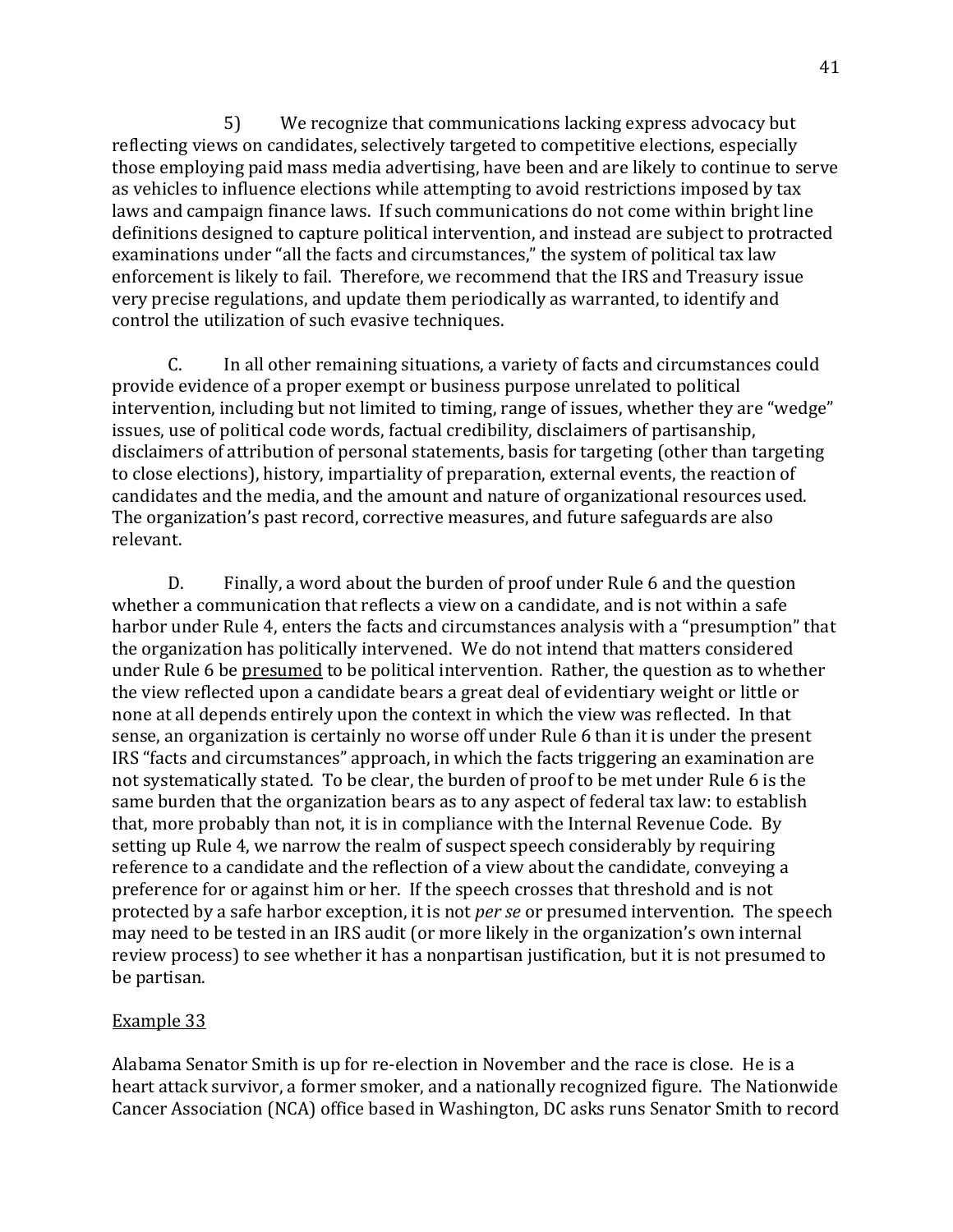a public service announcement telling his story and warning about the dangers of smoking. The NCA buys air time to run the PSA nationwide in January, five months before the primary election. The PSA refers to and reflects a view on a candidate, but because the ad runs nationwide, it is not targeted and is therefore not conclusively political intervention.

#### Example 34

Same facts as in 33, but instead of running the PSA nationally, the NCA runs it on Alabama TV and radio channels and posts it on its state chapter's website. NCA runs no similar ads involving public figures in non-battleground locations. The PSA is targeted to a close race. This communication does not include express advocacy, but refers to a clearly-identified candidate and reflects a view on that candidate. It does not fall within any of the safe harbor exceptions in Rule 4. This is conclusively political intervention as a targeted message even though it is connected to the organization's exempt purpose.

#### Example 35

Same facts as in Example 33, but the PSA featuring Senator Smith was created by the NCA Alabama chapter, a legal entity separate from the national organization, and it runs in April. It is part of a series of ads sponsored by the Alabama chapter, each featuring a statewide "celebrity," that is run every April for Healthy Heart Month.

This communication does not include express advocacy, but refers to a clearly-identified candidate and reflects a view on that candidate. It does not fall within any of the safe harbor exceptions in Rule 4. The ad is not targeted since it represents only a decision by the Alabama chapter to advertise in its own state, so it is not conclusively political intervention. Applying a facts and circumstances analysis, the organization can show that based on its history, the impartiality of its methods (using a variety of notable state figures who have been affected by smoking), and the timing of the series of ads, this communication was not political intervention.

#### Example 36

On October 5, Louisiana Moms Against Guns runs a final newspaper ad thanking Governor D for his courageous act in signing into law a bill banning the carrying of concealed weapons on school grounds, after running a series of ads urging him to do so. Louisiana Moms makes a practice of running "thank you" ads when the target of a lobbying campaign takes the requested action. Governor D is up for re-election in November. The Governor signed the bill on October 4. The ad does not include express advocacy, but refers to a clearly-identified candidate and reflects a view on that candidate. It is a paid mass media ad and therefore cannot fall within any of the safe harbor exceptions. Considering these as the only pertinent facts and circumstances, due to the close proximity of the ad to the official action, the fact that the ad does not mention the Governor's reelection, and the organization's history of running similar ads, the organization has met its burden of proof that intervention did not occur.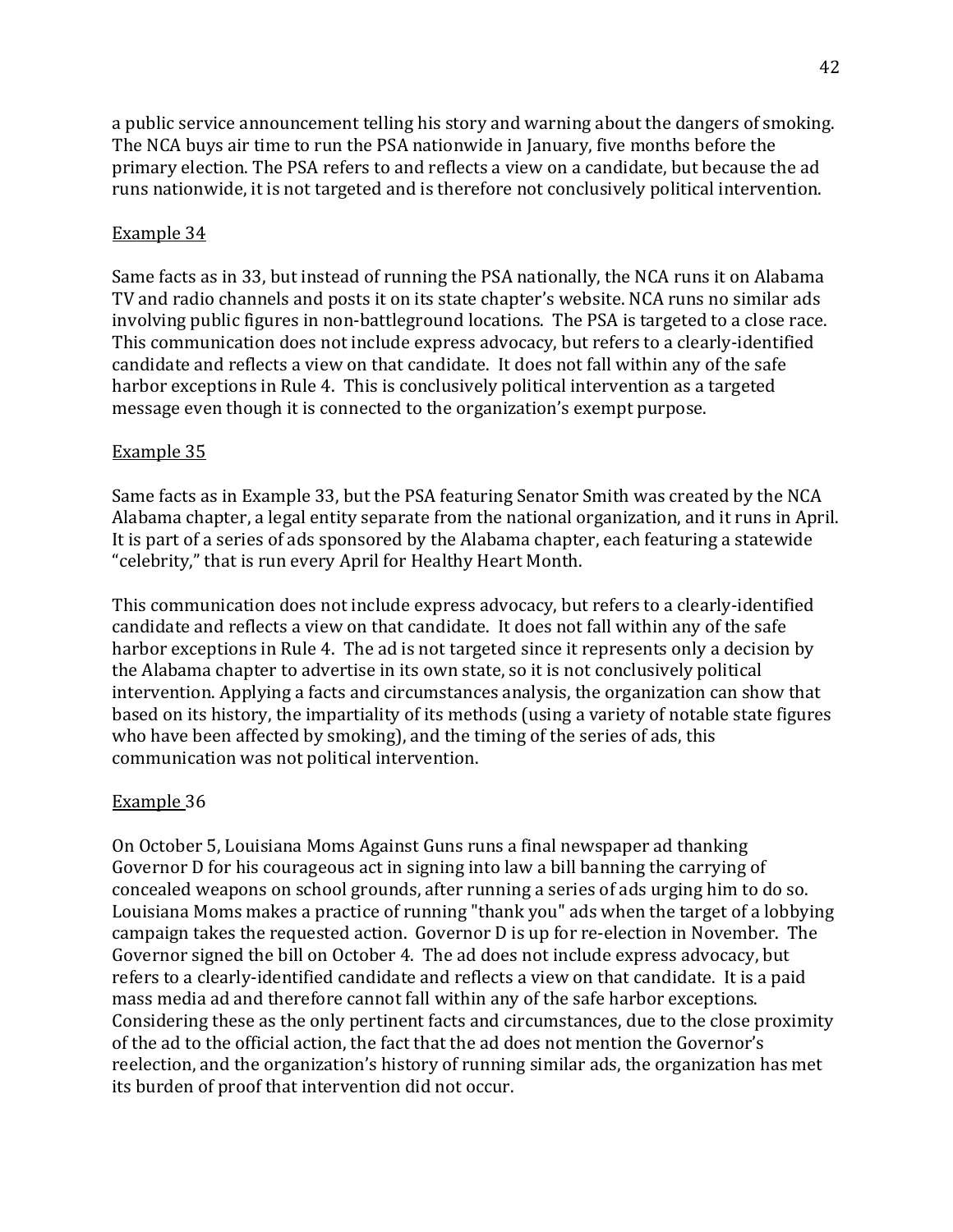#### Example 37

Same facts as Example 36, but the Governor signed the bill on May 4. Based on the timing of the ad, the organization has not demonstrated that the ad furthered a proper exempt or business purpose and that it was unrelated to intervening in the campaign.

#### Example 38

On August 5, the day after a vote in Congress, Montana Moms Against Guns posts on its website an article showing how the two Senators voted on a bill banning the carrying of concealed weapons on school grounds. Senator L, who is up for re-election in November, voted for the bill, and Senator P, who is not up for re-election, voted against it. Montana Moms has been routinely posting news articles on the progress of the legislation in Congress on its website.

The article does not include express advocacy, but refers to a clearly-identified candidate and reflects a view on that candidate. It does not fall within any of the safe harbor exceptions. The article does not refer to Senator L's re-election, and is limited to the single issue. The homepage of the organization's website indicates that it believes concealed weapons should not be allowed on school grounds. Assuming these are the only relevant facts and circumstances, the organization has met its burden of proof that posting the article was unrelated to intervening in the campaign and was in furtherance of its exempt purpose.

#### Example 39

In a presidential debate, Candidate X stated that the HPV vaccination causes mental retardation. This is a demonstrably false statement, but it is being repeated by multiple news outlets. Organization P runs clinics for low-income women and advocates for access to health care. P has a long history of providing educational materials about sexual health issues based upon medical research. P has often used the press to contradict this falsehood when it appears in public statements made by others, so that girls and women will not be dissuaded from being vaccinated by false information. P's communications director immediately issues a press release and buys banner ads on political websites (brief, without further educational content) saying that "Candidate X needs to get her facts straight—research conclusively disproves her statement."

The communications do not fall within the safe harbor for self-defense or any other exceptions. However, provided there are no other relevant facts and circumstances, P can meet its burden of proof that it was not intervening in the campaign based on the facts described above.

#### **Conclusion and Next Steps**